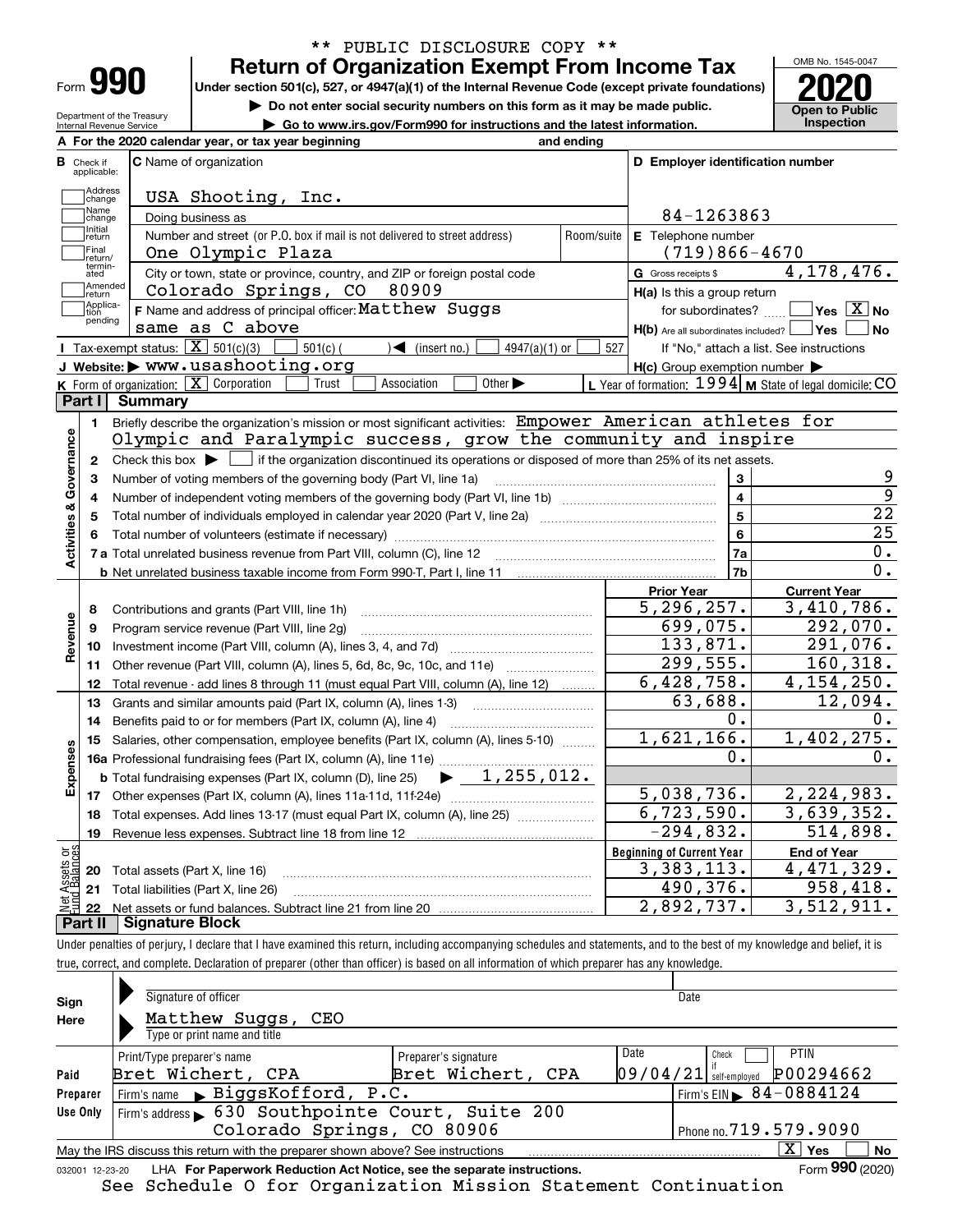|              | 84-1263863<br>USA Shooting, Inc.<br>Page 2<br>Form 990 (2020)                                                                                                                     |
|--------------|-----------------------------------------------------------------------------------------------------------------------------------------------------------------------------------|
|              | <b>Part III Statement of Program Service Accomplishments</b>                                                                                                                      |
|              | $\overline{\text{X}}$                                                                                                                                                             |
| 1            | Briefly describe the organization's mission:                                                                                                                                      |
|              | Empower American athletes for Olympic and Paralympic success, grow the                                                                                                            |
|              | community and inspire passion for the shooting sports.                                                                                                                            |
|              |                                                                                                                                                                                   |
| $\mathbf{2}$ | Did the organization undertake any significant program services during the year which were not listed on the                                                                      |
|              | Yes $\boxed{X}$ No<br>prior Form 990 or 990-EZ?                                                                                                                                   |
|              | If "Yes," describe these new services on Schedule O.                                                                                                                              |
| 3            | $Yes \ \boxed{X}$ No<br>Did the organization cease conducting, or make significant changes in how it conducts, any program services?                                              |
|              | If "Yes," describe these changes on Schedule O.                                                                                                                                   |
| 4            | Describe the organization's program service accomplishments for each of its three largest program services, as measured by expenses.                                              |
|              | Section 501(c)(3) and 501(c)(4) organizations are required to report the amount of grants and allocations to others, the total expenses, and                                      |
|              | revenue, if any, for each program service reported.                                                                                                                               |
|              | $\overline{12}$ , 094. ) (Revenue \$<br>1, 240, 722. including grants of \$<br>) (Expenses \$<br>4a (Code:<br>Elite Athlete Programs - training athletes for competition, sending |
|              | athletes to world cups, world championships, national championships,                                                                                                              |
|              | and selection matches.                                                                                                                                                            |
|              |                                                                                                                                                                                   |
|              |                                                                                                                                                                                   |
|              |                                                                                                                                                                                   |
|              |                                                                                                                                                                                   |
|              |                                                                                                                                                                                   |
|              |                                                                                                                                                                                   |
|              |                                                                                                                                                                                   |
|              |                                                                                                                                                                                   |
|              |                                                                                                                                                                                   |
| 4b           | $285,031.$ including grants of \$<br>163,891.<br>(Expenses \$<br>) (Revenue \$<br>(Code:                                                                                          |
|              | Competitions - Running competitions - national championships, junior<br>Olympic championships, selection matches, sanctioning state JO and PTO                                    |
|              | matches.                                                                                                                                                                          |
|              |                                                                                                                                                                                   |
|              |                                                                                                                                                                                   |
|              |                                                                                                                                                                                   |
|              |                                                                                                                                                                                   |
|              |                                                                                                                                                                                   |
|              |                                                                                                                                                                                   |
|              |                                                                                                                                                                                   |
|              |                                                                                                                                                                                   |
|              |                                                                                                                                                                                   |
|              | 83, 833. including grants of \$<br>4c (Code:<br>(Expenses \$<br>) (Revenue \$                                                                                                     |
|              | Shooter Development - developing programs to facilitate a pipeline of                                                                                                             |
|              | future Olympic athletes.                                                                                                                                                          |
|              |                                                                                                                                                                                   |
|              |                                                                                                                                                                                   |
|              |                                                                                                                                                                                   |
|              |                                                                                                                                                                                   |
|              |                                                                                                                                                                                   |
|              |                                                                                                                                                                                   |
|              |                                                                                                                                                                                   |
|              |                                                                                                                                                                                   |
|              |                                                                                                                                                                                   |
| 4d           | Other program services (Describe on Schedule O.)                                                                                                                                  |
|              | 128, 179.<br>67,064. including grants of \$<br>(Expenses \$<br>(Revenue \$                                                                                                        |
|              | 1,676,650.<br>4e Total program service expenses<br>$000 \text{ years}$                                                                                                            |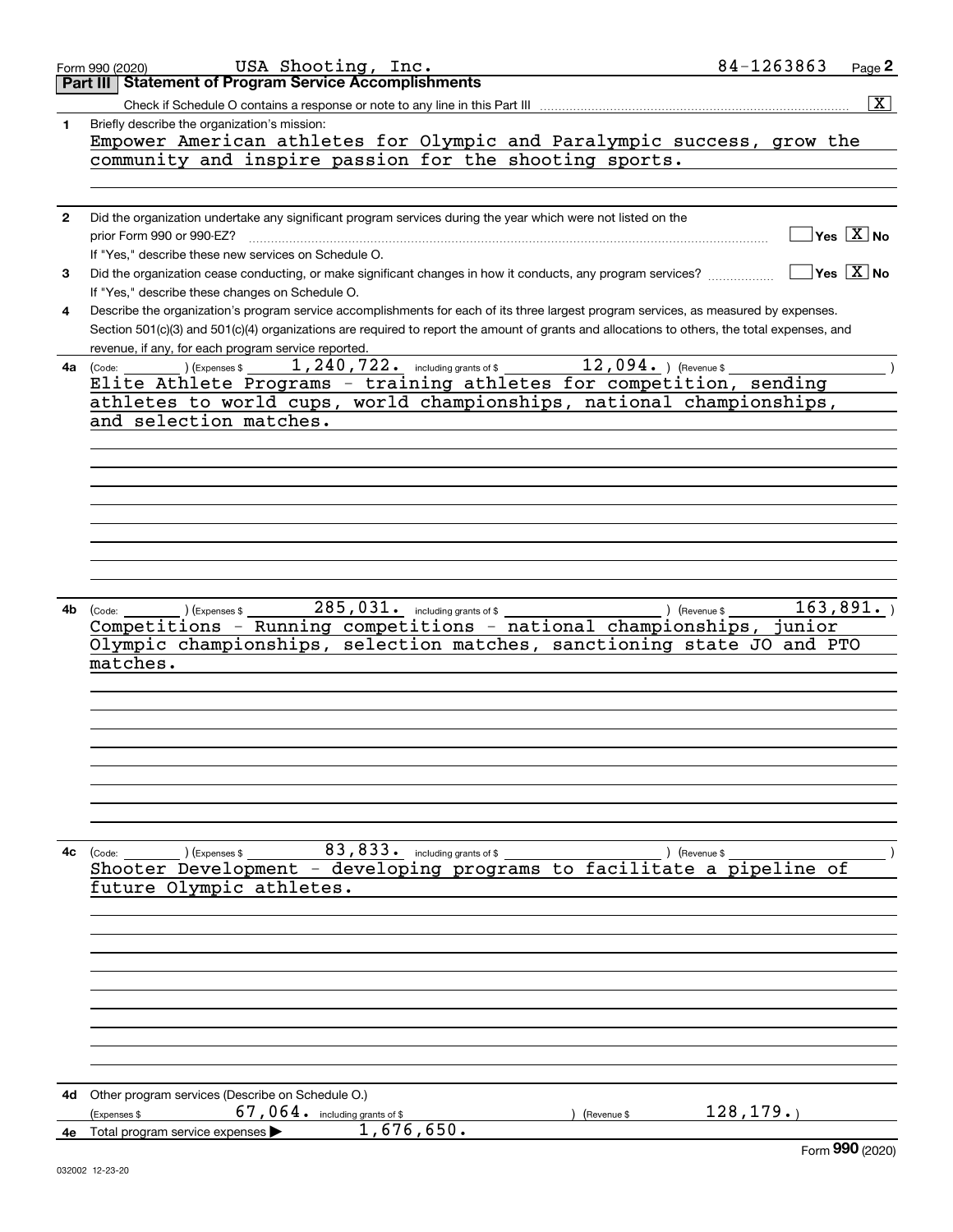Form 990 (2020) USA Shooting,Inc**.** 84-1263863 <sub>Page</sub> 3<br>Part IV | Checklist of Required Schedules

|    |                                                                                                                                       |                 | Yes         | No |
|----|---------------------------------------------------------------------------------------------------------------------------------------|-----------------|-------------|----|
| 1. | Is the organization described in section $501(c)(3)$ or $4947(a)(1)$ (other than a private foundation)?                               |                 |             |    |
|    |                                                                                                                                       | 1               | х           |    |
| 2  |                                                                                                                                       | $\mathbf{2}$    | $\mathbf X$ |    |
| 3  | Did the organization engage in direct or indirect political campaign activities on behalf of or in opposition to candidates for       |                 |             |    |
|    |                                                                                                                                       | 3               |             | х  |
| 4  | Section 501(c)(3) organizations. Did the organization engage in lobbying activities, or have a section 501(h) election in effect      |                 |             |    |
|    |                                                                                                                                       | 4               |             | х  |
| 5  | Is the organization a section 501(c)(4), 501(c)(5), or 501(c)(6) organization that receives membership dues, assessments, or          |                 |             |    |
|    |                                                                                                                                       | 5               |             | х  |
| 6  | Did the organization maintain any donor advised funds or any similar funds or accounts for which donors have the right to             |                 |             |    |
|    | provide advice on the distribution or investment of amounts in such funds or accounts? If "Yes," complete Schedule D, Part I          | 6               |             | х  |
| 7  | Did the organization receive or hold a conservation easement, including easements to preserve open space,                             |                 |             |    |
|    |                                                                                                                                       | 7               |             | х  |
| 8  | Did the organization maintain collections of works of art, historical treasures, or other similar assets? If "Yes," complete          |                 |             |    |
|    |                                                                                                                                       | 8               |             | х  |
| 9  | Did the organization report an amount in Part X, line 21, for escrow or custodial account liability, serve as a custodian for         |                 |             |    |
|    | amounts not listed in Part X; or provide credit counseling, debt management, credit repair, or debt negotiation services?             |                 |             |    |
|    |                                                                                                                                       | 9               |             | х  |
| 10 | Did the organization, directly or through a related organization, hold assets in donor-restricted endowments                          |                 |             |    |
|    |                                                                                                                                       | 10              |             | х  |
| 11 | If the organization's answer to any of the following questions is "Yes," then complete Schedule D, Parts VI, VII, VIII, IX, or X      |                 |             |    |
|    | as applicable.                                                                                                                        |                 |             |    |
|    | a Did the organization report an amount for land, buildings, and equipment in Part X, line 10? If "Yes," complete Schedule D,         |                 |             |    |
|    |                                                                                                                                       | 11a             | х           |    |
|    | <b>b</b> Did the organization report an amount for investments - other securities in Part X, line 12, that is 5% or more of its total |                 |             |    |
|    |                                                                                                                                       | 11b             | х           |    |
|    | c Did the organization report an amount for investments - program related in Part X, line 13, that is 5% or more of its total         |                 |             |    |
|    |                                                                                                                                       | 11c             |             | х  |
|    | d Did the organization report an amount for other assets in Part X, line 15, that is 5% or more of its total assets reported in       |                 |             |    |
|    |                                                                                                                                       | 11d             |             | х  |
|    | e Did the organization report an amount for other liabilities in Part X, line 25? If "Yes," complete Schedule D, Part X               | 11e             | X           |    |
| f  | Did the organization's separate or consolidated financial statements for the tax year include a footnote that addresses               |                 |             | х  |
|    | the organization's liability for uncertain tax positions under FIN 48 (ASC 740)? If "Yes," complete Schedule D, Part X                | 11f             |             |    |
|    | 12a Did the organization obtain separate, independent audited financial statements for the tax year? If "Yes," complete               |                 | х           |    |
|    | b Was the organization included in consolidated, independent audited financial statements for the tax year?                           | 12a             |             |    |
|    |                                                                                                                                       | 12 <sub>b</sub> |             | х  |
|    | If "Yes," and if the organization answered "No" to line 12a, then completing Schedule D, Parts XI and XII is optional                 | 13              |             | X  |
| 13 | 14a Did the organization maintain an office, employees, or agents outside of the United States?                                       | 14a             |             | X  |
|    | <b>b</b> Did the organization have aggregate revenues or expenses of more than \$10,000 from grantmaking, fundraising, business,      |                 |             |    |
|    | investment, and program service activities outside the United States, or aggregate foreign investments valued at \$100,000            |                 |             |    |
|    |                                                                                                                                       | 14b             |             | x  |
| 15 | Did the organization report on Part IX, column (A), line 3, more than \$5,000 of grants or other assistance to or for any             |                 |             |    |
|    |                                                                                                                                       | 15              |             | x  |
| 16 | Did the organization report on Part IX, column (A), line 3, more than \$5,000 of aggregate grants or other assistance to              |                 |             |    |
|    |                                                                                                                                       | 16              |             | x  |
| 17 | Did the organization report a total of more than \$15,000 of expenses for professional fundraising services on Part IX,               |                 |             |    |
|    |                                                                                                                                       | 17              |             | x  |
| 18 | Did the organization report more than \$15,000 total of fundraising event gross income and contributions on Part VIII, lines          |                 |             |    |
|    |                                                                                                                                       | 18              |             | x  |
| 19 | Did the organization report more than \$15,000 of gross income from gaming activities on Part VIII, line 9a? If "Yes."                |                 |             |    |
|    |                                                                                                                                       | 19              |             | х  |
|    |                                                                                                                                       | 20a             |             | X  |
|    | b If "Yes" to line 20a, did the organization attach a copy of its audited financial statements to this return?                        | 20 <sub>b</sub> |             |    |
| 21 | Did the organization report more than \$5,000 of grants or other assistance to any domestic organization or                           |                 |             |    |
|    |                                                                                                                                       | 21              |             | X  |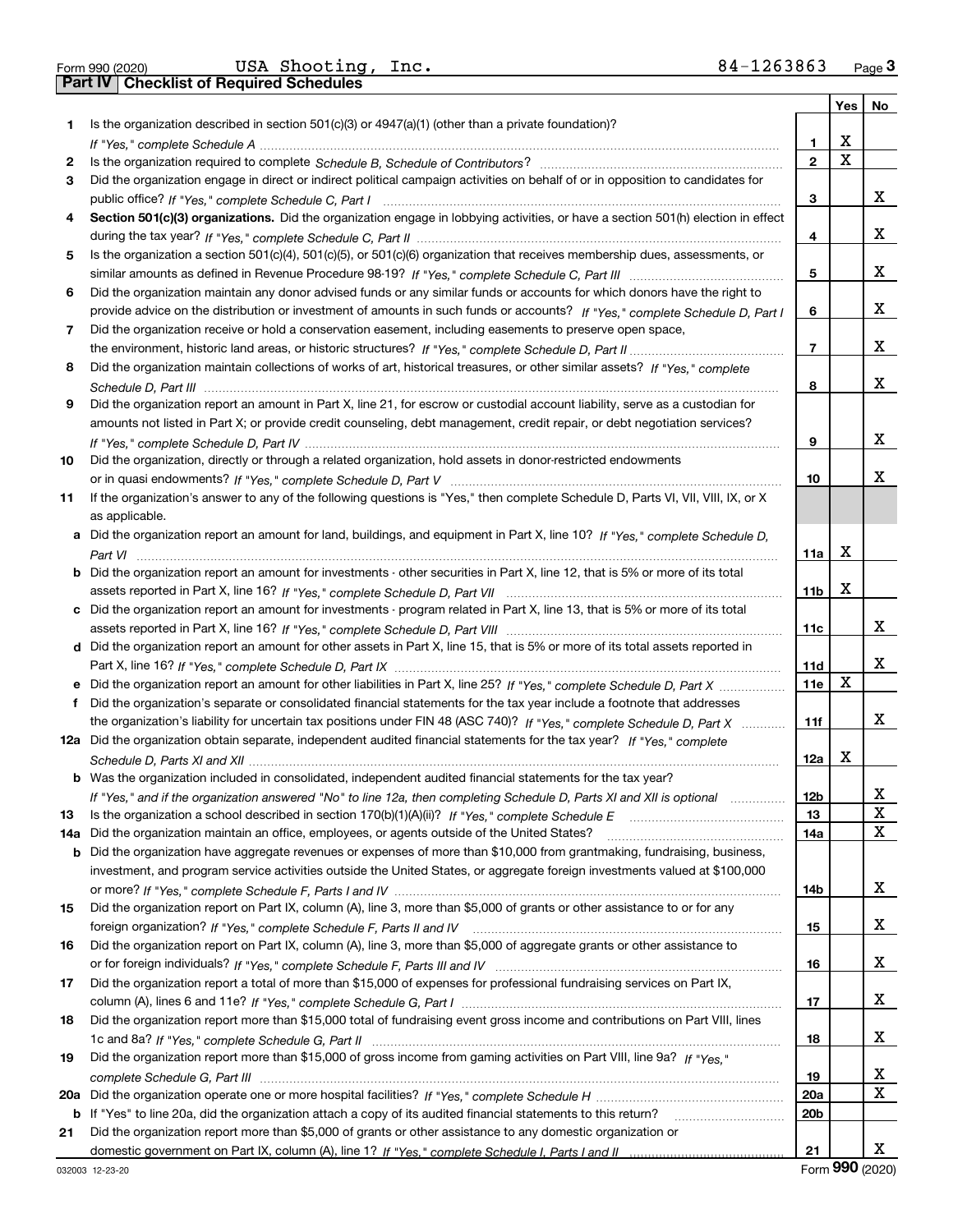*(continued)*

|        |                                                                                                                              |                 | Yes | No          |
|--------|------------------------------------------------------------------------------------------------------------------------------|-----------------|-----|-------------|
| 22     | Did the organization report more than \$5,000 of grants or other assistance to or for domestic individuals on                |                 |     |             |
|        |                                                                                                                              | 22              |     | x           |
| 23     | Did the organization answer "Yes" to Part VII, Section A, line 3, 4, or 5 about compensation of the organization's current   |                 |     |             |
|        | and former officers, directors, trustees, key employees, and highest compensated employees? If "Yes," complete               |                 |     |             |
|        |                                                                                                                              | 23              |     | x           |
|        | 24a Did the organization have a tax-exempt bond issue with an outstanding principal amount of more than \$100,000 as of the  |                 |     |             |
|        | last day of the year, that was issued after December 31, 2002? If "Yes," answer lines 24b through 24d and complete           |                 |     |             |
|        |                                                                                                                              | 24a             |     | x           |
|        | <b>b</b> Did the organization invest any proceeds of tax-exempt bonds beyond a temporary period exception?                   | 24 <sub>b</sub> |     |             |
|        | c Did the organization maintain an escrow account other than a refunding escrow at any time during the year to defease       |                 |     |             |
|        |                                                                                                                              | 24c             |     |             |
|        |                                                                                                                              | 24d             |     |             |
|        | 25a Section 501(c)(3), 501(c)(4), and 501(c)(29) organizations. Did the organization engage in an excess benefit             |                 |     |             |
|        |                                                                                                                              | 25a             |     | х           |
|        | b Is the organization aware that it engaged in an excess benefit transaction with a disqualified person in a prior year, and |                 |     |             |
|        | that the transaction has not been reported on any of the organization's prior Forms 990 or 990-EZ? If "Yes," complete        |                 |     |             |
|        | Schedule L, Part I                                                                                                           | 25b             |     | х           |
| 26     | Did the organization report any amount on Part X, line 5 or 22, for receivables from or payables to any current              |                 |     |             |
|        | or former officer, director, trustee, key employee, creator or founder, substantial contributor, or 35%                      |                 |     |             |
|        | controlled entity or family member of any of these persons? If "Yes," complete Schedule L, Part II                           | 26              |     | х           |
| 27     | Did the organization provide a grant or other assistance to any current or former officer, director, trustee, key employee,  |                 |     |             |
|        | creator or founder, substantial contributor or employee thereof, a grant selection committee member, or to a 35% controlled  |                 |     |             |
|        | entity (including an employee thereof) or family member of any of these persons? If "Yes," complete Schedule L, Part III     | 27              |     | х           |
| 28     | Was the organization a party to a business transaction with one of the following parties (see Schedule L, Part IV            |                 |     |             |
|        | instructions, for applicable filing thresholds, conditions, and exceptions):                                                 |                 |     |             |
|        | A current or former officer, director, trustee, key employee, creator or founder, or substantial contributor? If             |                 |     |             |
|        |                                                                                                                              | 28a             |     | x           |
|        |                                                                                                                              | 28 <sub>b</sub> |     | $\mathbf x$ |
|        | c A 35% controlled entity of one or more individuals and/or organizations described in lines 28a or 28b? If                  |                 |     |             |
|        |                                                                                                                              | 28c             |     | x           |
| 29     |                                                                                                                              | 29              | X   |             |
| 30     | Did the organization receive contributions of art, historical treasures, or other similar assets, or qualified conservation  |                 |     |             |
|        |                                                                                                                              | 30              |     | X           |
| 31     | Did the organization liquidate, terminate, or dissolve and cease operations? If "Yes," complete Schedule N, Part I           | 31              |     | $\mathbf X$ |
| 32     | Did the organization sell, exchange, dispose of, or transfer more than 25% of its net assets? If "Yes," complete             |                 |     |             |
|        |                                                                                                                              | 32              |     | х           |
| 33     | Did the organization own 100% of an entity disregarded as separate from the organization under Regulations                   |                 |     |             |
|        |                                                                                                                              | 33              |     | x           |
| 34     | Was the organization related to any tax-exempt or taxable entity? If "Yes," complete Schedule R, Part II, III, or IV, and    |                 |     |             |
|        |                                                                                                                              | 34              | х   |             |
|        | 35a Did the organization have a controlled entity within the meaning of section 512(b)(13)?                                  | <b>35a</b>      |     | X           |
|        | b If "Yes" to line 35a, did the organization receive any payment from or engage in any transaction with a controlled entity  |                 |     |             |
|        |                                                                                                                              | 35b             |     |             |
| 36     | Section 501(c)(3) organizations. Did the organization make any transfers to an exempt non-charitable related organization?   |                 |     |             |
|        |                                                                                                                              | 36              |     | x           |
| 37     | Did the organization conduct more than 5% of its activities through an entity that is not a related organization             |                 |     |             |
|        |                                                                                                                              | 37              |     | x           |
| 38     | Did the organization complete Schedule O and provide explanations in Schedule O for Part VI, lines 11b and 19?               |                 |     |             |
|        |                                                                                                                              | 38              | х   |             |
| Part V | <b>Statements Regarding Other IRS Filings and Tax Compliance</b>                                                             |                 |     |             |
|        | Check if Schedule O contains a response or note to any line in this Part V                                                   |                 |     |             |
|        |                                                                                                                              |                 | Yes | No          |
|        | 25<br>1a                                                                                                                     |                 |     |             |
| b      | 0<br>Enter the number of Forms W-2G included in line 1a. Enter -0- if not applicable<br>1b                                   |                 |     |             |
| c      | Did the organization comply with backup withholding rules for reportable payments to vendors and reportable gaming           |                 |     |             |
|        |                                                                                                                              | 1c              | х   |             |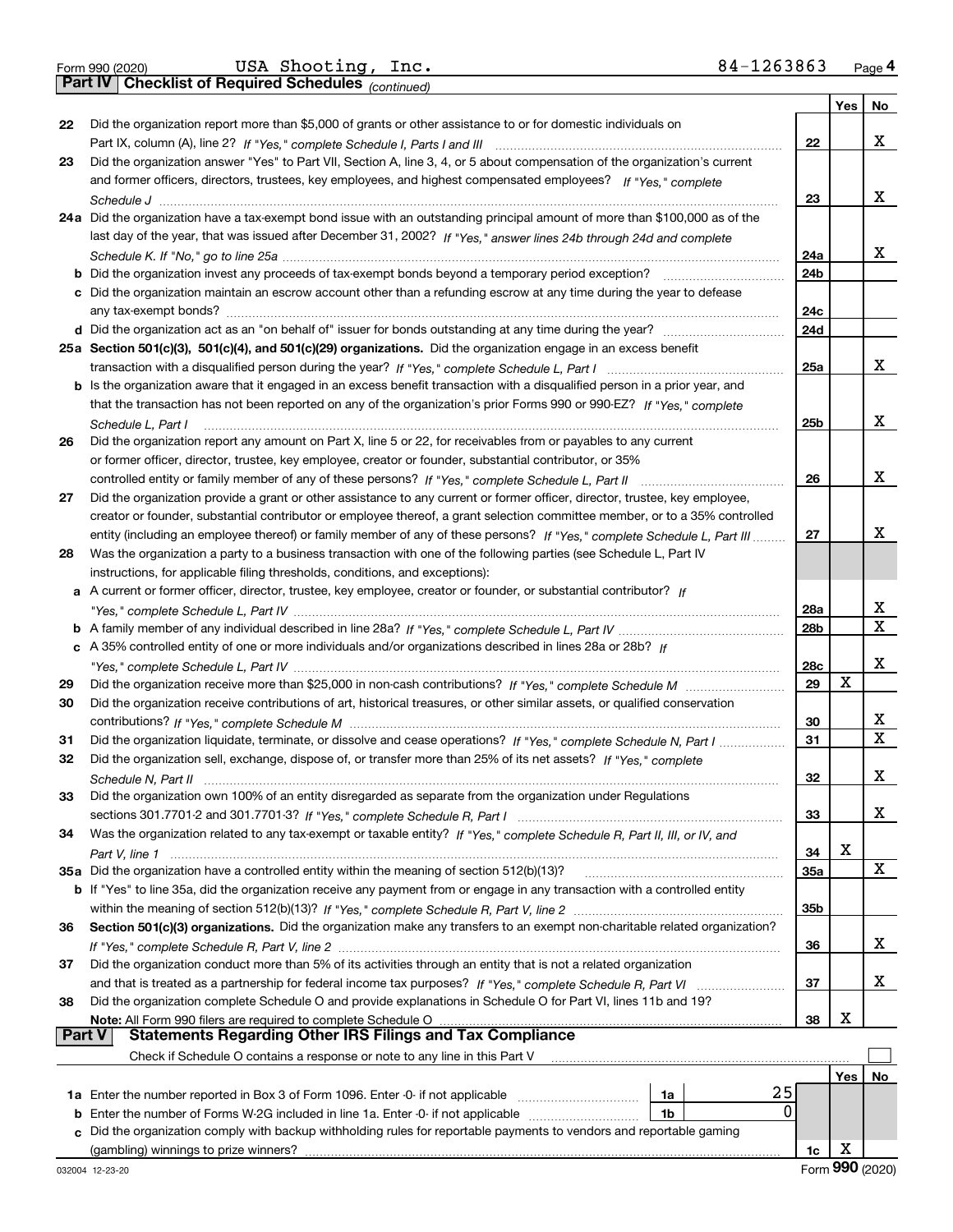|        | 84-1263863<br>USA Shooting, Inc.<br>Form 990 (2020)                                                                                                                                                                                            |     |     | Page 5 |  |  |  |  |  |
|--------|------------------------------------------------------------------------------------------------------------------------------------------------------------------------------------------------------------------------------------------------|-----|-----|--------|--|--|--|--|--|
| Part V | Statements Regarding Other IRS Filings and Tax Compliance (continued)                                                                                                                                                                          |     |     |        |  |  |  |  |  |
|        |                                                                                                                                                                                                                                                |     | Yes | No     |  |  |  |  |  |
|        | 2a Enter the number of employees reported on Form W-3, Transmittal of Wage and Tax Statements,                                                                                                                                                 |     |     |        |  |  |  |  |  |
|        | 22<br>filed for the calendar year ending with or within the year covered by this return<br>2a                                                                                                                                                  |     |     |        |  |  |  |  |  |
|        |                                                                                                                                                                                                                                                |     |     |        |  |  |  |  |  |
|        |                                                                                                                                                                                                                                                |     |     |        |  |  |  |  |  |
|        | 3a Did the organization have unrelated business gross income of \$1,000 or more during the year?                                                                                                                                               |     |     |        |  |  |  |  |  |
|        |                                                                                                                                                                                                                                                |     |     |        |  |  |  |  |  |
|        | 4a At any time during the calendar year, did the organization have an interest in, or a signature or other authority over, a                                                                                                                   |     |     |        |  |  |  |  |  |
|        | financial account in a foreign country (such as a bank account, securities account, or other financial account)?                                                                                                                               |     |     |        |  |  |  |  |  |
|        | <b>b</b> If "Yes," enter the name of the foreign country $\triangleright$ Germany                                                                                                                                                              |     |     |        |  |  |  |  |  |
|        | See instructions for filing requirements for FinCEN Form 114, Report of Foreign Bank and Financial Accounts (FBAR).                                                                                                                            |     |     |        |  |  |  |  |  |
|        |                                                                                                                                                                                                                                                | 5a  |     | х      |  |  |  |  |  |
| b      |                                                                                                                                                                                                                                                | 5b  |     | х      |  |  |  |  |  |
| c      |                                                                                                                                                                                                                                                | 5c  |     |        |  |  |  |  |  |
|        | 6a Does the organization have annual gross receipts that are normally greater than \$100,000, and did the organization solicit                                                                                                                 |     |     |        |  |  |  |  |  |
|        | any contributions that were not tax deductible as charitable contributions?                                                                                                                                                                    | 6a  |     | х      |  |  |  |  |  |
|        | <b>b</b> If "Yes," did the organization include with every solicitation an express statement that such contributions or gifts                                                                                                                  |     |     |        |  |  |  |  |  |
|        |                                                                                                                                                                                                                                                | 6b  |     |        |  |  |  |  |  |
| 7      | Organizations that may receive deductible contributions under section 170(c).                                                                                                                                                                  |     |     |        |  |  |  |  |  |
| а      | Did the organization receive a payment in excess of \$75 made partly as a contribution and partly for goods and services provided to the payor?                                                                                                | 7a  |     | x      |  |  |  |  |  |
| b      | If "Yes," did the organization notify the donor of the value of the goods or services provided?                                                                                                                                                | 7b  |     |        |  |  |  |  |  |
| c      | Did the organization sell, exchange, or otherwise dispose of tangible personal property for which it was required                                                                                                                              |     |     |        |  |  |  |  |  |
|        |                                                                                                                                                                                                                                                | 7c  |     | x      |  |  |  |  |  |
|        | 7d                                                                                                                                                                                                                                             |     |     |        |  |  |  |  |  |
| е      | Did the organization receive any funds, directly or indirectly, to pay premiums on a personal benefit contract?                                                                                                                                | 7e  |     |        |  |  |  |  |  |
| f      | Did the organization, during the year, pay premiums, directly or indirectly, on a personal benefit contract?                                                                                                                                   |     |     |        |  |  |  |  |  |
| g      | If the organization received a contribution of qualified intellectual property, did the organization file Form 8899 as required?                                                                                                               |     |     |        |  |  |  |  |  |
| h.     | If the organization received a contribution of cars, boats, airplanes, or other vehicles, did the organization file a Form 1098-C?                                                                                                             |     |     |        |  |  |  |  |  |
| 8      | Sponsoring organizations maintaining donor advised funds. Did a donor advised fund maintained by the                                                                                                                                           |     |     |        |  |  |  |  |  |
|        | sponsoring organization have excess business holdings at any time during the year?                                                                                                                                                             |     |     |        |  |  |  |  |  |
| 9      | Sponsoring organizations maintaining donor advised funds.                                                                                                                                                                                      |     |     |        |  |  |  |  |  |
| а      | Did the sponsoring organization make any taxable distributions under section 4966?                                                                                                                                                             | 9а  |     |        |  |  |  |  |  |
| b      | Did the sponsoring organization make a distribution to a donor, donor advisor, or related person?                                                                                                                                              | 9b  |     |        |  |  |  |  |  |
| 10     | Section 501(c)(7) organizations. Enter:                                                                                                                                                                                                        |     |     |        |  |  |  |  |  |
|        | 10a                                                                                                                                                                                                                                            |     |     |        |  |  |  |  |  |
|        | 10b <br>Gross receipts, included on Form 990, Part VIII, line 12, for public use of club facilities                                                                                                                                            |     |     |        |  |  |  |  |  |
| 11     | Section 501(c)(12) organizations. Enter:                                                                                                                                                                                                       |     |     |        |  |  |  |  |  |
| а      | 11a                                                                                                                                                                                                                                            |     |     |        |  |  |  |  |  |
| b      | Gross income from other sources (Do not net amounts due or paid to other sources against                                                                                                                                                       |     |     |        |  |  |  |  |  |
|        | 11b                                                                                                                                                                                                                                            |     |     |        |  |  |  |  |  |
|        | 12a Section 4947(a)(1) non-exempt charitable trusts. Is the organization filing Form 990 in lieu of Form 1041?                                                                                                                                 | 12a |     |        |  |  |  |  |  |
|        | 12b<br><b>b</b> If "Yes," enter the amount of tax-exempt interest received or accrued during the year <i>manument</i> of the set of the set of the set of the set of the set of the set of the set of the set of the set of the set of the set |     |     |        |  |  |  |  |  |
| 13     | Section 501(c)(29) qualified nonprofit health insurance issuers.                                                                                                                                                                               |     |     |        |  |  |  |  |  |
| а      | Is the organization licensed to issue qualified health plans in more than one state?                                                                                                                                                           | 13а |     |        |  |  |  |  |  |
|        | Note: See the instructions for additional information the organization must report on Schedule O.                                                                                                                                              |     |     |        |  |  |  |  |  |
| b      | Enter the amount of reserves the organization is required to maintain by the states in which the                                                                                                                                               |     |     |        |  |  |  |  |  |
|        | 13b<br>13с                                                                                                                                                                                                                                     |     |     |        |  |  |  |  |  |
|        |                                                                                                                                                                                                                                                |     |     | x      |  |  |  |  |  |
| 14a    | Did the organization receive any payments for indoor tanning services during the tax year?                                                                                                                                                     | 14a |     |        |  |  |  |  |  |
|        | <b>b</b> If "Yes," has it filed a Form 720 to report these payments? If "No," provide an explanation on Schedule O                                                                                                                             | 14b |     |        |  |  |  |  |  |
| 15     | Is the organization subject to the section 4960 tax on payment(s) of more than \$1,000,000 in remuneration or                                                                                                                                  |     |     | х      |  |  |  |  |  |
|        |                                                                                                                                                                                                                                                | 15  |     |        |  |  |  |  |  |
|        | If "Yes," see instructions and file Form 4720, Schedule N.                                                                                                                                                                                     |     |     | х      |  |  |  |  |  |
| 16     | Is the organization an educational institution subject to the section 4968 excise tax on net investment income?<br>If "Yes," complete Form 4720, Schedule O.                                                                                   | 16  |     |        |  |  |  |  |  |
|        |                                                                                                                                                                                                                                                |     |     |        |  |  |  |  |  |

Form (2020) **990**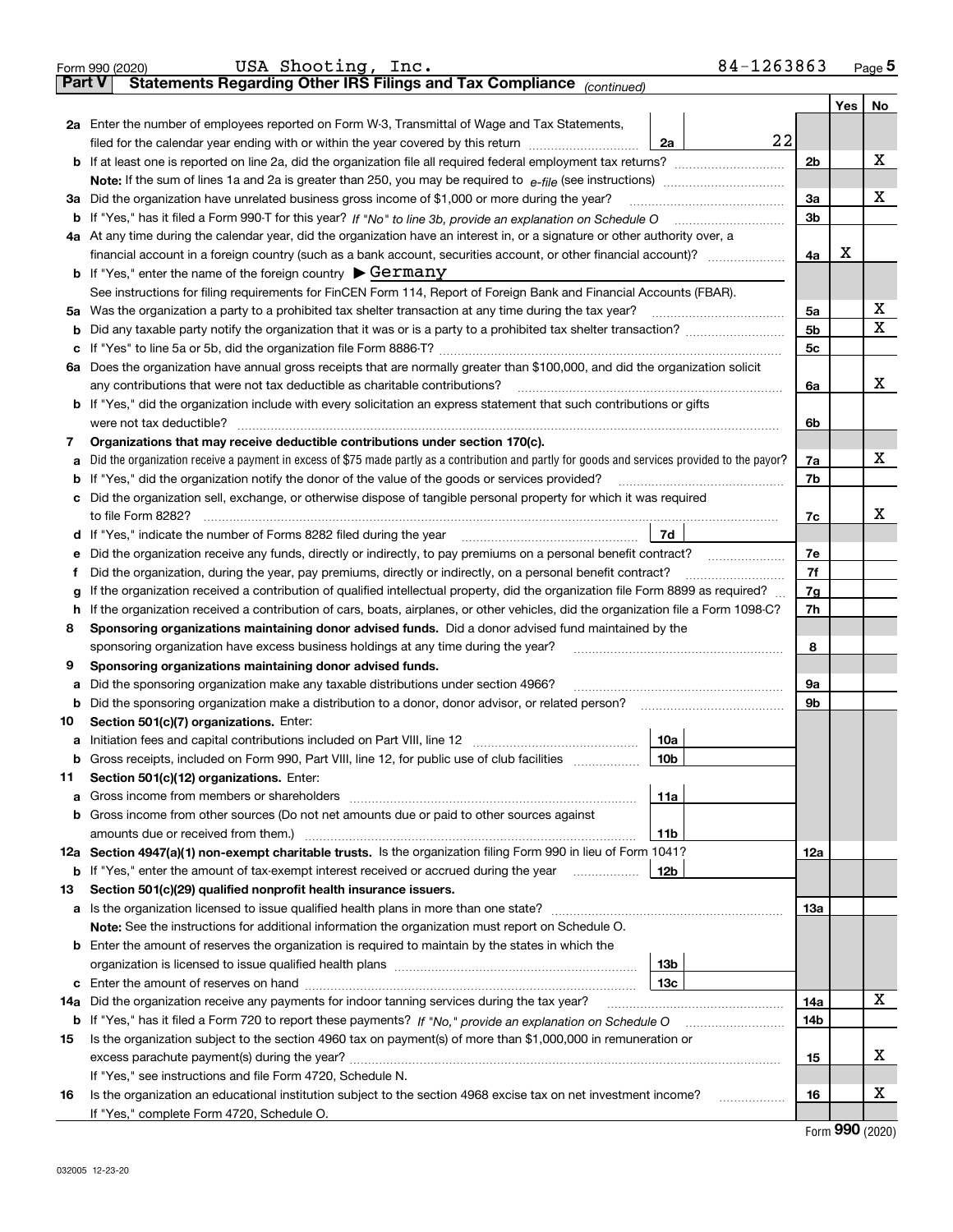|    | USA Shooting, Inc.<br>Form 990 (2020)                                                                                                                                                                                          |    | 84-1263863 |                 |                         | <u>Page</u> 6         |
|----|--------------------------------------------------------------------------------------------------------------------------------------------------------------------------------------------------------------------------------|----|------------|-----------------|-------------------------|-----------------------|
|    | Governance, Management, and Disclosure For each "Yes" response to lines 2 through 7b below, and for a "No" response<br><b>Part VI</b>                                                                                          |    |            |                 |                         |                       |
|    | to line 8a, 8b, or 10b below, describe the circumstances, processes, or changes on Schedule O. See instructions.                                                                                                               |    |            |                 |                         |                       |
|    | Check if Schedule O contains a response or note to any line in this Part VI [11] [12] [12] Check if Schedule O contains a response or note to any line in this Part VI                                                         |    |            |                 |                         | $\overline{\text{X}}$ |
|    | <b>Section A. Governing Body and Management</b>                                                                                                                                                                                |    |            |                 |                         |                       |
|    |                                                                                                                                                                                                                                |    |            |                 | Yes                     | No                    |
|    | <b>1a</b> Enter the number of voting members of the governing body at the end of the tax year                                                                                                                                  | 1a |            | 9               |                         |                       |
|    | If there are material differences in voting rights among members of the governing body, or if the governing                                                                                                                    |    |            |                 |                         |                       |
|    | body delegated broad authority to an executive committee or similar committee, explain on Schedule O.                                                                                                                          |    |            |                 |                         |                       |
|    | <b>b</b> Enter the number of voting members included on line 1a, above, who are independent <i>manumum</i>                                                                                                                     | 1b |            | 9               |                         |                       |
| 2  | Did any officer, director, trustee, or key employee have a family relationship or a business relationship with any other                                                                                                       |    |            |                 |                         |                       |
|    | officer, director, trustee, or key employee?                                                                                                                                                                                   |    |            | 2               |                         | X                     |
| З  | Did the organization delegate control over management duties customarily performed by or under the direct supervision                                                                                                          |    |            |                 |                         |                       |
|    | of officers, directors, trustees, or key employees to a management company or other person?                                                                                                                                    |    |            | 3               |                         | х                     |
| 4  | Did the organization make any significant changes to its governing documents since the prior Form 990 was filed?                                                                                                               |    |            | $\overline{4}$  | $\mathbf X$             |                       |
| 5  |                                                                                                                                                                                                                                |    |            | 5               |                         | X                     |
| 6  | Did the organization have members or stockholders?                                                                                                                                                                             |    |            | 6               |                         | $\mathbf X$           |
|    | 7a Did the organization have members, stockholders, or other persons who had the power to elect or appoint one or                                                                                                              |    |            |                 |                         |                       |
|    |                                                                                                                                                                                                                                |    |            | 7a              | Х                       |                       |
|    | b Are any governance decisions of the organization reserved to (or subject to approval by) members, stockholders, or                                                                                                           |    |            |                 |                         |                       |
|    | persons other than the governing body?                                                                                                                                                                                         |    |            | 7b              |                         | x                     |
| 8  | Did the organization contemporaneously document the meetings held or written actions undertaken during the year by the following:                                                                                              |    |            |                 |                         |                       |
| a  |                                                                                                                                                                                                                                |    |            | 8a              | X                       |                       |
| b  |                                                                                                                                                                                                                                |    |            | 8b              | X                       |                       |
| 9  | Is there any officer, director, trustee, or key employee listed in Part VII, Section A, who cannot be reached at the                                                                                                           |    |            |                 |                         |                       |
|    |                                                                                                                                                                                                                                |    |            | 9               |                         | x                     |
|    | <b>Section B. Policies</b> (This Section B requests information about policies not required by the Internal Revenue Code.)                                                                                                     |    |            |                 |                         |                       |
|    |                                                                                                                                                                                                                                |    |            |                 | Yes                     | No                    |
|    |                                                                                                                                                                                                                                |    |            | 10a             |                         | х                     |
|    | <b>b</b> If "Yes," did the organization have written policies and procedures governing the activities of such chapters, affiliates,                                                                                            |    |            |                 |                         |                       |
|    | and branches to ensure their operations are consistent with the organization's exempt purposes?                                                                                                                                |    |            | 10 <sub>b</sub> |                         |                       |
|    | 11a Has the organization provided a complete copy of this Form 990 to all members of its governing body before filing the form?                                                                                                |    |            | 11a             | X                       |                       |
|    | <b>b</b> Describe in Schedule O the process, if any, used by the organization to review this Form 990.                                                                                                                         |    |            |                 |                         |                       |
|    |                                                                                                                                                                                                                                |    |            | 12a             | X                       |                       |
|    |                                                                                                                                                                                                                                |    |            | 12 <sub>b</sub> | X                       |                       |
|    | c Did the organization regularly and consistently monitor and enforce compliance with the policy? If "Yes," describe                                                                                                           |    |            |                 |                         |                       |
|    |                                                                                                                                                                                                                                |    |            | 12c             | х                       |                       |
| 13 | in Schedule O how this was done manufactured and contain an according to the state of the state of the state o                                                                                                                 |    |            | 13              | $\overline{\textbf{X}}$ |                       |
| 14 | Did the organization have a written document retention and destruction policy?                                                                                                                                                 |    |            | 14              | X                       |                       |
| 15 | Did the process for determining compensation of the following persons include a review and approval by independent                                                                                                             |    |            |                 |                         |                       |
|    | persons, comparability data, and contemporaneous substantiation of the deliberation and decision?                                                                                                                              |    |            |                 |                         |                       |
|    | a The organization's CEO, Executive Director, or top management official manufactured content content of the organization's CEO, Executive Director, or top management official manufactured content of the state of the state |    |            | 15a             | X                       |                       |
|    |                                                                                                                                                                                                                                |    |            | 15 <sub>b</sub> | х                       |                       |
|    | If "Yes" to line 15a or 15b, describe the process in Schedule O (see instructions).                                                                                                                                            |    |            |                 |                         |                       |
|    | 16a Did the organization invest in, contribute assets to, or participate in a joint venture or similar arrangement with a                                                                                                      |    |            |                 |                         |                       |
|    |                                                                                                                                                                                                                                |    |            |                 |                         | х                     |
|    | taxable entity during the year?<br>b If "Yes," did the organization follow a written policy or procedure requiring the organization to evaluate its participation                                                              |    |            | 16a             |                         |                       |
|    |                                                                                                                                                                                                                                |    |            |                 |                         |                       |
|    | in joint venture arrangements under applicable federal tax law, and take steps to safeguard the organization's                                                                                                                 |    |            |                 |                         |                       |
|    | exempt status with respect to such arrangements?<br><b>Section C. Disclosure</b>                                                                                                                                               |    |            | 16b             |                         |                       |
|    | List the states with which a copy of this Form 990 is required to be filed $\blacktriangleright$ AL, AK, AR, CA, CT, FL, GA, IL, KS, KY, ME, MD                                                                                |    |            |                 |                         |                       |
| 17 |                                                                                                                                                                                                                                |    |            |                 |                         |                       |
| 18 | Section 6104 requires an organization to make its Forms 1023 (1024 or 1024-A, if applicable), 990, and 990-T (Section 501(c)(3)s only) available                                                                               |    |            |                 |                         |                       |
|    | for public inspection. Indicate how you made these available. Check all that apply.                                                                                                                                            |    |            |                 |                         |                       |
|    | $ \mathbf{X} $ Own website<br>$X$ Upon request<br>Another's website<br>Other (explain on Schedule O)                                                                                                                           |    |            |                 |                         |                       |
| 19 | Describe on Schedule O whether (and if so, how) the organization made its governing documents, conflict of interest policy, and financial                                                                                      |    |            |                 |                         |                       |
|    | statements available to the public during the tax year.                                                                                                                                                                        |    |            |                 |                         |                       |
| 20 | State the name, address, and telephone number of the person who possesses the organization's books and records                                                                                                                 |    |            |                 |                         |                       |
|    | The Organization - $(719)866 - 4670$                                                                                                                                                                                           |    |            |                 |                         |                       |
|    | 80909<br>One Olympic Plaza, Colorado Springs,<br>CO                                                                                                                                                                            |    |            |                 |                         |                       |
|    | See Schedule O for full list of states<br>032006 12-23-20                                                                                                                                                                      |    |            |                 |                         | Form 990 (2020)       |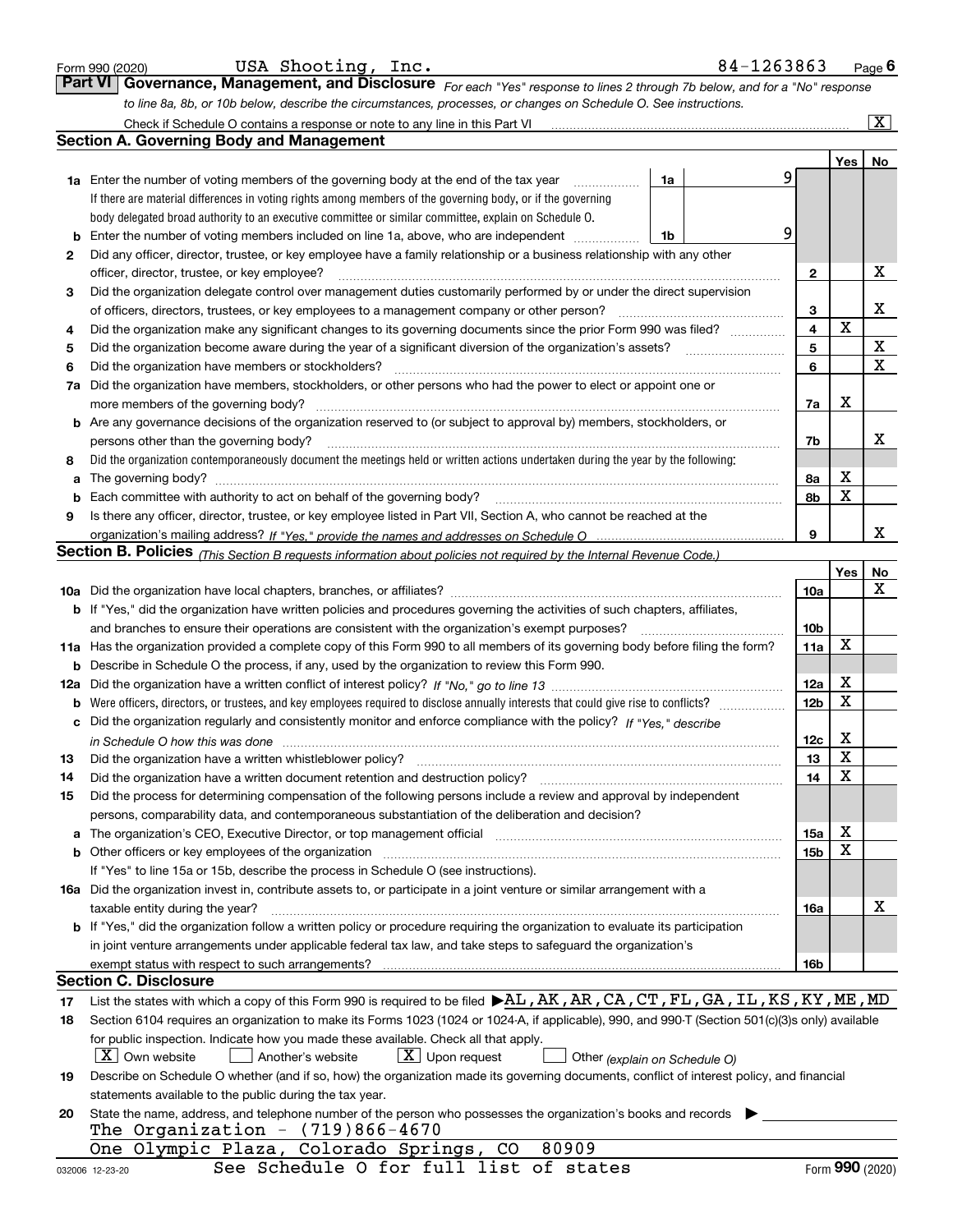| Form 990 (2020)                                                                                                                                           | USA Shooting, Inc.                                                                         | 84-1263863 | Page |  |  |  |  |  |
|-----------------------------------------------------------------------------------------------------------------------------------------------------------|--------------------------------------------------------------------------------------------|------------|------|--|--|--|--|--|
|                                                                                                                                                           | Part VII Compensation of Officers, Directors, Trustees, Key Employees, Highest Compensated |            |      |  |  |  |  |  |
| <b>Employees, and Independent Contractors</b>                                                                                                             |                                                                                            |            |      |  |  |  |  |  |
| Check if Schedule O contains a response or note to any line in this Part VII                                                                              |                                                                                            |            |      |  |  |  |  |  |
|                                                                                                                                                           | Section A. Officers, Directors, Trustees, Key Employees, and Highest Compensated Employees |            |      |  |  |  |  |  |
| to Complete this table for all persons required to be listed. Penart compensation for the calendar vear ending with or within the examization's tax vear. |                                                                                            |            |      |  |  |  |  |  |

**1a •** List all of the organization's current officers, directors, trustees (whether individuals or organizations), regardless of amount of compensation. ible for all persons required to be listed. Report compensation for the calendar year ending with or within the organization's tax year. Enter -0- in columns (D), (E), and (F) if no compensation was paid.

 $\bullet$  List all of the organization's  $\,$ current key employees, if any. See instructions for definition of "key employee."

**•** List the organization's five current highest compensated employees (other than an officer, director, trustee, or key employee) who received reportable compensation (Box 5 of Form W-2 and/or Box 7 of Form 1099-MISC) of more than \$100,000 from the organization and any related organizations.

**•** List all of the organization's former officers, key employees, and highest compensated employees who received more than \$100,000 of reportable compensation from the organization and any related organizations.

**former directors or trustees**  ¥ List all of the organization's that received, in the capacity as a former director or trustee of the organization, more than \$10,000 of reportable compensation from the organization and any related organizations.

See instructions for the order in which to list the persons above.

Check this box if neither the organization nor any related organization compensated any current officer, director, or trustee.  $\mathcal{L}^{\text{max}}$ 

| Position<br>Name and title<br>Reportable<br>Reportable<br>Average<br>Estimated<br>(do not check more than one<br>compensation<br>hours per<br>compensation<br>amount of<br>box, unless person is both an<br>officer and a director/trustee)<br>week<br>from<br>from related<br>other<br>ndividual trustee or director<br>organizations<br>(list any<br>the<br>compensation<br>hours for<br>organization<br>(W-2/1099-MISC)<br>from the<br>  Highest compensated<br>  employee<br>In stitutional trustee<br>related<br>(W-2/1099-MISC)<br>organization<br>Key employee<br>organizations<br>and related<br>below<br>organizations<br>Former<br>Officer<br>line)<br>40.00<br>(1)<br>Matt Suggs<br>83, 333.<br>$\mathbf x$<br>0.<br>CEO<br>40.00<br>(2)<br>Robert Gambardella |               |
|---------------------------------------------------------------------------------------------------------------------------------------------------------------------------------------------------------------------------------------------------------------------------------------------------------------------------------------------------------------------------------------------------------------------------------------------------------------------------------------------------------------------------------------------------------------------------------------------------------------------------------------------------------------------------------------------------------------------------------------------------------------------------|---------------|
|                                                                                                                                                                                                                                                                                                                                                                                                                                                                                                                                                                                                                                                                                                                                                                           |               |
|                                                                                                                                                                                                                                                                                                                                                                                                                                                                                                                                                                                                                                                                                                                                                                           |               |
|                                                                                                                                                                                                                                                                                                                                                                                                                                                                                                                                                                                                                                                                                                                                                                           |               |
|                                                                                                                                                                                                                                                                                                                                                                                                                                                                                                                                                                                                                                                                                                                                                                           | $0_{.}$       |
|                                                                                                                                                                                                                                                                                                                                                                                                                                                                                                                                                                                                                                                                                                                                                                           |               |
| 73,970.<br>0.<br>$\overline{\textbf{X}}$<br>Interim CEO                                                                                                                                                                                                                                                                                                                                                                                                                                                                                                                                                                                                                                                                                                                   | 9,181.        |
| 8.00<br>Chad Whittenburg<br>(3)                                                                                                                                                                                                                                                                                                                                                                                                                                                                                                                                                                                                                                                                                                                                           |               |
| $\mathbf X$<br>0.<br>$\mathbf 0$ .<br>$\mathbf X$<br>Chairman                                                                                                                                                                                                                                                                                                                                                                                                                                                                                                                                                                                                                                                                                                             | $0_{.}$       |
| 6.00<br>Rick Marsh<br>(4)                                                                                                                                                                                                                                                                                                                                                                                                                                                                                                                                                                                                                                                                                                                                                 |               |
| 0.<br>0.<br>$\mathbf X$<br>$\mathbf X$<br>Vice Chairman                                                                                                                                                                                                                                                                                                                                                                                                                                                                                                                                                                                                                                                                                                                   | $0_{.}$       |
| 1.00<br>Richard Hawkins<br>(5)                                                                                                                                                                                                                                                                                                                                                                                                                                                                                                                                                                                                                                                                                                                                            |               |
| $\mathbf x$<br>0.<br>0.<br>Coaches Representative                                                                                                                                                                                                                                                                                                                                                                                                                                                                                                                                                                                                                                                                                                                         | $\mathbf 0$ . |
| 2.00<br>(6)<br>Susan Abbott                                                                                                                                                                                                                                                                                                                                                                                                                                                                                                                                                                                                                                                                                                                                               |               |
| $\mathbf X$<br>0.<br>$\mathbf 0$ .<br>ISSF Representative                                                                                                                                                                                                                                                                                                                                                                                                                                                                                                                                                                                                                                                                                                                 | $0_{.}$       |
| 6.00<br>Ana English<br>(7)                                                                                                                                                                                                                                                                                                                                                                                                                                                                                                                                                                                                                                                                                                                                                |               |
| 0.<br>0.<br>$\mathbf X$<br>$\mathbf X$<br>Treasurer                                                                                                                                                                                                                                                                                                                                                                                                                                                                                                                                                                                                                                                                                                                       | $0_{.}$       |
| 3.00<br>David Meltzer<br>(8)                                                                                                                                                                                                                                                                                                                                                                                                                                                                                                                                                                                                                                                                                                                                              |               |
| $\mathbf X$<br>$\mathbf 0$ .<br>$\mathbf 0$ .<br>Director                                                                                                                                                                                                                                                                                                                                                                                                                                                                                                                                                                                                                                                                                                                 | $\mathbf 0$ . |
| 4.00<br>Keith Sanderson<br>(9)                                                                                                                                                                                                                                                                                                                                                                                                                                                                                                                                                                                                                                                                                                                                            |               |
| $\mathbf 0$ .<br>$\mathbf X$<br>0.<br>USOPC Athletes Advisory Co                                                                                                                                                                                                                                                                                                                                                                                                                                                                                                                                                                                                                                                                                                          | $\mathbf 0$ . |
| 2.00<br>(10) James Henderson                                                                                                                                                                                                                                                                                                                                                                                                                                                                                                                                                                                                                                                                                                                                              |               |
| $\mathbf x$<br>0.<br>$\mathbf 0$ .<br>USAS Athletes Advisory Cou                                                                                                                                                                                                                                                                                                                                                                                                                                                                                                                                                                                                                                                                                                          | $\mathbf 0$ . |
| 40.00<br>(11) Penny Miller                                                                                                                                                                                                                                                                                                                                                                                                                                                                                                                                                                                                                                                                                                                                                |               |
| $0$ .<br>$\mathbf 0$ .<br>X<br>Former CFO                                                                                                                                                                                                                                                                                                                                                                                                                                                                                                                                                                                                                                                                                                                                 | 0.            |
|                                                                                                                                                                                                                                                                                                                                                                                                                                                                                                                                                                                                                                                                                                                                                                           |               |
|                                                                                                                                                                                                                                                                                                                                                                                                                                                                                                                                                                                                                                                                                                                                                                           |               |
|                                                                                                                                                                                                                                                                                                                                                                                                                                                                                                                                                                                                                                                                                                                                                                           |               |
|                                                                                                                                                                                                                                                                                                                                                                                                                                                                                                                                                                                                                                                                                                                                                                           |               |
|                                                                                                                                                                                                                                                                                                                                                                                                                                                                                                                                                                                                                                                                                                                                                                           |               |
|                                                                                                                                                                                                                                                                                                                                                                                                                                                                                                                                                                                                                                                                                                                                                                           |               |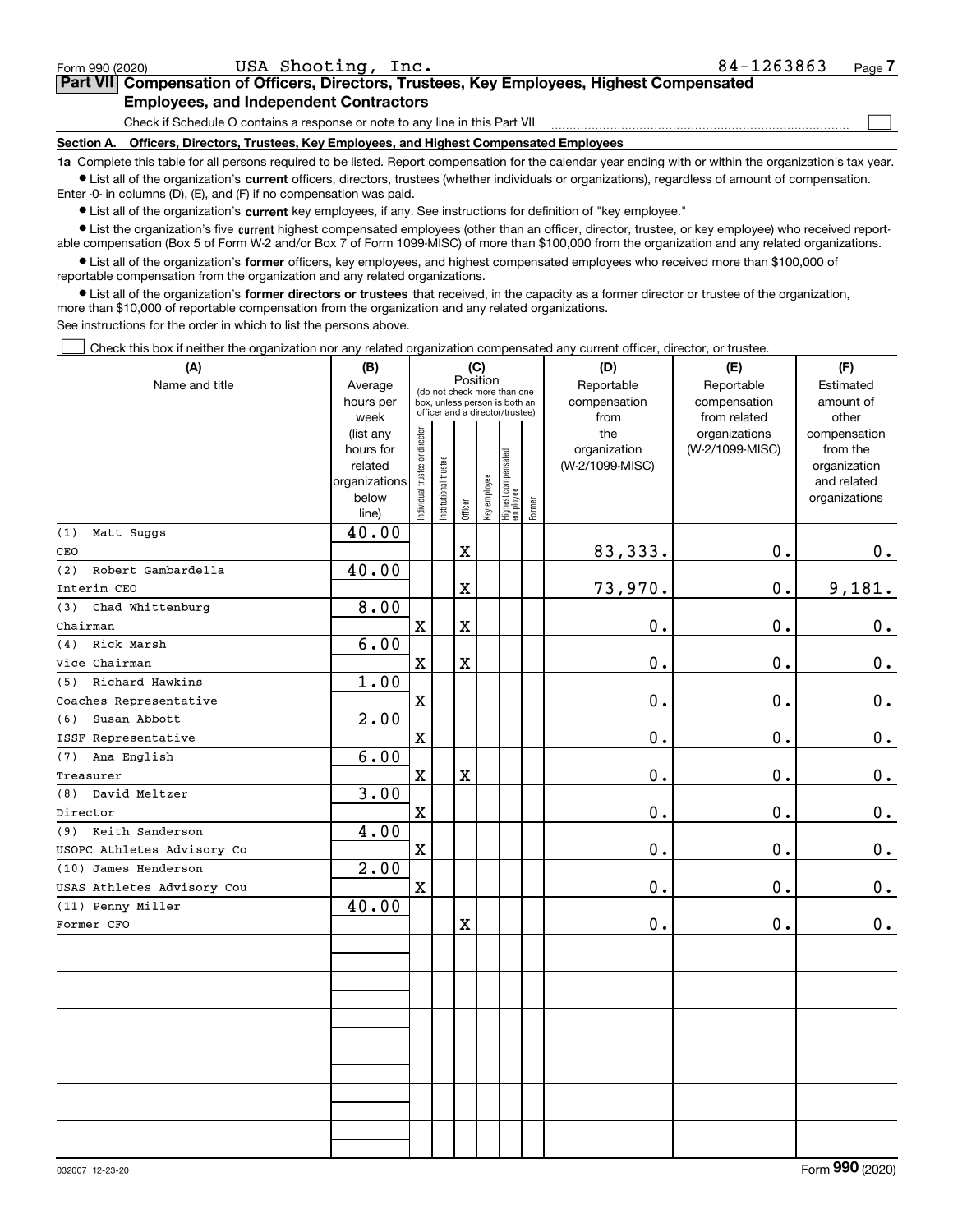| 84-1263863<br>USA Shooting, Inc.<br>Form 990 (2020)                                                                       |                                                                                                                                                                                                                                            |                                                                      |                                |                            |          |              |                                                                                                 |        |                                           |                                                   |                | Page 8                                 |                                                                          |       |
|---------------------------------------------------------------------------------------------------------------------------|--------------------------------------------------------------------------------------------------------------------------------------------------------------------------------------------------------------------------------------------|----------------------------------------------------------------------|--------------------------------|----------------------------|----------|--------------|-------------------------------------------------------------------------------------------------|--------|-------------------------------------------|---------------------------------------------------|----------------|----------------------------------------|--------------------------------------------------------------------------|-------|
| <b>Part VII</b><br>Section A. Officers, Directors, Trustees, Key Employees, and Highest Compensated Employees (continued) |                                                                                                                                                                                                                                            |                                                                      |                                |                            |          |              |                                                                                                 |        |                                           |                                                   |                |                                        |                                                                          |       |
|                                                                                                                           | (A)<br>Name and title                                                                                                                                                                                                                      | (B)<br>Average<br>hours per<br>week                                  |                                |                            | Position | (C)          | (do not check more than one<br>box, unless person is both an<br>officer and a director/trustee) |        | (D)<br>Reportable<br>compensation<br>from | (E)<br>Reportable<br>compensation<br>from related |                | (F)<br>Estimated<br>amount of<br>other |                                                                          |       |
|                                                                                                                           |                                                                                                                                                                                                                                            | (list any<br>hours for<br>related<br>organizations<br>below<br>line) | Individual trustee or director | trustee<br>Institutional t | Officer  | Key employee | Highest compensated<br>employee                                                                 | Former | the<br>organization<br>(W-2/1099-MISC)    | organizations<br>(W-2/1099-MISC)                  |                |                                        | compensation<br>from the<br>organization<br>and related<br>organizations |       |
|                                                                                                                           |                                                                                                                                                                                                                                            |                                                                      |                                |                            |          |              |                                                                                                 |        |                                           |                                                   |                |                                        |                                                                          |       |
|                                                                                                                           |                                                                                                                                                                                                                                            |                                                                      |                                |                            |          |              |                                                                                                 |        |                                           |                                                   |                |                                        |                                                                          |       |
|                                                                                                                           |                                                                                                                                                                                                                                            |                                                                      |                                |                            |          |              |                                                                                                 |        |                                           |                                                   |                |                                        |                                                                          |       |
|                                                                                                                           |                                                                                                                                                                                                                                            |                                                                      |                                |                            |          |              |                                                                                                 |        |                                           |                                                   |                |                                        |                                                                          |       |
|                                                                                                                           |                                                                                                                                                                                                                                            |                                                                      |                                |                            |          |              |                                                                                                 |        |                                           |                                                   |                |                                        |                                                                          |       |
|                                                                                                                           |                                                                                                                                                                                                                                            |                                                                      |                                |                            |          |              |                                                                                                 |        |                                           |                                                   |                |                                        |                                                                          |       |
|                                                                                                                           |                                                                                                                                                                                                                                            |                                                                      |                                |                            |          |              |                                                                                                 |        |                                           |                                                   |                |                                        |                                                                          |       |
|                                                                                                                           |                                                                                                                                                                                                                                            |                                                                      |                                |                            |          |              |                                                                                                 |        | 157,303.                                  |                                                   | 0.             |                                        | 9,181.                                                                   |       |
| c                                                                                                                         | 1b Subtotal                                                                                                                                                                                                                                |                                                                      |                                |                            |          |              |                                                                                                 |        | 0.                                        |                                                   | 0.             |                                        |                                                                          | $0$ . |
| d                                                                                                                         |                                                                                                                                                                                                                                            |                                                                      |                                |                            |          |              |                                                                                                 |        | 157,303.                                  |                                                   | $\mathbf{0}$ . |                                        | 9,181.                                                                   |       |
| 2                                                                                                                         | Total number of individuals (including but not limited to those listed above) who received more than \$100,000 of reportable<br>compensation from the organization $\blacktriangleright$                                                   |                                                                      |                                |                            |          |              |                                                                                                 |        |                                           |                                                   |                |                                        |                                                                          | 0     |
|                                                                                                                           |                                                                                                                                                                                                                                            |                                                                      |                                |                            |          |              |                                                                                                 |        |                                           |                                                   |                |                                        | Yes                                                                      | No    |
| з                                                                                                                         | Did the organization list any former officer, director, trustee, key employee, or highest compensated employee on                                                                                                                          |                                                                      |                                |                            |          |              |                                                                                                 |        |                                           |                                                   |                |                                        |                                                                          |       |
| 4                                                                                                                         | line 1a? If "Yes," complete Schedule J for such individual material content content to the successive complete<br>For any individual listed on line 1a, is the sum of reportable compensation and other compensation from the organization |                                                                      |                                |                            |          |              |                                                                                                 |        |                                           |                                                   |                | 3                                      |                                                                          | X     |
|                                                                                                                           |                                                                                                                                                                                                                                            |                                                                      |                                |                            |          |              |                                                                                                 |        |                                           |                                                   |                | 4                                      |                                                                          | x     |
| 5                                                                                                                         | Did any person listed on line 1a receive or accrue compensation from any unrelated organization or individual for services                                                                                                                 |                                                                      |                                |                            |          |              |                                                                                                 |        |                                           |                                                   |                |                                        |                                                                          |       |
|                                                                                                                           |                                                                                                                                                                                                                                            |                                                                      |                                |                            |          |              |                                                                                                 |        |                                           |                                                   |                | 5                                      |                                                                          | x     |
| 1                                                                                                                         | <b>Section B. Independent Contractors</b><br>Complete this table for your five highest compensated independent contractors that received more than \$100,000 of compensation from                                                          |                                                                      |                                |                            |          |              |                                                                                                 |        |                                           |                                                   |                |                                        |                                                                          |       |
|                                                                                                                           | the organization. Report compensation for the calendar year ending with or within the organization's tax year.<br>(A)                                                                                                                      |                                                                      |                                |                            |          |              |                                                                                                 |        | (B)                                       |                                                   |                | (C)                                    |                                                                          |       |
|                                                                                                                           | Name and business address                                                                                                                                                                                                                  |                                                                      |                                | <b>NONE</b>                |          |              |                                                                                                 |        | Description of services                   |                                                   |                |                                        | Compensation                                                             |       |
|                                                                                                                           |                                                                                                                                                                                                                                            |                                                                      |                                |                            |          |              |                                                                                                 |        |                                           |                                                   |                |                                        |                                                                          |       |
|                                                                                                                           |                                                                                                                                                                                                                                            |                                                                      |                                |                            |          |              |                                                                                                 |        |                                           |                                                   |                |                                        |                                                                          |       |
|                                                                                                                           |                                                                                                                                                                                                                                            |                                                                      |                                |                            |          |              |                                                                                                 |        |                                           |                                                   |                |                                        |                                                                          |       |
|                                                                                                                           |                                                                                                                                                                                                                                            |                                                                      |                                |                            |          |              |                                                                                                 |        |                                           |                                                   |                |                                        |                                                                          |       |
|                                                                                                                           |                                                                                                                                                                                                                                            |                                                                      |                                |                            |          |              |                                                                                                 |        |                                           |                                                   |                |                                        |                                                                          |       |
| 2                                                                                                                         | Total number of independent contractors (including but not limited to those listed above) who received more than<br>\$100,000 of compensation from the organization                                                                        |                                                                      |                                |                            |          | 0            |                                                                                                 |        |                                           |                                                   |                |                                        |                                                                          |       |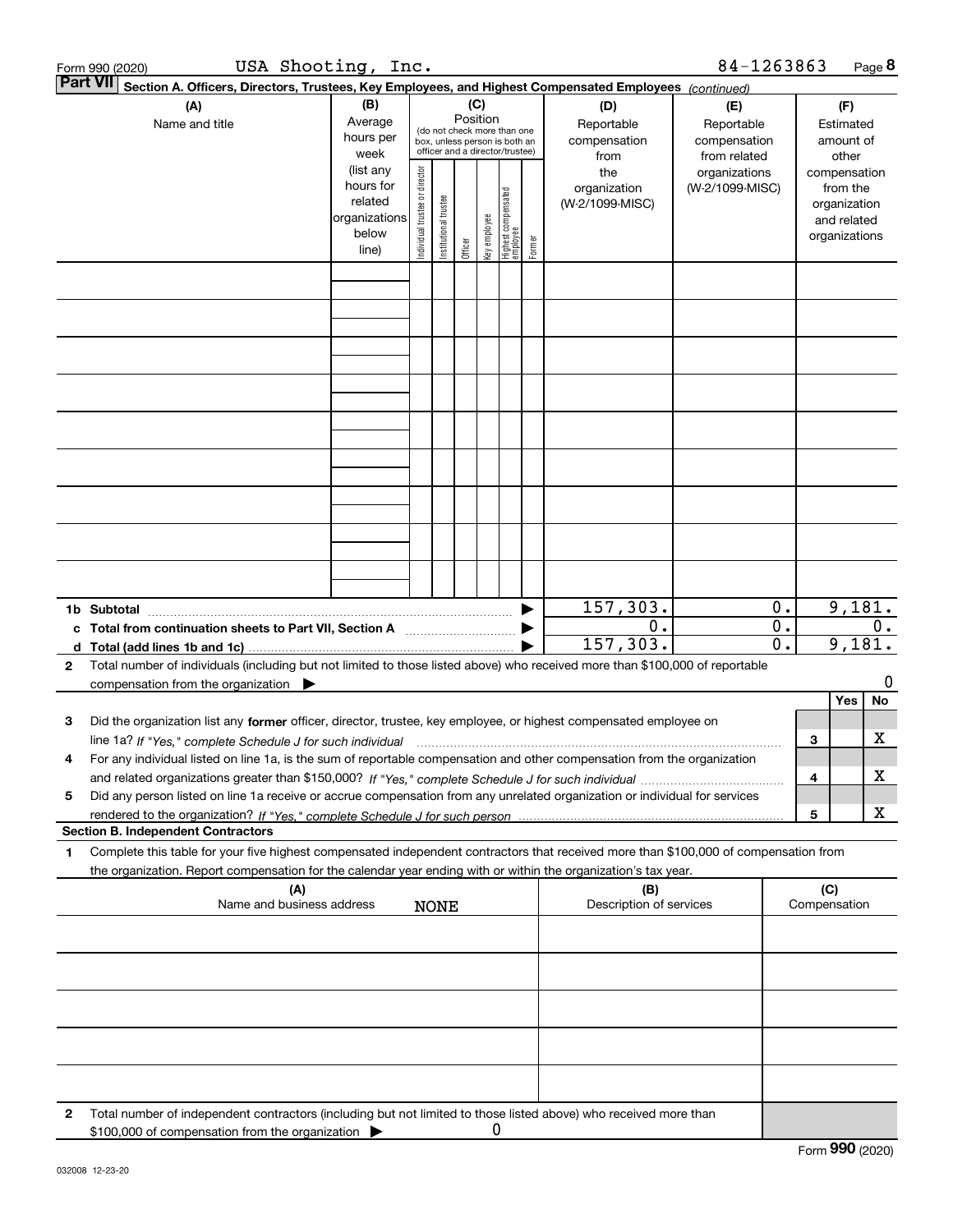|                                                           | Form 990 (2020)  |                                                                                                                                                                                                         | USA Shooting, Inc.   |                                                |                                    |                                              | 84-1263863                                         | Page 9                                                          |
|-----------------------------------------------------------|------------------|---------------------------------------------------------------------------------------------------------------------------------------------------------------------------------------------------------|----------------------|------------------------------------------------|------------------------------------|----------------------------------------------|----------------------------------------------------|-----------------------------------------------------------------|
|                                                           | <b>Part VIII</b> | <b>Statement of Revenue</b>                                                                                                                                                                             |                      |                                                |                                    |                                              |                                                    |                                                                 |
|                                                           |                  | Check if Schedule O contains a response or note to any line in this Part VIII                                                                                                                           |                      |                                                |                                    |                                              |                                                    |                                                                 |
|                                                           |                  |                                                                                                                                                                                                         |                      |                                                | (A)<br>Total revenue               | (B)<br>Related or exempt<br>function revenue | $\overline{(C)}$<br>Unrelated<br>lbusiness revenue | (D)<br>Revenue excluded<br>from tax under<br>sections 512 - 514 |
|                                                           |                  | <b>1 a</b> Federated campaigns                                                                                                                                                                          | 1a                   |                                                |                                    |                                              |                                                    |                                                                 |
|                                                           |                  | <b>b</b> Membership dues                                                                                                                                                                                | 1 <sub>b</sub>       |                                                |                                    |                                              |                                                    |                                                                 |
|                                                           | с                | Fundraising events                                                                                                                                                                                      | 1 <sub>c</sub>       |                                                |                                    |                                              |                                                    |                                                                 |
| Contributions, Gifts, Grants<br>and Other Similar Amounts | d                | Related organizations                                                                                                                                                                                   | 1 <sub>d</sub>       | 982,574.                                       |                                    |                                              |                                                    |                                                                 |
|                                                           | е                | Government grants (contributions)                                                                                                                                                                       | 1e                   | 10,000.                                        |                                    |                                              |                                                    |                                                                 |
|                                                           |                  | All other contributions, gifts, grants, and                                                                                                                                                             |                      |                                                |                                    |                                              |                                                    |                                                                 |
|                                                           |                  | similar amounts not included above                                                                                                                                                                      | 1f                   | 2, 418, 212.                                   |                                    |                                              |                                                    |                                                                 |
|                                                           | g                | Noncash contributions included in lines 1a-1f                                                                                                                                                           | $1g$ \$              | 237,371.                                       |                                    |                                              |                                                    |                                                                 |
|                                                           |                  |                                                                                                                                                                                                         |                      |                                                | 3,410,786.                         |                                              |                                                    |                                                                 |
|                                                           |                  |                                                                                                                                                                                                         |                      | <b>Business Code</b><br>711300                 | 163,891.                           |                                              |                                                    |                                                                 |
| Program Service<br>Revenue                                |                  | 2 a Competition Fees<br>b Membership                                                                                                                                                                    |                      | 711300                                         | 128, 179.                          | 163,891.<br>128, 179.                        |                                                    |                                                                 |
|                                                           |                  |                                                                                                                                                                                                         |                      |                                                |                                    |                                              |                                                    |                                                                 |
|                                                           | c<br>d           |                                                                                                                                                                                                         |                      |                                                |                                    |                                              |                                                    |                                                                 |
|                                                           | e                | the control of the control of the control of the control of the control of                                                                                                                              |                      |                                                |                                    |                                              |                                                    |                                                                 |
|                                                           | f                | All other program service revenue                                                                                                                                                                       |                      |                                                |                                    |                                              |                                                    |                                                                 |
|                                                           | g                |                                                                                                                                                                                                         |                      |                                                | 292,070.                           |                                              |                                                    |                                                                 |
|                                                           | 3                | Investment income (including dividends, interest, and                                                                                                                                                   |                      |                                                |                                    |                                              |                                                    |                                                                 |
|                                                           |                  |                                                                                                                                                                                                         |                      |                                                | 25,666.                            |                                              |                                                    | 25,666.                                                         |
|                                                           | 4                | Income from investment of tax-exempt bond proceeds                                                                                                                                                      |                      |                                                |                                    |                                              |                                                    |                                                                 |
|                                                           | 5                |                                                                                                                                                                                                         |                      |                                                |                                    |                                              |                                                    |                                                                 |
|                                                           |                  |                                                                                                                                                                                                         | (i) Real             | (ii) Personal                                  |                                    |                                              |                                                    |                                                                 |
|                                                           |                  | <b>6 a</b> Gross rents<br>.                                                                                                                                                                             | 6a                   |                                                |                                    |                                              |                                                    |                                                                 |
|                                                           | b                | Less: rental expenses                                                                                                                                                                                   | 6b                   |                                                |                                    |                                              |                                                    |                                                                 |
|                                                           | c                | Rental income or (loss)                                                                                                                                                                                 | 6c                   |                                                |                                    |                                              |                                                    |                                                                 |
|                                                           |                  | <b>d</b> Net rental income or (loss)                                                                                                                                                                    |                      |                                                |                                    |                                              |                                                    |                                                                 |
|                                                           |                  | 7 a Gross amount from sales of                                                                                                                                                                          | (i) Securities       | (ii) Other                                     |                                    |                                              |                                                    |                                                                 |
|                                                           |                  | assets other than inventory                                                                                                                                                                             | $7a$ 265, 410.       |                                                |                                    |                                              |                                                    |                                                                 |
|                                                           |                  | <b>b</b> Less: cost or other basis                                                                                                                                                                      |                      | 0.                                             |                                    |                                              |                                                    |                                                                 |
| evenue                                                    |                  | and sales expenses<br>c Gain or (loss)                                                                                                                                                                  | 7b<br>$7c$ 265, 410. |                                                |                                    |                                              |                                                    |                                                                 |
|                                                           |                  |                                                                                                                                                                                                         |                      |                                                | 265,410.                           |                                              |                                                    | $\overline{265,410}$ .                                          |
| œ                                                         |                  | 8 a Gross income from fundraising events (not                                                                                                                                                           |                      |                                                |                                    |                                              |                                                    |                                                                 |
| Other                                                     |                  |                                                                                                                                                                                                         |                      |                                                |                                    |                                              |                                                    |                                                                 |
|                                                           |                  | contributions reported on line 1c). See                                                                                                                                                                 |                      |                                                |                                    |                                              |                                                    |                                                                 |
|                                                           |                  |                                                                                                                                                                                                         |                      | 8a                                             |                                    |                                              |                                                    |                                                                 |
|                                                           |                  |                                                                                                                                                                                                         |                      | ∣8b                                            |                                    |                                              |                                                    |                                                                 |
|                                                           |                  | c Net income or (loss) from fundraising events                                                                                                                                                          |                      |                                                |                                    |                                              |                                                    |                                                                 |
|                                                           |                  | 9 a Gross income from gaming activities. See                                                                                                                                                            |                      |                                                |                                    |                                              |                                                    |                                                                 |
|                                                           |                  |                                                                                                                                                                                                         |                      | 9a                                             |                                    |                                              |                                                    |                                                                 |
|                                                           |                  | <b>b</b> Less: direct expenses <b>manually</b>                                                                                                                                                          |                      | 9b                                             |                                    |                                              |                                                    |                                                                 |
|                                                           |                  | c Net income or (loss) from gaming activities                                                                                                                                                           |                      | .                                              |                                    |                                              |                                                    |                                                                 |
|                                                           |                  | 10 a Gross sales of inventory, less returns                                                                                                                                                             |                      |                                                |                                    |                                              |                                                    |                                                                 |
|                                                           |                  |                                                                                                                                                                                                         |                      | $\vert$ 10a $\vert$ 67, 305.<br>$10b$ 24, 226. |                                    |                                              |                                                    |                                                                 |
|                                                           |                  |                                                                                                                                                                                                         |                      |                                                | 43,079.                            | 43,079.                                      |                                                    |                                                                 |
|                                                           |                  | c Net income or (loss) from sales of inventory                                                                                                                                                          |                      | <b>Business Code</b>                           |                                    |                                              |                                                    |                                                                 |
|                                                           |                  | 11 a Miscellaneous                                                                                                                                                                                      |                      | 711300                                         | $\overline{117,239}$ .             | 117,239.                                     |                                                    |                                                                 |
|                                                           | b                |                                                                                                                                                                                                         |                      |                                                |                                    |                                              |                                                    |                                                                 |
| Revenue                                                   | c                | <u> Alexandria de la contrada de la contrada de la contrada de la contrada de la contrada de la contrada de la c</u><br>the contract of the contract of the contract of the contract of the contract of |                      |                                                |                                    |                                              |                                                    |                                                                 |
| Miscellaneous                                             |                  |                                                                                                                                                                                                         |                      |                                                |                                    |                                              |                                                    |                                                                 |
|                                                           |                  |                                                                                                                                                                                                         |                      | $\blacktriangleright$                          | 117,239.                           |                                              |                                                    |                                                                 |
|                                                           | 12               |                                                                                                                                                                                                         |                      |                                                | $\blacktriangleright$ 4, 154, 250. | 452,388.                                     | 0.1                                                | 291,076.                                                        |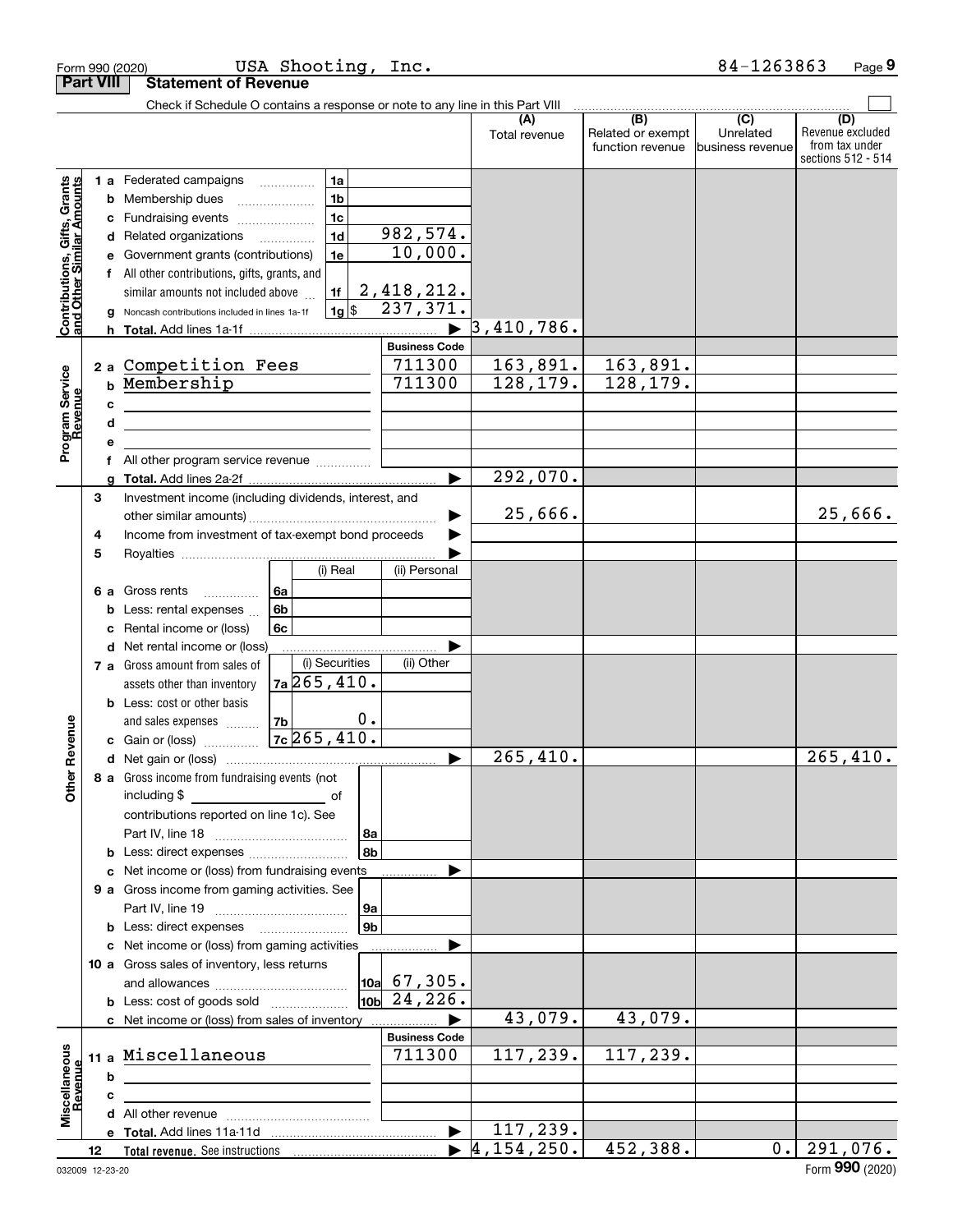Form 990 (2020) Page **Part IX Statement of Functional Expenses** USA Shooting, Inc. 84-1263863

|                  | Section 501(c)(3) and 501(c)(4) organizations must complete all columns. All other organizations must complete column (A).                                                                                 |                          |                                    |                                           |                                 |  |  |
|------------------|------------------------------------------------------------------------------------------------------------------------------------------------------------------------------------------------------------|--------------------------|------------------------------------|-------------------------------------------|---------------------------------|--|--|
|                  | Check if Schedule O contains a response or note to any line in this Part IX                                                                                                                                |                          |                                    |                                           | (D)                             |  |  |
|                  | Do not include amounts reported on lines 6b,<br>7b, 8b, 9b, and 10b of Part VIII.                                                                                                                          | (A)<br>Total expenses    | (B)<br>Program service<br>expenses | (C)<br>Management and<br>general expenses | Fundraising<br>expenses         |  |  |
| 1                | Grants and other assistance to domestic organizations                                                                                                                                                      |                          |                                    |                                           |                                 |  |  |
|                  | and domestic governments. See Part IV, line 21                                                                                                                                                             |                          |                                    |                                           |                                 |  |  |
| $\mathbf{2}$     | Grants and other assistance to domestic                                                                                                                                                                    |                          |                                    |                                           |                                 |  |  |
|                  | individuals. See Part IV, line 22                                                                                                                                                                          | 12,094.                  | 12,094.                            |                                           |                                 |  |  |
| 3                | Grants and other assistance to foreign                                                                                                                                                                     |                          |                                    |                                           |                                 |  |  |
|                  | organizations, foreign governments, and foreign                                                                                                                                                            |                          |                                    |                                           |                                 |  |  |
|                  | individuals. See Part IV, lines 15 and 16                                                                                                                                                                  |                          |                                    |                                           |                                 |  |  |
| 4                | Benefits paid to or for members                                                                                                                                                                            |                          |                                    |                                           |                                 |  |  |
| 5                | Compensation of current officers, directors,                                                                                                                                                               |                          |                                    |                                           |                                 |  |  |
|                  | trustees, and key employees                                                                                                                                                                                | 157,302.                 | 94,926.                            | 53,209.                                   | 9,167.                          |  |  |
| 6                | Compensation not included above to disqualified                                                                                                                                                            |                          |                                    |                                           |                                 |  |  |
|                  | persons (as defined under section 4958(f)(1)) and                                                                                                                                                          |                          |                                    |                                           |                                 |  |  |
|                  | persons described in section 4958(c)(3)(B)<br><b>Barbara</b>                                                                                                                                               |                          |                                    |                                           |                                 |  |  |
| 7                |                                                                                                                                                                                                            | 1,003,619.               | 605, 642.                          | 339,488.                                  | 58,489.                         |  |  |
| 8                | Pension plan accruals and contributions (include                                                                                                                                                           |                          |                                    |                                           |                                 |  |  |
|                  | section 401(k) and 403(b) employer contributions)                                                                                                                                                          | 19,361.                  | 11,684.                            | $\frac{6,549.}{50,170.}$<br>24,921.       | $\frac{1,128}{8,644}$<br>4,294. |  |  |
| 9                |                                                                                                                                                                                                            | 148,318.                 | $\frac{89,504.}{44,460.}$          |                                           |                                 |  |  |
| 10               |                                                                                                                                                                                                            | 73,675.                  |                                    |                                           |                                 |  |  |
| 11               | Fees for services (nonemployees):                                                                                                                                                                          |                          |                                    |                                           |                                 |  |  |
| a                |                                                                                                                                                                                                            |                          |                                    |                                           |                                 |  |  |
| b                |                                                                                                                                                                                                            | 23,820.                  | $\frac{7,940}{25,048}$             | $\frac{7,940}{25,048}$                    | $\frac{7,940}{25,048}$          |  |  |
| c                |                                                                                                                                                                                                            | 75, 144.                 |                                    |                                           |                                 |  |  |
| d                |                                                                                                                                                                                                            |                          |                                    |                                           |                                 |  |  |
| е                | Professional fundraising services. See Part IV, line 17                                                                                                                                                    |                          |                                    |                                           |                                 |  |  |
| f                | Investment management fees                                                                                                                                                                                 |                          |                                    |                                           |                                 |  |  |
| g                | Other. (If line 11g amount exceeds 10% of line 25,                                                                                                                                                         |                          |                                    |                                           |                                 |  |  |
|                  | column (A) amount, list line 11g expenses on Sch O.)                                                                                                                                                       | $\frac{137,228}{21,761}$ | $\frac{70,183.}{5,280.}$           | $\frac{13,635.}{6,510.}$                  | $\frac{53,410}{9,971}$          |  |  |
| 12 <sup>12</sup> |                                                                                                                                                                                                            |                          |                                    |                                           |                                 |  |  |
| 13               |                                                                                                                                                                                                            |                          |                                    |                                           |                                 |  |  |
| 14               |                                                                                                                                                                                                            |                          |                                    |                                           |                                 |  |  |
| 15               |                                                                                                                                                                                                            |                          |                                    |                                           |                                 |  |  |
| 16               |                                                                                                                                                                                                            | 24,060.                  | 12,616.                            | 11,444.                                   |                                 |  |  |
| 17               | Travel                                                                                                                                                                                                     | 440,400.                 | 296,697.                           | 141,834.                                  | 1,869.                          |  |  |
| 18               | Payments of travel or entertainment expenses                                                                                                                                                               |                          |                                    |                                           |                                 |  |  |
|                  | for any federal, state, or local public officials                                                                                                                                                          |                          |                                    |                                           |                                 |  |  |
| 19               | Conferences, conventions, and meetings                                                                                                                                                                     |                          |                                    |                                           |                                 |  |  |
| 20               | Interest                                                                                                                                                                                                   | $\overline{2,217}$ .     |                                    | 2,217.                                    |                                 |  |  |
| 21               |                                                                                                                                                                                                            |                          |                                    |                                           |                                 |  |  |
| 22               | Depreciation, depletion, and amortization                                                                                                                                                                  | 80,067.                  | 80,067.                            |                                           |                                 |  |  |
| 23               | Insurance                                                                                                                                                                                                  | 50, 354.                 | 30,000.                            | 19,354.                                   | 1,000.                          |  |  |
| 24               | Other expenses. Itemize expenses not covered<br>above (List miscellaneous expenses on line 24e. If<br>line 24e amount exceeds 10% of line 25, column (A)<br>amount, list line 24e expenses on Schedule O.) |                          |                                    |                                           |                                 |  |  |
| a                | Printing, Postage, and                                                                                                                                                                                     | 1,053,806.               | 4,845.                             | 9,079.                                    | 1,039,882.                      |  |  |
| b                | Awards                                                                                                                                                                                                     | 55, 160.                 | 54,978.                            | 182.                                      |                                 |  |  |
|                  | Dues and Subscriptions                                                                                                                                                                                     | 53,767.                  | 32,145.                            |                                           | 21,622.                         |  |  |
| d                | Stipends                                                                                                                                                                                                   | 47,450.                  | 43,550.                            | 3,900.                                    |                                 |  |  |
|                  | e All other expenses                                                                                                                                                                                       | 159,749.                 | 154,991.                           | $-7,790.$                                 | 12,548.                         |  |  |
| 25               | Total functional expenses. Add lines 1 through 24e                                                                                                                                                         | 3,639,352.               | 1,676,650.                         | 707,690.                                  | 1, 255, 012.                    |  |  |
| 26               | Joint costs. Complete this line only if the organization                                                                                                                                                   |                          |                                    |                                           |                                 |  |  |
|                  | reported in column (B) joint costs from a combined                                                                                                                                                         |                          |                                    |                                           |                                 |  |  |
|                  | educational campaign and fundraising solicitation.                                                                                                                                                         |                          |                                    |                                           |                                 |  |  |

Check here

Check here  $\bullet$  if following SOP 98-2 (ASC 958-720)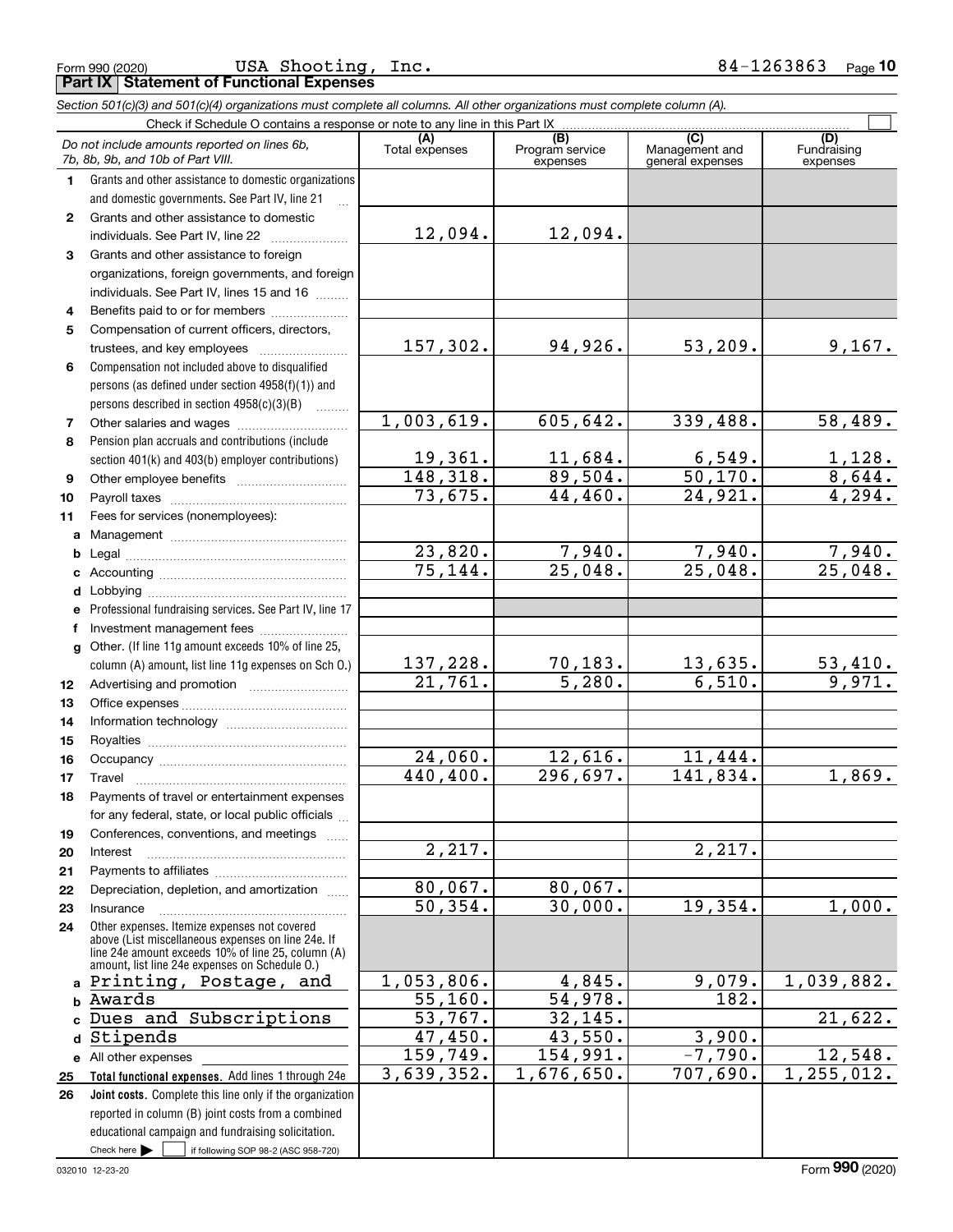| Form 990 (2020) | USA<br>Shooting<br>Inc. | .263863<br>84–<br>Page |
|-----------------|-------------------------|------------------------|
|-----------------|-------------------------|------------------------|

|                             |          | Check if Schedule O contains a response or note to any line in this Part X                 |          |                                                      |                          |                 |                             |
|-----------------------------|----------|--------------------------------------------------------------------------------------------|----------|------------------------------------------------------|--------------------------|-----------------|-----------------------------|
|                             |          |                                                                                            |          |                                                      | (A)<br>Beginning of year |                 | (B)<br>End of year          |
|                             | 1        |                                                                                            |          |                                                      | 139,414.                 | $\mathbf{1}$    | 903,000.                    |
|                             | 2        |                                                                                            |          |                                                      | 263, 279.                | $\mathbf{2}$    | 133,427.                    |
|                             | З        |                                                                                            |          |                                                      | 3                        |                 |                             |
|                             | 4        |                                                                                            |          |                                                      |                          | 4               |                             |
|                             | 5        | Loans and other receivables from any current or former officer, director,                  |          |                                                      |                          |                 |                             |
|                             |          | trustee, key employee, creator or founder, substantial contributor, or 35%                 |          |                                                      |                          |                 |                             |
|                             |          | controlled entity or family member of any of these persons                                 |          |                                                      |                          | 5               |                             |
|                             | 6        | Loans and other receivables from other disqualified persons (as defined                    |          |                                                      |                          |                 |                             |
|                             |          | under section $4958(f)(1)$ , and persons described in section $4958(c)(3)(B)$              |          | $\ldots$                                             |                          | 6               |                             |
|                             | 7        |                                                                                            |          |                                                      |                          | 7               |                             |
| Assets                      | 8        |                                                                                            |          |                                                      | 122,414.                 | 8               | 135,981.                    |
|                             | 9        | Prepaid expenses and deferred charges                                                      |          |                                                      | 32,683.                  | 9               | 28,069.                     |
|                             |          | 10a Land, buildings, and equipment: cost or other                                          |          |                                                      |                          |                 |                             |
|                             |          | basis. Complete Part VI of Schedule D  10a                                                 |          | 1,856,366.                                           |                          |                 |                             |
|                             |          |                                                                                            |          | 1,604,280.                                           | 332, 153.                | 10 <sub>c</sub> | 252,086.                    |
|                             | 11       |                                                                                            |          |                                                      |                          | 11              |                             |
|                             | 12       |                                                                                            |          |                                                      | 2,493,170.               | 12              | 3,018,766.                  |
|                             | 13       |                                                                                            |          |                                                      | 13                       |                 |                             |
|                             | 14       |                                                                                            |          | 14                                                   |                          |                 |                             |
|                             | 15       |                                                                                            |          |                                                      | 15                       |                 |                             |
|                             | 16       |                                                                                            |          |                                                      | 3,383,113.               | 16              | 4,471,329.                  |
|                             | 17       |                                                                                            | 330,878. | 17                                                   | 159,595.                 |                 |                             |
|                             | 18       |                                                                                            |          | 18                                                   |                          |                 |                             |
|                             | 19       |                                                                                            |          |                                                      |                          | 19              |                             |
|                             | 20       |                                                                                            |          |                                                      |                          | 20              |                             |
|                             | 21       | Escrow or custodial account liability. Complete Part IV of Schedule D                      |          |                                                      |                          | 21              |                             |
|                             | 22       | Loans and other payables to any current or former officer, director,                       |          |                                                      |                          |                 |                             |
| Liabilities                 |          | trustee, key employee, creator or founder, substantial contributor, or 35%                 |          |                                                      |                          |                 |                             |
|                             |          | controlled entity or family member of any of these persons                                 |          | <u> 1986 - Johann Stoff, Amerikaansk politiker (</u> |                          | 22              |                             |
|                             | 23       | Secured mortgages and notes payable to unrelated third parties                             |          | .                                                    | 0.<br>0.                 | 23              | 152, 117.                   |
|                             | 24       |                                                                                            |          |                                                      |                          | 24              | 271,000.                    |
|                             | 25       | Other liabilities (including federal income tax, payables to related third                 |          |                                                      |                          |                 |                             |
|                             |          | parties, and other liabilities not included on lines 17-24). Complete Part X               |          |                                                      |                          |                 |                             |
|                             |          | of Schedule D                                                                              |          |                                                      | 159,498.<br>490, 376.    | 25              | <u>375,706.</u><br>958,418. |
|                             | 26       | Total liabilities. Add lines 17 through 25                                                 |          |                                                      |                          | 26              |                             |
|                             |          | Organizations that follow FASB ASC 958, check here $\blacktriangleright \lfloor X \rfloor$ |          |                                                      |                          |                 |                             |
|                             |          | and complete lines 27, 28, 32, and 33.                                                     |          |                                                      | 2,682,762.               | 27              | 3,202,936.                  |
|                             | 27<br>28 | Net assets without donor restrictions                                                      |          |                                                      | 209,975.                 | 28              | 309,975.                    |
|                             |          | Organizations that do not follow FASB ASC 958, check here $\blacktriangleright$            |          |                                                      |                          |                 |                             |
|                             |          | and complete lines 29 through 33.                                                          |          |                                                      |                          |                 |                             |
| Net Assets or Fund Balances | 29       |                                                                                            |          |                                                      |                          | 29              |                             |
|                             | 30       | Paid-in or capital surplus, or land, building, or equipment fund                           |          |                                                      |                          | 30              |                             |
|                             | 31       | Retained earnings, endowment, accumulated income, or other funds                           |          |                                                      |                          | 31              |                             |
|                             | 32       |                                                                                            |          | 1.1.1.1.1.1.1.1.1.1                                  | 2,892,737.               | 32              | 3,512,911.                  |
|                             | 33       |                                                                                            |          | 3,383,113.                                           | 33                       | 4,471,329.      |                             |

Form (2020) **990**

**Part X Balance Sheet** 

| Form 990 (2020) |
|-----------------|
|-----------------|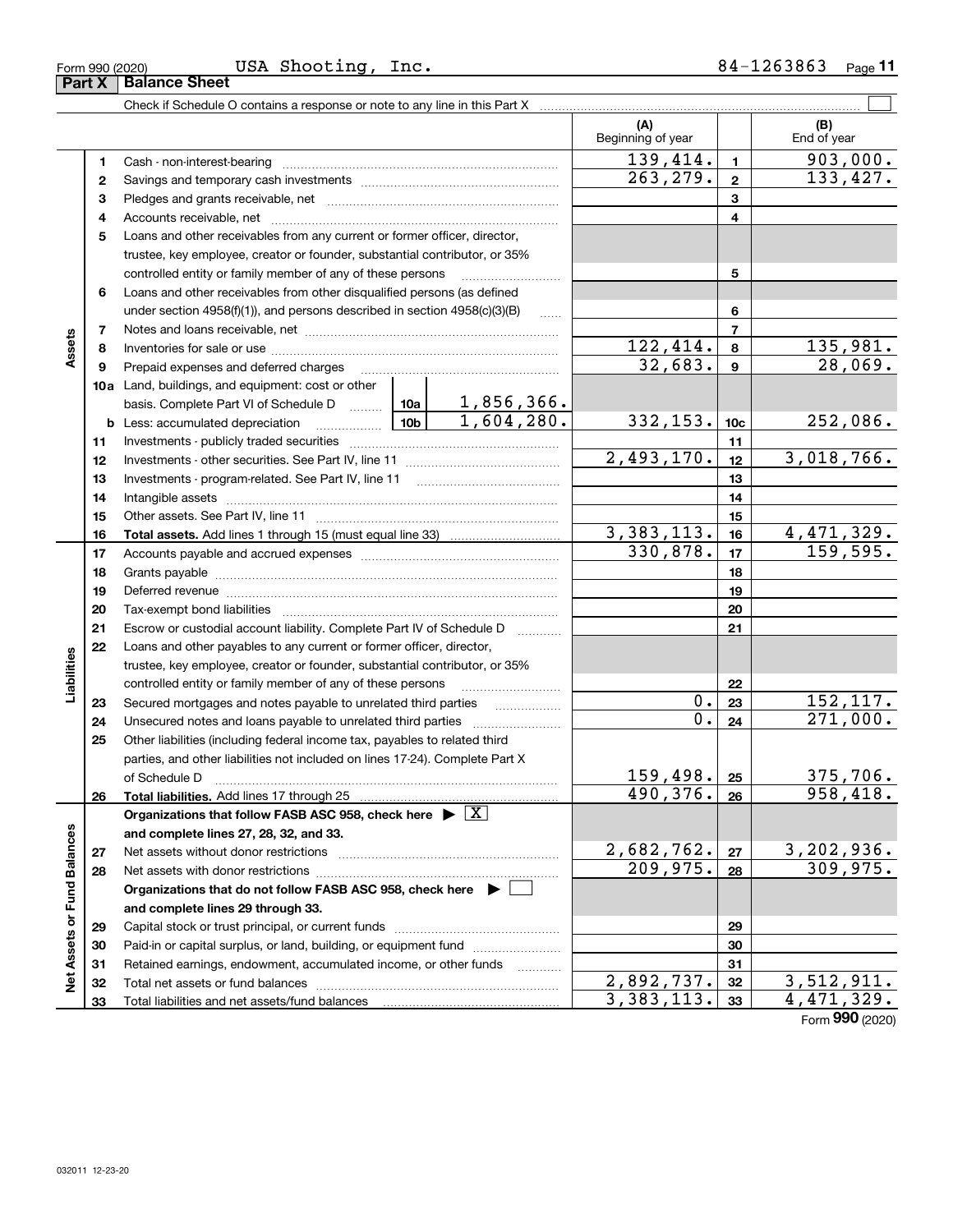|    | USA Shooting,<br>Inc.<br>Form 990 (2020)                                                                                                                                                |                                       | 84-1263863              |            | Page $12$ |  |  |
|----|-----------------------------------------------------------------------------------------------------------------------------------------------------------------------------------------|---------------------------------------|-------------------------|------------|-----------|--|--|
|    | Part XI<br><b>Reconciliation of Net Assets</b>                                                                                                                                          |                                       |                         |            |           |  |  |
|    |                                                                                                                                                                                         |                                       |                         |            |           |  |  |
|    |                                                                                                                                                                                         |                                       |                         |            |           |  |  |
| 1  |                                                                                                                                                                                         | 1.                                    | 4,154,250.              |            |           |  |  |
| 2  |                                                                                                                                                                                         | $\mathbf{2}$                          | 3,639,352.              |            |           |  |  |
| 3  | Revenue less expenses. Subtract line 2 from line 1                                                                                                                                      | 3                                     | 514,898.                |            |           |  |  |
| 4  |                                                                                                                                                                                         | $\overline{4}$                        | 2,892,737.<br>105, 276. |            |           |  |  |
| 5  | 5                                                                                                                                                                                       |                                       |                         |            |           |  |  |
| 6  |                                                                                                                                                                                         | 6                                     |                         |            |           |  |  |
| 7  | Investment expenses www.communication.com/www.communication.com/www.communication.com/www.communication.com                                                                             | $\overline{7}$                        |                         |            |           |  |  |
| 8  | Prior period adjustments                                                                                                                                                                | 8                                     |                         |            |           |  |  |
| 9  | Other changes in net assets or fund balances (explain on Schedule O)                                                                                                                    | 9                                     |                         |            | 0.        |  |  |
| 10 | Net assets or fund balances at end of year. Combine lines 3 through 9 (must equal Part X, line 32,                                                                                      |                                       |                         |            |           |  |  |
|    |                                                                                                                                                                                         | 10                                    | 3,512,911.              |            |           |  |  |
|    | <b>Part XII</b> Financial Statements and Reporting                                                                                                                                      |                                       |                         |            |           |  |  |
|    | Check if Schedule O contains a response or note to any line in this Part XII [11] [11] [11] [11] [11] [11] Check if Schedule O contains a response or note to any line in this Part XII |                                       |                         |            |           |  |  |
|    |                                                                                                                                                                                         |                                       |                         | <b>Yes</b> | <b>No</b> |  |  |
| 1  | $\boxed{\textbf{X}}$ Accrual<br>Accounting method used to prepare the Form 990: <u>June</u> Cash<br>Other                                                                               |                                       |                         |            |           |  |  |
|    | If the organization changed its method of accounting from a prior year or checked "Other," explain in Schedule O.                                                                       |                                       |                         |            |           |  |  |
|    | 2a Were the organization's financial statements compiled or reviewed by an independent accountant?                                                                                      | <u> 1986 - Jan Barbarat, martin a</u> | 2a                      |            | x         |  |  |
|    | If "Yes," check a box below to indicate whether the financial statements for the year were compiled or reviewed on a                                                                    |                                       |                         |            |           |  |  |
|    | separate basis, consolidated basis, or both:                                                                                                                                            |                                       |                         |            |           |  |  |
|    | Separate basis<br>Consolidated basis<br>Both consolidated and separate basis                                                                                                            |                                       |                         |            |           |  |  |
|    | <b>b</b> Were the organization's financial statements audited by an independent accountant?                                                                                             |                                       | 2 <sub>b</sub>          | х          |           |  |  |
|    | If "Yes," check a box below to indicate whether the financial statements for the year were audited on a separate basis,                                                                 |                                       |                         |            |           |  |  |
|    | consolidated basis, or both:                                                                                                                                                            |                                       |                         |            |           |  |  |
|    | $\vert$ X $\vert$ Separate basis<br>Consolidated basis<br>Both consolidated and separate basis                                                                                          |                                       |                         |            |           |  |  |
|    | c If "Yes" to line 2a or 2b, does the organization have a committee that assumes responsibility for oversight of the audit,                                                             |                                       |                         |            |           |  |  |
|    | review, or compilation of its financial statements and selection of an independent accountant?                                                                                          |                                       | 2c                      |            | х         |  |  |
|    | If the organization changed either its oversight process or selection process during the tax year, explain on Schedule O.                                                               |                                       |                         |            |           |  |  |
|    | 3a As a result of a federal award, was the organization required to undergo an audit or audits as set forth in the Single Audit                                                         |                                       |                         |            |           |  |  |
|    |                                                                                                                                                                                         |                                       | За                      |            | x         |  |  |
|    | <b>b</b> If "Yes," did the organization undergo the required audit or audits? If the organization did not undergo the required audit                                                    |                                       |                         |            |           |  |  |
|    |                                                                                                                                                                                         |                                       | 3 <sub>b</sub>          |            |           |  |  |

Form (2020) **990**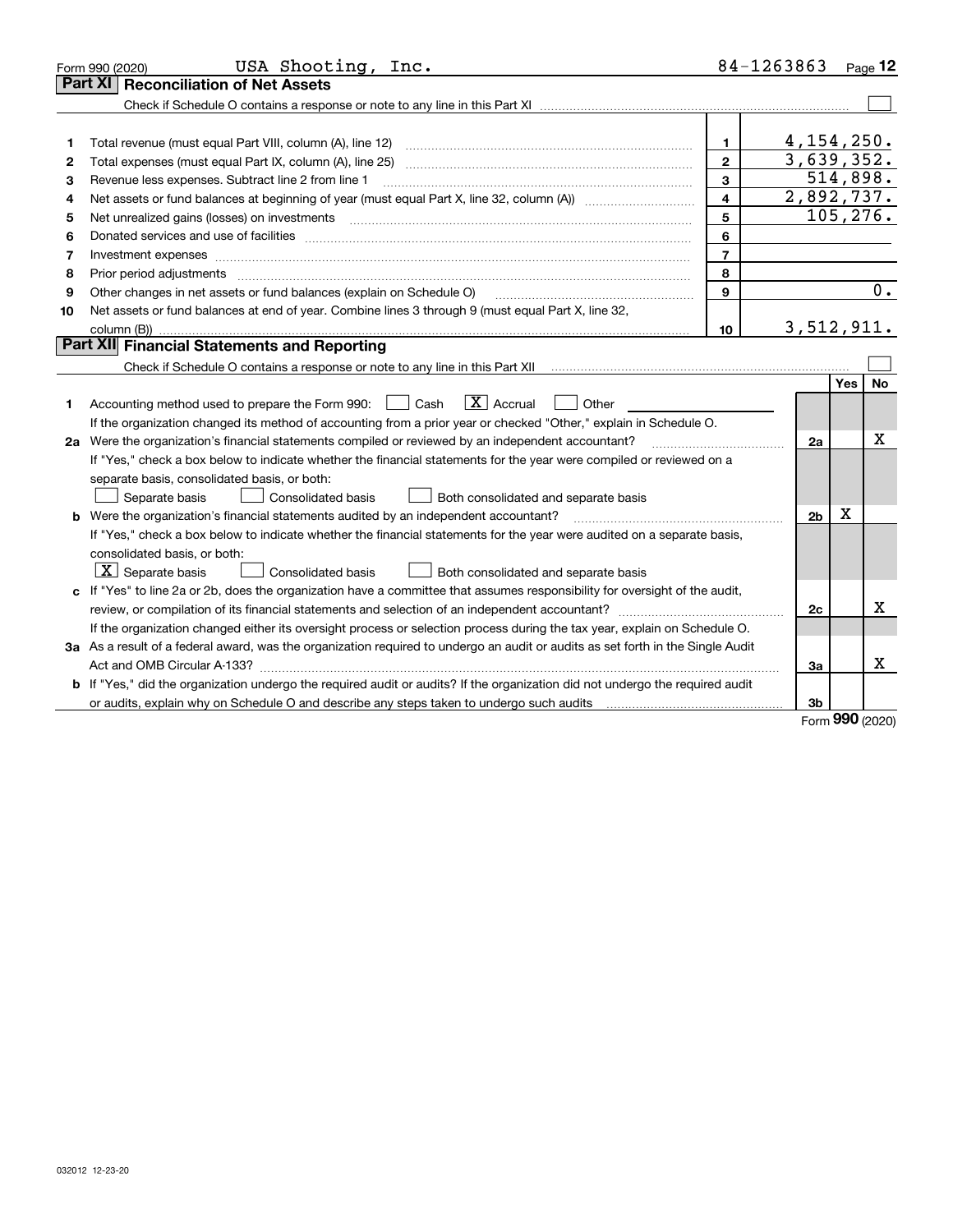|  | <b>SCHEDULE A</b> |
|--|-------------------|
|--|-------------------|

Department of the Treasury Internal Revenue Service

**(Form 990 or 990-EZ)**

# **Public Charity Status and Public Support**

**Complete if the organization is a section 501(c)(3) organization or a section 4947(a)(1) nonexempt charitable trust. | Attach to Form 990 or Form 990-EZ.**   $\blacktriangleright$  Go to

| www.irs.gov/Form990 for instructions and the latest information. |  |  |
|------------------------------------------------------------------|--|--|
|                                                                  |  |  |

| OMB No. 1545-0047 |
|-------------------|
| 2020              |
| Open to Public    |

**Inspection**

|              |                    | Name of the organization                                                                                                                     |               |                            |                                    |                                 |                            |  | <b>Employer identification number</b> |  |
|--------------|--------------------|----------------------------------------------------------------------------------------------------------------------------------------------|---------------|----------------------------|------------------------------------|---------------------------------|----------------------------|--|---------------------------------------|--|
|              |                    |                                                                                                                                              | USA Shooting, | Inc.                       |                                    |                                 |                            |  | 84-1263863                            |  |
| Part I       |                    | Reason for Public Charity Status. (All organizations must complete this part.) See instructions.                                             |               |                            |                                    |                                 |                            |  |                                       |  |
|              |                    | The organization is not a private foundation because it is: (For lines 1 through 12, check only one box.)                                    |               |                            |                                    |                                 |                            |  |                                       |  |
| 1            |                    | A church, convention of churches, or association of churches described in section 170(b)(1)(A)(i).                                           |               |                            |                                    |                                 |                            |  |                                       |  |
| 2            |                    | A school described in section 170(b)(1)(A)(ii). (Attach Schedule E (Form 990 or 990-EZ).)                                                    |               |                            |                                    |                                 |                            |  |                                       |  |
| 3            |                    | A hospital or a cooperative hospital service organization described in section $170(b)(1)(A)(iii)$ .                                         |               |                            |                                    |                                 |                            |  |                                       |  |
|              |                    | A medical research organization operated in conjunction with a hospital described in section 170(b)(1)(A)(iii). Enter the hospital's name,   |               |                            |                                    |                                 |                            |  |                                       |  |
|              |                    | city, and state:                                                                                                                             |               |                            |                                    |                                 |                            |  |                                       |  |
| 5            |                    | An organization operated for the benefit of a college or university owned or operated by a governmental unit described in                    |               |                            |                                    |                                 |                            |  |                                       |  |
|              |                    | section 170(b)(1)(A)(iv). (Complete Part II.)                                                                                                |               |                            |                                    |                                 |                            |  |                                       |  |
|              |                    | A federal, state, or local government or governmental unit described in section 170(b)(1)(A)(v).                                             |               |                            |                                    |                                 |                            |  |                                       |  |
| 6            |                    |                                                                                                                                              |               |                            |                                    |                                 |                            |  |                                       |  |
| 7            |                    | An organization that normally receives a substantial part of its support from a governmental unit or from the general public described in    |               |                            |                                    |                                 |                            |  |                                       |  |
|              |                    | section 170(b)(1)(A)(vi). (Complete Part II.)<br>A community trust described in section 170(b)(1)(A)(vi). (Complete Part II.)                |               |                            |                                    |                                 |                            |  |                                       |  |
| 8            |                    |                                                                                                                                              |               |                            |                                    |                                 |                            |  |                                       |  |
| 9            |                    | An agricultural research organization described in section 170(b)(1)(A)(ix) operated in conjunction with a land-grant college                |               |                            |                                    |                                 |                            |  |                                       |  |
|              |                    | or university or a non-land-grant college of agriculture (see instructions). Enter the name, city, and state of the college or               |               |                            |                                    |                                 |                            |  |                                       |  |
|              |                    | university:                                                                                                                                  |               |                            |                                    |                                 |                            |  |                                       |  |
| 10           | $\boxed{\text{X}}$ | An organization that normally receives (1) more than 33 1/3% of its support from contributions, membership fees, and gross receipts from     |               |                            |                                    |                                 |                            |  |                                       |  |
|              |                    | activities related to its exempt functions, subject to certain exceptions; and (2) no more than 33 1/3% of its support from gross investment |               |                            |                                    |                                 |                            |  |                                       |  |
|              |                    | income and unrelated business taxable income (less section 511 tax) from businesses acquired by the organization after June 30, 1975.        |               |                            |                                    |                                 |                            |  |                                       |  |
|              |                    | See section 509(a)(2). (Complete Part III.)                                                                                                  |               |                            |                                    |                                 |                            |  |                                       |  |
| 11           |                    | An organization organized and operated exclusively to test for public safety. See section 509(a)(4).                                         |               |                            |                                    |                                 |                            |  |                                       |  |
| 12           |                    | An organization organized and operated exclusively for the benefit of, to perform the functions of, or to carry out the purposes of one or   |               |                            |                                    |                                 |                            |  |                                       |  |
|              |                    | more publicly supported organizations described in section 509(a)(1) or section 509(a)(2). See section 509(a)(3). Check the box in           |               |                            |                                    |                                 |                            |  |                                       |  |
|              |                    | lines 12a through 12d that describes the type of supporting organization and complete lines 12e, 12f, and 12g.                               |               |                            |                                    |                                 |                            |  |                                       |  |
| а            |                    | Type I. A supporting organization operated, supervised, or controlled by its supported organization(s), typically by giving                  |               |                            |                                    |                                 |                            |  |                                       |  |
|              |                    | the supported organization(s) the power to regularly appoint or elect a majority of the directors or trustees of the supporting              |               |                            |                                    |                                 |                            |  |                                       |  |
|              |                    | organization. You must complete Part IV, Sections A and B.                                                                                   |               |                            |                                    |                                 |                            |  |                                       |  |
| b            |                    | Type II. A supporting organization supervised or controlled in connection with its supported organization(s), by having                      |               |                            |                                    |                                 |                            |  |                                       |  |
|              |                    | control or management of the supporting organization vested in the same persons that control or manage the supported                         |               |                            |                                    |                                 |                            |  |                                       |  |
|              |                    | organization(s). You must complete Part IV, Sections A and C.                                                                                |               |                            |                                    |                                 |                            |  |                                       |  |
| c            |                    | Type III functionally integrated. A supporting organization operated in connection with, and functionally integrated with,                   |               |                            |                                    |                                 |                            |  |                                       |  |
|              |                    | its supported organization(s) (see instructions). You must complete Part IV, Sections A, D, and E.                                           |               |                            |                                    |                                 |                            |  |                                       |  |
| d            |                    | Type III non-functionally integrated. A supporting organization operated in connection with its supported organization(s)                    |               |                            |                                    |                                 |                            |  |                                       |  |
|              |                    | that is not functionally integrated. The organization generally must satisfy a distribution requirement and an attentiveness                 |               |                            |                                    |                                 |                            |  |                                       |  |
|              |                    | requirement (see instructions). You must complete Part IV, Sections A and D, and Part V.                                                     |               |                            |                                    |                                 |                            |  |                                       |  |
|              |                    | Check this box if the organization received a written determination from the IRS that it is a Type I, Type II, Type III                      |               |                            |                                    |                                 |                            |  |                                       |  |
|              |                    | functionally integrated, or Type III non-functionally integrated supporting organization.                                                    |               |                            |                                    |                                 |                            |  |                                       |  |
|              |                    |                                                                                                                                              |               |                            |                                    |                                 |                            |  |                                       |  |
|              |                    | f Enter the number of supported organizations                                                                                                |               |                            |                                    |                                 |                            |  |                                       |  |
|              |                    | g Provide the following information about the supported organization(s).<br>(i) Name of supported                                            | (ii) EIN      | (iii) Type of organization |                                    | (iv) Is the organization listed | (v) Amount of monetary     |  | (vi) Amount of other                  |  |
|              |                    | organization                                                                                                                                 |               | (described on lines 1-10   | in your governing document?<br>Yes |                                 | support (see instructions) |  | support (see instructions)            |  |
|              |                    |                                                                                                                                              |               | above (see instructions))  |                                    | No                              |                            |  |                                       |  |
|              |                    |                                                                                                                                              |               |                            |                                    |                                 |                            |  |                                       |  |
|              |                    |                                                                                                                                              |               |                            |                                    |                                 |                            |  |                                       |  |
|              |                    |                                                                                                                                              |               |                            |                                    |                                 |                            |  |                                       |  |
|              |                    |                                                                                                                                              |               |                            |                                    |                                 |                            |  |                                       |  |
|              |                    |                                                                                                                                              |               |                            |                                    |                                 |                            |  |                                       |  |
|              |                    |                                                                                                                                              |               |                            |                                    |                                 |                            |  |                                       |  |
|              |                    |                                                                                                                                              |               |                            |                                    |                                 |                            |  |                                       |  |
|              |                    |                                                                                                                                              |               |                            |                                    |                                 |                            |  |                                       |  |
|              |                    |                                                                                                                                              |               |                            |                                    |                                 |                            |  |                                       |  |
|              |                    |                                                                                                                                              |               |                            |                                    |                                 |                            |  |                                       |  |
| <b>Total</b> |                    |                                                                                                                                              |               |                            |                                    |                                 |                            |  |                                       |  |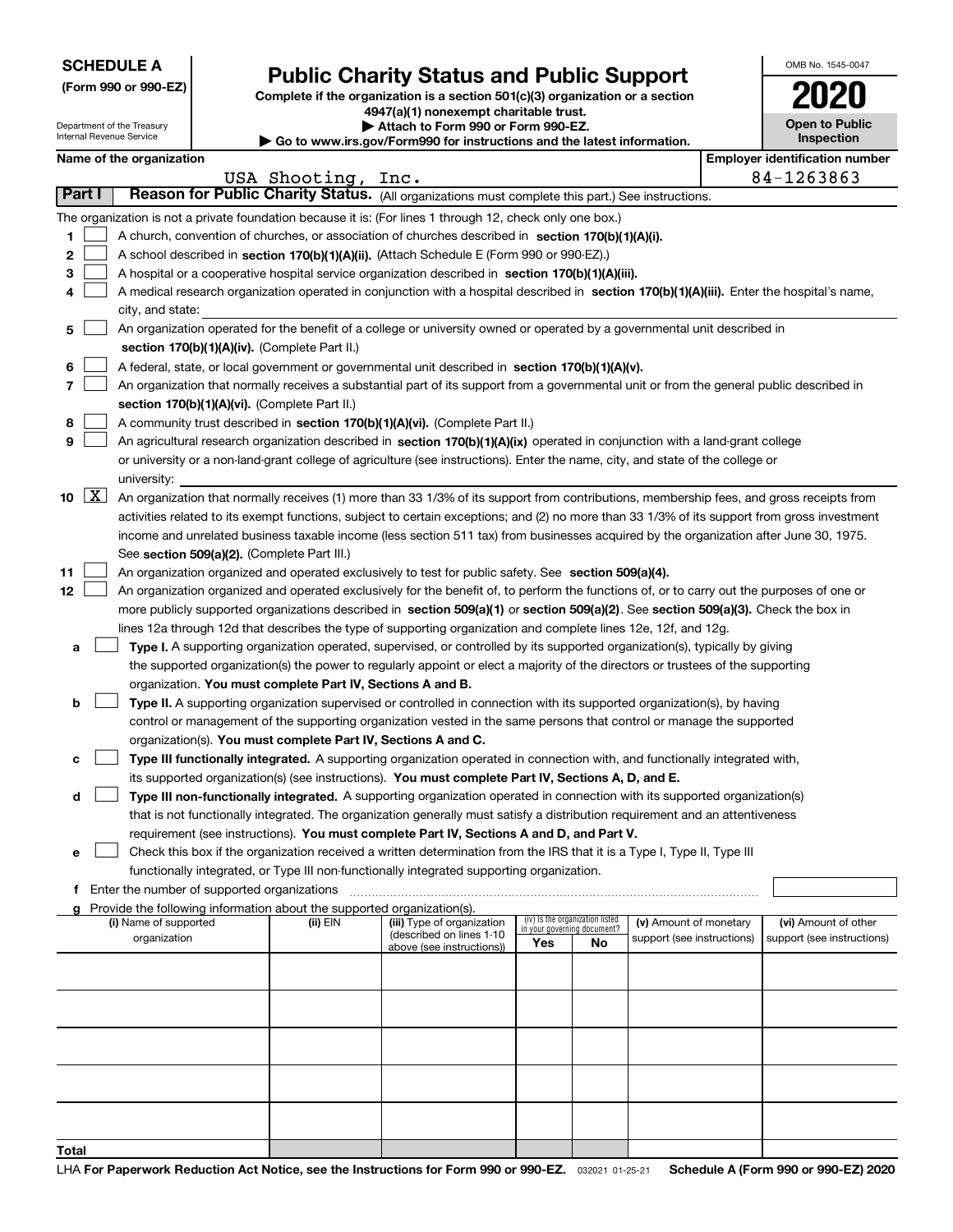| Schedule A (Form 990 or 990-EZ) 2020 USA Shooting, Inc. |  | $84 - 1263863$ Page 2 |
|---------------------------------------------------------|--|-----------------------|
|                                                         |  |                       |

(Complete only if you checked the box on line 5, 7, or 8 of Part I or if the organization failed to qualify under Part III. If the organization **Part II Support Schedule for Organizations Described in Sections 170(b)(1)(A)(iv) and 170(b)(1)(A)(vi)**

fails to qualify under the tests listed below, please complete Part III.)

|    | <b>Section A. Public Support</b>                                                                                                               |          |          |            |            |          |           |
|----|------------------------------------------------------------------------------------------------------------------------------------------------|----------|----------|------------|------------|----------|-----------|
|    | Calendar year (or fiscal year beginning in) $\blacktriangleright$                                                                              | (a) 2016 | (b) 2017 | $(c)$ 2018 | $(d)$ 2019 | (e) 2020 | (f) Total |
|    | <b>1</b> Gifts, grants, contributions, and                                                                                                     |          |          |            |            |          |           |
|    | membership fees received. (Do not                                                                                                              |          |          |            |            |          |           |
|    | include any "unusual grants.")                                                                                                                 |          |          |            |            |          |           |
|    | <b>2</b> Tax revenues levied for the organ-                                                                                                    |          |          |            |            |          |           |
|    | ization's benefit and either paid to                                                                                                           |          |          |            |            |          |           |
|    | or expended on its behalf                                                                                                                      |          |          |            |            |          |           |
|    | 3 The value of services or facilities                                                                                                          |          |          |            |            |          |           |
|    | furnished by a governmental unit to                                                                                                            |          |          |            |            |          |           |
|    | the organization without charge                                                                                                                |          |          |            |            |          |           |
|    | 4 Total. Add lines 1 through 3                                                                                                                 |          |          |            |            |          |           |
| 5. | The portion of total contributions                                                                                                             |          |          |            |            |          |           |
|    | by each person (other than a                                                                                                                   |          |          |            |            |          |           |
|    | governmental unit or publicly                                                                                                                  |          |          |            |            |          |           |
|    | supported organization) included                                                                                                               |          |          |            |            |          |           |
|    | on line 1 that exceeds 2% of the                                                                                                               |          |          |            |            |          |           |
|    | amount shown on line 11,                                                                                                                       |          |          |            |            |          |           |
|    | column (f)                                                                                                                                     |          |          |            |            |          |           |
|    | 6 Public support. Subtract line 5 from line 4.                                                                                                 |          |          |            |            |          |           |
|    | <b>Section B. Total Support</b>                                                                                                                |          |          |            |            |          |           |
|    | Calendar year (or fiscal year beginning in)                                                                                                    | (a) 2016 | (b) 2017 | $(c)$ 2018 | $(d)$ 2019 | (e) 2020 | (f) Total |
|    | 7 Amounts from line 4                                                                                                                          |          |          |            |            |          |           |
|    | 8 Gross income from interest,                                                                                                                  |          |          |            |            |          |           |
|    | dividends, payments received on                                                                                                                |          |          |            |            |          |           |
|    | securities loans, rents, royalties,                                                                                                            |          |          |            |            |          |           |
|    | and income from similar sources                                                                                                                |          |          |            |            |          |           |
| 9. | Net income from unrelated business                                                                                                             |          |          |            |            |          |           |
|    | activities, whether or not the                                                                                                                 |          |          |            |            |          |           |
|    | business is regularly carried on                                                                                                               |          |          |            |            |          |           |
|    | <b>10</b> Other income. Do not include gain                                                                                                    |          |          |            |            |          |           |
|    | or loss from the sale of capital                                                                                                               |          |          |            |            |          |           |
|    | assets (Explain in Part VI.)                                                                                                                   |          |          |            |            |          |           |
|    | <b>11 Total support.</b> Add lines 7 through 10                                                                                                |          |          |            |            |          |           |
|    | <b>12</b> Gross receipts from related activities, etc. (see instructions)                                                                      |          |          |            |            | 12       |           |
|    | 13 First 5 years. If the Form 990 is for the organization's first, second, third, fourth, or fifth tax year as a section 501(c)(3)             |          |          |            |            |          |           |
|    | organization, check this box and <b>stop here</b> www.communication.communication.communication.communication.communic                         |          |          |            |            |          |           |
|    | <b>Section C. Computation of Public Support Percentage</b>                                                                                     |          |          |            |            |          |           |
|    |                                                                                                                                                |          |          |            |            | 14       | %         |
|    |                                                                                                                                                |          |          |            |            | 15       | $\%$      |
|    | 16a 33 1/3% support test - 2020. If the organization did not check the box on line 13, and line 14 is 33 1/3% or more, check this box and      |          |          |            |            |          |           |
|    | stop here. The organization qualifies as a publicly supported organization                                                                     |          |          |            |            |          |           |
|    | b 33 1/3% support test - 2019. If the organization did not check a box on line 13 or 16a, and line 15 is 33 1/3% or more, check this box       |          |          |            |            |          |           |
|    | and stop here. The organization qualifies as a publicly supported organization                                                                 |          |          |            |            |          |           |
|    | 17a 10% -facts-and-circumstances test - 2020. If the organization did not check a box on line 13, 16a, or 16b, and line 14 is 10% or more,     |          |          |            |            |          |           |
|    | and if the organization meets the facts-and-circumstances test, check this box and stop here. Explain in Part VI how the organization          |          |          |            |            |          |           |
|    | meets the facts-and-circumstances test. The organization qualifies as a publicly supported organization                                        |          |          |            |            |          |           |
|    | <b>b 10% -facts-and-circumstances test - 2019.</b> If the organization did not check a box on line 13, 16a, 16b, or 17a, and line 15 is 10% or |          |          |            |            |          |           |
|    | more, and if the organization meets the facts-and-circumstances test, check this box and stop here. Explain in Part VI how the                 |          |          |            |            |          |           |
|    | organization meets the facts-and-circumstances test. The organization qualifies as a publicly supported organization                           |          |          |            |            |          |           |
|    | 18 Private foundation. If the organization did not check a box on line 13, 16a, 16b, 17a, or 17b, check this box and see instructions          |          |          |            |            |          |           |
|    |                                                                                                                                                |          |          |            |            |          |           |

**Schedule A (Form 990 or 990-EZ) 2020**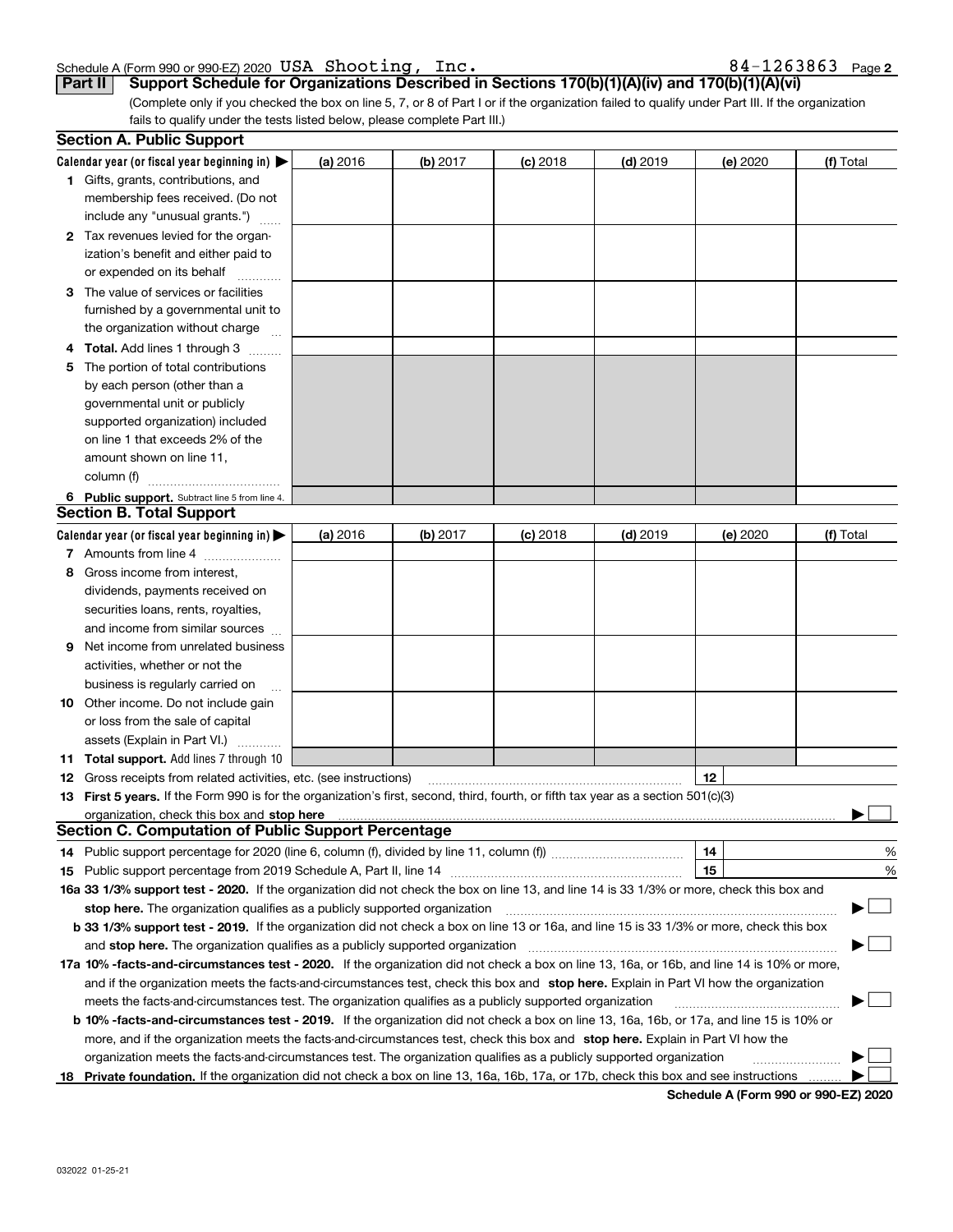### Schedule A (Form 990 or 990-EZ) 2020  $\verb|USA|$   $\verb|Shoothing|$  ,  $\verb|Inc.|$  . The set of  $\verb|84-1263863|$   $\verb|Page|$

## **Part III | Support Schedule for Organizations Described in Section 509(a)(2)**

**3**

(Complete only if you checked the box on line 10 of Part I or if the organization failed to qualify under Part II. If the organization fails to qualify under the tests listed below, please complete Part II.)

| <b>Section A. Public Support</b>                                                                                                                                                                                                                          |           |                     |            |                      |           |                                          |
|-----------------------------------------------------------------------------------------------------------------------------------------------------------------------------------------------------------------------------------------------------------|-----------|---------------------|------------|----------------------|-----------|------------------------------------------|
| Calendar year (or fiscal year beginning in)                                                                                                                                                                                                               | (a) 2016  | (b) 2017            | $(c)$ 2018 | $(d)$ 2019           | (e) 2020  | (f) Total                                |
| 1 Gifts, grants, contributions, and                                                                                                                                                                                                                       |           |                     |            |                      |           |                                          |
| membership fees received. (Do not                                                                                                                                                                                                                         |           |                     |            |                      |           |                                          |
| include any "unusual grants.")                                                                                                                                                                                                                            | 4610984.  | 3227936.            | 4948525.   | 5493129.             |           | 4236543.22517117.                        |
| 2 Gross receipts from admissions,<br>merchandise sold or services per-<br>formed, or facilities furnished in<br>any activity that is related to the                                                                                                       |           |                     |            |                      |           |                                          |
| organization's tax-exempt purpose                                                                                                                                                                                                                         | 900, 238. | 873,744.            | 2060280.   | 783, 784.            | 231,196.  | 4849242.                                 |
| 3 Gross receipts from activities that<br>are not an unrelated trade or bus-                                                                                                                                                                               |           |                     |            |                      |           |                                          |
| iness under section 513                                                                                                                                                                                                                                   |           |                     |            |                      |           |                                          |
| 4 Tax revenues levied for the organ-<br>ization's benefit and either paid to                                                                                                                                                                              |           |                     |            |                      |           |                                          |
| or expended on its behalf                                                                                                                                                                                                                                 |           |                     |            |                      |           |                                          |
| 5 The value of services or facilities<br>furnished by a governmental unit to<br>the organization without charge                                                                                                                                           |           |                     |            |                      |           |                                          |
| 6 Total. Add lines 1 through 5                                                                                                                                                                                                                            | 5511222.  | 4101680.            | 7008805.   | 6276913.             |           | 4467739.27366359.                        |
| 7a Amounts included on lines 1, 2, and<br>3 received from disqualified persons                                                                                                                                                                            |           |                     |            |                      |           | $0$ .                                    |
| <b>b</b> Amounts included on lines 2 and 3 received<br>from other than disqualified persons that<br>exceed the greater of \$5,000 or 1% of the<br>amount on line 13 for the year                                                                          |           |                     |            |                      |           | 0.                                       |
| c Add lines 7a and 7b                                                                                                                                                                                                                                     |           |                     |            |                      |           | $\overline{0}$ .                         |
| 8 Public support. (Subtract line 7c from line 6.)                                                                                                                                                                                                         |           |                     |            |                      |           | 27366359.                                |
| <b>Section B. Total Support</b>                                                                                                                                                                                                                           |           |                     |            |                      |           |                                          |
| Calendar year (or fiscal year beginning in)                                                                                                                                                                                                               | (a) 2016  | (b) 2017            | $(c)$ 2018 | $(d)$ 2019           | (e) 2020  | (f) Total                                |
| <b>9</b> Amounts from line 6                                                                                                                                                                                                                              | 5511222.  | 4101680.            | 7008805.   | 6276913.             |           | 4467739.27366359.                        |
| 10a Gross income from interest,<br>dividends, payments received on<br>securities loans, rents, royalties,<br>and income from similar sources                                                                                                              |           | $41,335.$ 154, 128. | 66, 386.   | 133,871.             | 291,076.  | 686,796.                                 |
| <b>b</b> Unrelated business taxable income                                                                                                                                                                                                                |           |                     |            |                      |           |                                          |
| (less section 511 taxes) from businesses                                                                                                                                                                                                                  |           |                     |            |                      |           |                                          |
| acquired after June 30, 1975<br>$\frac{1}{2}$                                                                                                                                                                                                             |           |                     |            |                      |           |                                          |
| c Add lines 10a and 10b                                                                                                                                                                                                                                   | 41,335.   | 154, 128.           | 66,386.    | 133,871.             | 291,076.  | 686,796.                                 |
| 11 Net income from unrelated business<br>activities not included in line 10b,<br>whether or not the business is<br>regularly carried on                                                                                                                   |           |                     |            |                      |           |                                          |
| 12 Other income. Do not include gain<br>or loss from the sale of capital<br>assets (Explain in Part VI.)                                                                                                                                                  |           | 69,023.             |            | $112, 737.$ 138,028. | 117, 237. | 437,025.                                 |
| <b>13</b> Total support. (Add lines 9, 10c, 11, and 12.)                                                                                                                                                                                                  | 5552557.  | 4324831.            | 7187928.   | 6548812.             |           | 4876052.28490180.                        |
| 14 First 5 years. If the Form 990 is for the organization's first, second, third, fourth, or fifth tax year as a section 501(c)(3) organization,                                                                                                          |           |                     |            |                      |           |                                          |
| check this box and stop here www.communication.com/www.communication.com/www.communication.com/www.com                                                                                                                                                    |           |                     |            |                      |           |                                          |
| <b>Section C. Computation of Public Support Percentage</b>                                                                                                                                                                                                |           |                     |            |                      |           |                                          |
| 15 Public support percentage for 2020 (line 8, column (f), divided by line 13, column (f))                                                                                                                                                                |           |                     |            |                      | 15        | 96.06<br>%                               |
| 16 Public support percentage from 2019 Schedule A, Part III, line 15                                                                                                                                                                                      |           |                     |            |                      | 16        | 97.67<br>%                               |
| <b>Section D. Computation of Investment Income Percentage</b>                                                                                                                                                                                             |           |                     |            |                      |           |                                          |
| 17 Investment income percentage for 2020 (line 10c, column (f), divided by line 13, column (f))                                                                                                                                                           |           |                     |            |                      | 17        | 2.41<br>%                                |
| 18 Investment income percentage from 2019 Schedule A, Part III, line 17                                                                                                                                                                                   |           |                     |            |                      | 18        | 1.27<br>%                                |
| 19a 33 1/3% support tests - 2020. If the organization did not check the box on line 14, and line 15 is more than 33 1/3%, and line 17 is not                                                                                                              |           |                     |            |                      |           |                                          |
| more than 33 1/3%, check this box and stop here. The organization qualifies as a publicly supported organization<br>b 33 1/3% support tests - 2019. If the organization did not check a box on line 14 or line 19a, and line 16 is more than 33 1/3%, and |           |                     |            |                      |           | $\blacktriangleright$ $\boxed{\text{X}}$ |
| line 18 is not more than 33 1/3%, check this box and stop here. The organization qualifies as a publicly supported organization                                                                                                                           |           |                     |            |                      |           |                                          |
| 20 Private foundation. If the organization did not check a box on line 14, 19a, or 19b, check this box and see instructions                                                                                                                               |           |                     |            |                      |           |                                          |

**Schedule A (Form 990 or 990-EZ) 2020**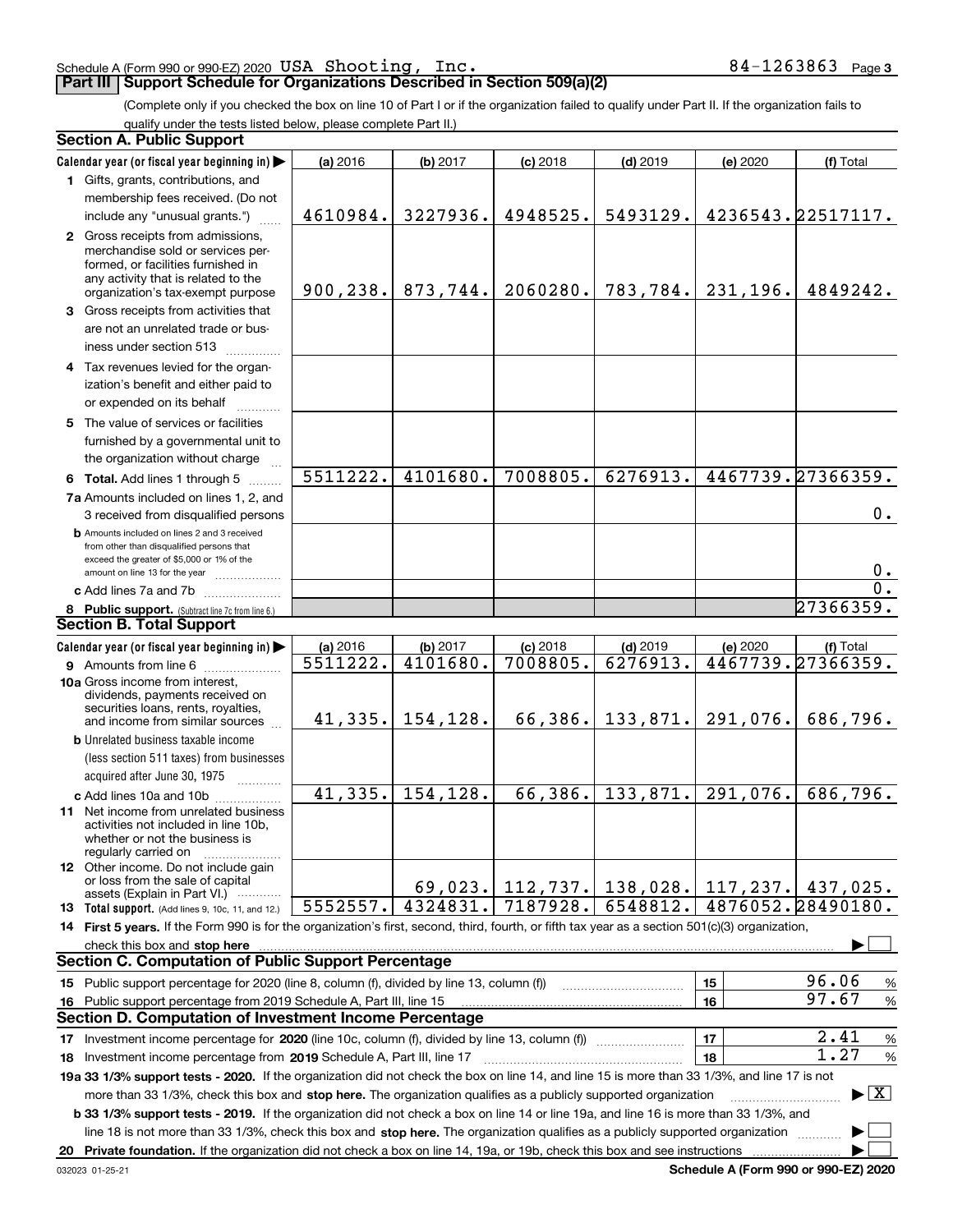**1**

**2**

**3a**

**3b**

**3c**

**4a**

**4b**

**4c**

**5a**

**5b5c**

**6**

**7**

**8**

**9a**

**9b**

**9c**

**10a**

**10b**

**YesNo**

# **Part IV Supporting Organizations**

(Complete only if you checked a box in line 12 on Part I. If you checked box 12a, Part I, complete Sections A and B. If you checked box 12b, Part I, complete Sections A and C. If you checked box 12c, Part I, complete Sections A, D, and E. If you checked box 12d, Part I, complete Sections A and D, and complete Part V.)

## **Section A. All Supporting Organizations**

- **1** Are all of the organization's supported organizations listed by name in the organization's governing documents? If "No," describe in **Part VI** how the supported organizations are designated. If designated by *class or purpose, describe the designation. If historic and continuing relationship, explain.*
- **2** Did the organization have any supported organization that does not have an IRS determination of status under section 509(a)(1) or (2)? If "Yes," explain in Part VI how the organization determined that the supported *organization was described in section 509(a)(1) or (2).*
- **3a** Did the organization have a supported organization described in section 501(c)(4), (5), or (6)? If "Yes," answer *lines 3b and 3c below.*
- **b** Did the organization confirm that each supported organization qualified under section 501(c)(4), (5), or (6) and satisfied the public support tests under section 509(a)(2)? If "Yes," describe in **Part VI** when and how the *organization made the determination.*
- **c**Did the organization ensure that all support to such organizations was used exclusively for section 170(c)(2)(B) purposes? If "Yes," explain in **Part VI** what controls the organization put in place to ensure such use.
- **4a***If* Was any supported organization not organized in the United States ("foreign supported organization")? *"Yes," and if you checked box 12a or 12b in Part I, answer lines 4b and 4c below.*
- **b** Did the organization have ultimate control and discretion in deciding whether to make grants to the foreign supported organization? If "Yes," describe in **Part VI** how the organization had such control and discretion *despite being controlled or supervised by or in connection with its supported organizations.*
- **c** Did the organization support any foreign supported organization that does not have an IRS determination under sections 501(c)(3) and 509(a)(1) or (2)? If "Yes," explain in **Part VI** what controls the organization used *to ensure that all support to the foreign supported organization was used exclusively for section 170(c)(2)(B) purposes.*
- **5a***If "Yes,"* Did the organization add, substitute, or remove any supported organizations during the tax year? answer lines 5b and 5c below (if applicable). Also, provide detail in **Part VI,** including (i) the names and EIN *numbers of the supported organizations added, substituted, or removed; (ii) the reasons for each such action; (iii) the authority under the organization's organizing document authorizing such action; and (iv) how the action was accomplished (such as by amendment to the organizing document).*
- **b** Type I or Type II only. Was any added or substituted supported organization part of a class already designated in the organization's organizing document?
- **cSubstitutions only.**  Was the substitution the result of an event beyond the organization's control?
- **6** Did the organization provide support (whether in the form of grants or the provision of services or facilities) to **Part VI.** *If "Yes," provide detail in* support or benefit one or more of the filing organization's supported organizations? anyone other than (i) its supported organizations, (ii) individuals that are part of the charitable class benefited by one or more of its supported organizations, or (iii) other supporting organizations that also
- **7**Did the organization provide a grant, loan, compensation, or other similar payment to a substantial contributor *If "Yes," complete Part I of Schedule L (Form 990 or 990-EZ).* regard to a substantial contributor? (as defined in section 4958(c)(3)(C)), a family member of a substantial contributor, or a 35% controlled entity with
- **8** Did the organization make a loan to a disqualified person (as defined in section 4958) not described in line 7? *If "Yes," complete Part I of Schedule L (Form 990 or 990-EZ).*
- **9a** Was the organization controlled directly or indirectly at any time during the tax year by one or more in section 509(a)(1) or (2))? If "Yes," *provide detail in* <code>Part VI.</code> disqualified persons, as defined in section 4946 (other than foundation managers and organizations described
- **b** Did one or more disqualified persons (as defined in line 9a) hold a controlling interest in any entity in which the supporting organization had an interest? If "Yes," provide detail in P**art VI**.
- **c**Did a disqualified person (as defined in line 9a) have an ownership interest in, or derive any personal benefit from, assets in which the supporting organization also had an interest? If "Yes," provide detail in P**art VI.**
- **10a** Was the organization subject to the excess business holdings rules of section 4943 because of section supporting organizations)? If "Yes," answer line 10b below. 4943(f) (regarding certain Type II supporting organizations, and all Type III non-functionally integrated
- **b** Did the organization have any excess business holdings in the tax year? (Use Schedule C, Form 4720, to *determine whether the organization had excess business holdings.)*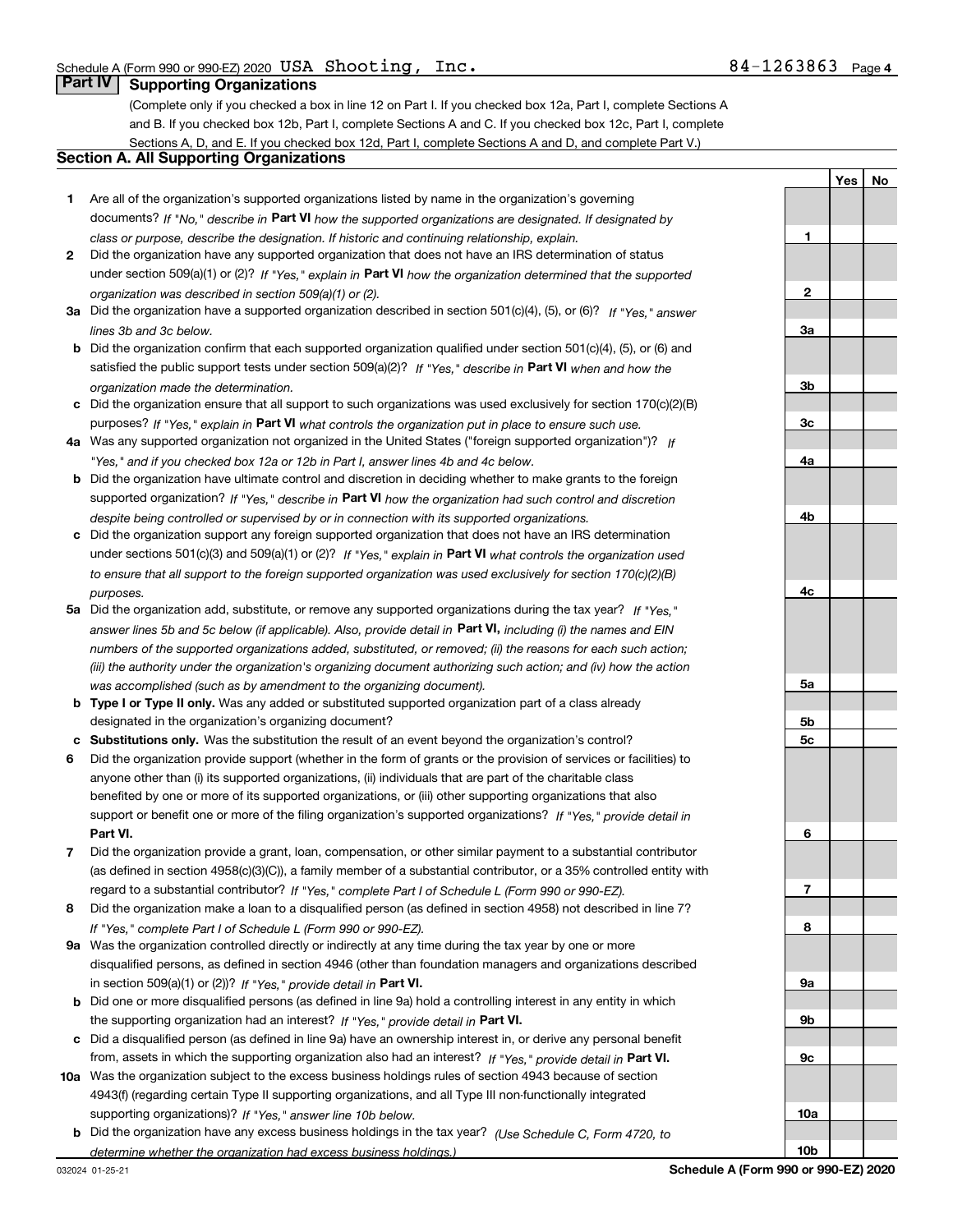|         | Supporting Organizations <sub>(continued)</sub><br>  Part IV                                          |                                                                                                                                                                                                                                                                                                                                                                                                                                                                                                                                                                                                                                                                                                                                                                          |                 |            |    |
|---------|-------------------------------------------------------------------------------------------------------|--------------------------------------------------------------------------------------------------------------------------------------------------------------------------------------------------------------------------------------------------------------------------------------------------------------------------------------------------------------------------------------------------------------------------------------------------------------------------------------------------------------------------------------------------------------------------------------------------------------------------------------------------------------------------------------------------------------------------------------------------------------------------|-----------------|------------|----|
|         |                                                                                                       |                                                                                                                                                                                                                                                                                                                                                                                                                                                                                                                                                                                                                                                                                                                                                                          |                 | Yes        | No |
| 11      |                                                                                                       | Has the organization accepted a gift or contribution from any of the following persons?                                                                                                                                                                                                                                                                                                                                                                                                                                                                                                                                                                                                                                                                                  |                 |            |    |
|         |                                                                                                       | a A person who directly or indirectly controls, either alone or together with persons described in lines 11b and                                                                                                                                                                                                                                                                                                                                                                                                                                                                                                                                                                                                                                                         |                 |            |    |
|         | 11c below, the governing body of a supported organization?                                            |                                                                                                                                                                                                                                                                                                                                                                                                                                                                                                                                                                                                                                                                                                                                                                          | 11a             |            |    |
|         | <b>b</b> A family member of a person described in line 11a above?                                     |                                                                                                                                                                                                                                                                                                                                                                                                                                                                                                                                                                                                                                                                                                                                                                          | 11 <sub>b</sub> |            |    |
|         |                                                                                                       | c A 35% controlled entity of a person described in line 11a or 11b above? If "Yes" to line 11a, 11b, or 11c, provide                                                                                                                                                                                                                                                                                                                                                                                                                                                                                                                                                                                                                                                     |                 |            |    |
|         | detail in Part VI.                                                                                    |                                                                                                                                                                                                                                                                                                                                                                                                                                                                                                                                                                                                                                                                                                                                                                          | 11c             |            |    |
|         | <b>Section B. Type I Supporting Organizations</b>                                                     |                                                                                                                                                                                                                                                                                                                                                                                                                                                                                                                                                                                                                                                                                                                                                                          |                 |            |    |
|         |                                                                                                       |                                                                                                                                                                                                                                                                                                                                                                                                                                                                                                                                                                                                                                                                                                                                                                          |                 | Yes        | No |
| 1       |                                                                                                       | Did the governing body, members of the governing body, officers acting in their official capacity, or membership of one or<br>more supported organizations have the power to regularly appoint or elect at least a majority of the organization's officers,<br>directors, or trustees at all times during the tax year? If "No," describe in Part VI how the supported organization(s)<br>effectively operated, supervised, or controlled the organization's activities. If the organization had more than one supported<br>organization, describe how the powers to appoint and/or remove officers, directors, or trustees were allocated among the<br>supported organizations and what conditions or restrictions, if any, applied to such powers during the tax year. | 1               |            |    |
| 2       |                                                                                                       | Did the organization operate for the benefit of any supported organization other than the supported                                                                                                                                                                                                                                                                                                                                                                                                                                                                                                                                                                                                                                                                      |                 |            |    |
|         |                                                                                                       | organization(s) that operated, supervised, or controlled the supporting organization? If "Yes," explain in                                                                                                                                                                                                                                                                                                                                                                                                                                                                                                                                                                                                                                                               |                 |            |    |
|         |                                                                                                       | Part VI how providing such benefit carried out the purposes of the supported organization(s) that operated,                                                                                                                                                                                                                                                                                                                                                                                                                                                                                                                                                                                                                                                              |                 |            |    |
|         | supervised, or controlled the supporting organization.<br>Section C. Type II Supporting Organizations |                                                                                                                                                                                                                                                                                                                                                                                                                                                                                                                                                                                                                                                                                                                                                                          | $\overline{2}$  |            |    |
|         |                                                                                                       |                                                                                                                                                                                                                                                                                                                                                                                                                                                                                                                                                                                                                                                                                                                                                                          |                 |            |    |
| 1.      |                                                                                                       | Were a majority of the organization's directors or trustees during the tax year also a majority of the directors<br>or trustees of each of the organization's supported organization(s)? If "No," describe in Part VI how control<br>or management of the supporting organization was vested in the same persons that controlled or managed                                                                                                                                                                                                                                                                                                                                                                                                                              |                 | Yes        | No |
|         | the supported organization(s).                                                                        |                                                                                                                                                                                                                                                                                                                                                                                                                                                                                                                                                                                                                                                                                                                                                                          | 1               |            |    |
|         | Section D. All Type III Supporting Organizations                                                      |                                                                                                                                                                                                                                                                                                                                                                                                                                                                                                                                                                                                                                                                                                                                                                          |                 |            |    |
|         |                                                                                                       |                                                                                                                                                                                                                                                                                                                                                                                                                                                                                                                                                                                                                                                                                                                                                                          |                 | Yes        | No |
| 1.      |                                                                                                       | Did the organization provide to each of its supported organizations, by the last day of the fifth month of the                                                                                                                                                                                                                                                                                                                                                                                                                                                                                                                                                                                                                                                           |                 |            |    |
|         |                                                                                                       | organization's tax year, (i) a written notice describing the type and amount of support provided during the prior tax                                                                                                                                                                                                                                                                                                                                                                                                                                                                                                                                                                                                                                                    |                 |            |    |
|         |                                                                                                       | year, (ii) a copy of the Form 990 that was most recently filed as of the date of notification, and (iii) copies of the                                                                                                                                                                                                                                                                                                                                                                                                                                                                                                                                                                                                                                                   |                 |            |    |
|         |                                                                                                       | organization's governing documents in effect on the date of notification, to the extent not previously provided?                                                                                                                                                                                                                                                                                                                                                                                                                                                                                                                                                                                                                                                         | 1               |            |    |
| 2       |                                                                                                       | Were any of the organization's officers, directors, or trustees either (i) appointed or elected by the supported                                                                                                                                                                                                                                                                                                                                                                                                                                                                                                                                                                                                                                                         |                 |            |    |
|         |                                                                                                       | organization(s) or (ii) serving on the governing body of a supported organization? If "No," explain in Part VI how                                                                                                                                                                                                                                                                                                                                                                                                                                                                                                                                                                                                                                                       | 2               |            |    |
| 3       |                                                                                                       | the organization maintained a close and continuous working relationship with the supported organization(s).<br>By reason of the relationship described in line 2, above, did the organization's supported organizations have a                                                                                                                                                                                                                                                                                                                                                                                                                                                                                                                                           |                 |            |    |
|         |                                                                                                       | significant voice in the organization's investment policies and in directing the use of the organization's                                                                                                                                                                                                                                                                                                                                                                                                                                                                                                                                                                                                                                                               |                 |            |    |
|         |                                                                                                       | income or assets at all times during the tax year? If "Yes," describe in Part VI the role the organization's                                                                                                                                                                                                                                                                                                                                                                                                                                                                                                                                                                                                                                                             |                 |            |    |
|         | supported organizations played in this regard.                                                        |                                                                                                                                                                                                                                                                                                                                                                                                                                                                                                                                                                                                                                                                                                                                                                          |                 |            |    |
|         |                                                                                                       | Section E. Type III Functionally Integrated Supporting Organizations                                                                                                                                                                                                                                                                                                                                                                                                                                                                                                                                                                                                                                                                                                     |                 |            |    |
| 1.<br>a |                                                                                                       | Check the box next to the method that the organization used to satisfy the Integral Part Test during the year (see instructions).<br>The organization satisfied the Activities Test. Complete line 2 below.                                                                                                                                                                                                                                                                                                                                                                                                                                                                                                                                                              |                 |            |    |
| b       |                                                                                                       | The organization is the parent of each of its supported organizations. Complete line 3 below.                                                                                                                                                                                                                                                                                                                                                                                                                                                                                                                                                                                                                                                                            |                 |            |    |
| c       |                                                                                                       | The organization supported a governmental entity. Describe in Part VI how you supported a governmental entity (see instructions)                                                                                                                                                                                                                                                                                                                                                                                                                                                                                                                                                                                                                                         |                 |            |    |
| 2       | Activities Test. Answer lines 2a and 2b below.                                                        |                                                                                                                                                                                                                                                                                                                                                                                                                                                                                                                                                                                                                                                                                                                                                                          |                 | <b>Yes</b> | No |
| а       |                                                                                                       | Did substantially all of the organization's activities during the tax year directly further the exempt purposes of                                                                                                                                                                                                                                                                                                                                                                                                                                                                                                                                                                                                                                                       |                 |            |    |
|         |                                                                                                       | the supported organization(s) to which the organization was responsive? If "Yes," then in Part VI identify                                                                                                                                                                                                                                                                                                                                                                                                                                                                                                                                                                                                                                                               |                 |            |    |
|         |                                                                                                       | those supported organizations and explain how these activities directly furthered their exempt purposes,                                                                                                                                                                                                                                                                                                                                                                                                                                                                                                                                                                                                                                                                 |                 |            |    |

**b** Did the activities described in line 2a, above, constitute activities that, but for the organization's involvement, **Part VI**  *the reasons for the organization's position that its supported organization(s) would have engaged in how the organization was responsive to those supported organizations, and how the organization determined that these activities constituted substantially all of its activities.* one or more of the organization's supported organization(s) would have been engaged in? If "Yes," e*xplain in* 

- *these activities but for the organization's involvement.*
- **3** Parent of Supported Organizations. Answer lines 3a and 3b below.

**a** Did the organization have the power to regularly appoint or elect a majority of the officers, directors, or trustees of each of the supported organizations? If "Yes" or "No" provide details in **Part VI.** 

**b** Did the organization exercise a substantial degree of direction over the policies, programs, and activities of each of its supported organizations? If "Yes," describe in Part VI the role played by the organization in this regard.

**2a**

**2b**

**3a**

**3b**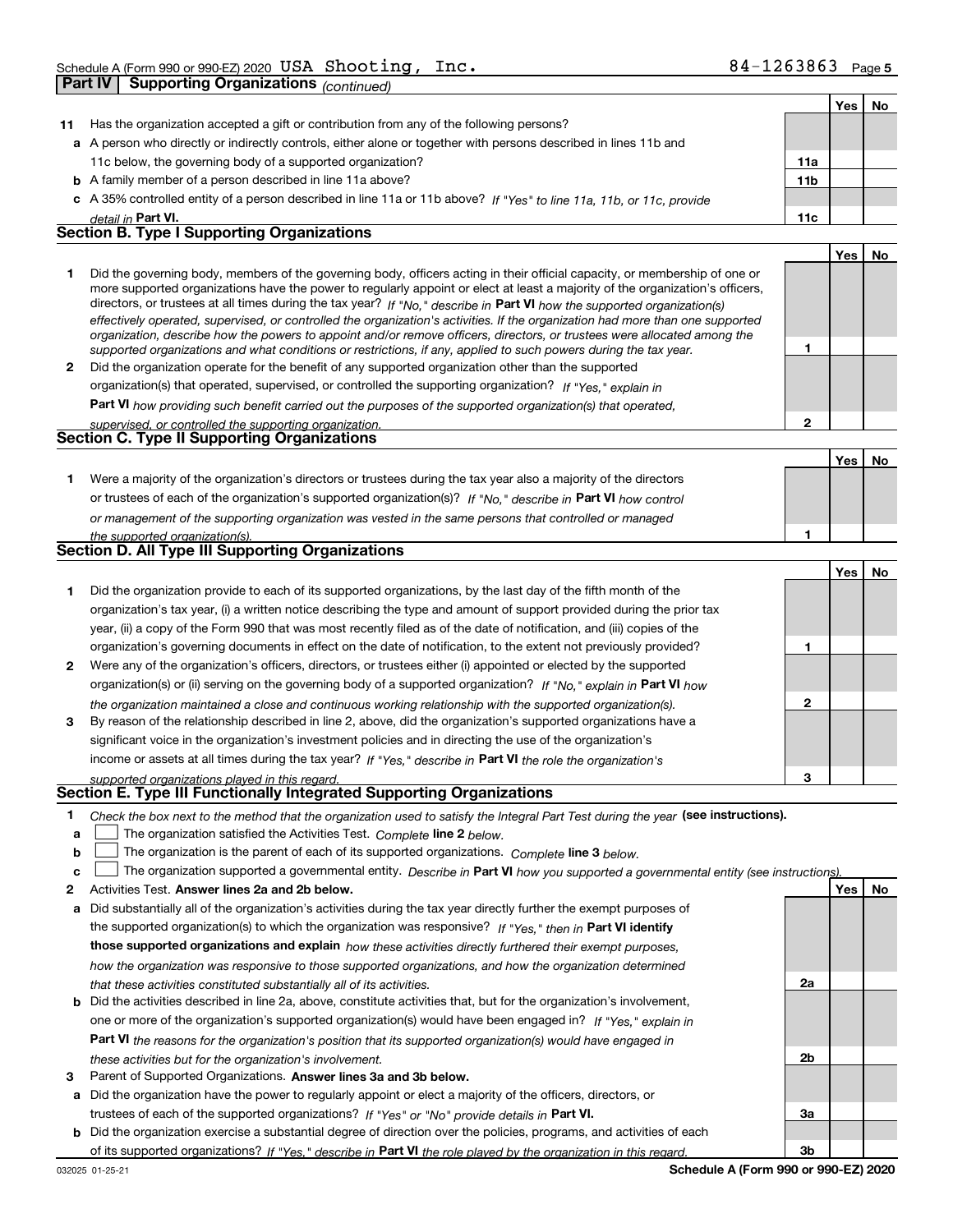| <b>Section C - Distributable Amount</b><br>Enter 0.85 of line 1.<br>Enter greater of line 2 or line 3.<br>Income tax imposed in prior year | Adjusted net income for prior year (from Section A, line 8, column A)<br>Minimum asset amount for prior year (from Section B, line 8, column A) | 1            |
|--------------------------------------------------------------------------------------------------------------------------------------------|-------------------------------------------------------------------------------------------------------------------------------------------------|--------------|
|                                                                                                                                            |                                                                                                                                                 |              |
|                                                                                                                                            |                                                                                                                                                 |              |
|                                                                                                                                            |                                                                                                                                                 | $\mathbf{2}$ |
|                                                                                                                                            |                                                                                                                                                 | 3            |
|                                                                                                                                            |                                                                                                                                                 | 4            |
|                                                                                                                                            |                                                                                                                                                 | 5            |
|                                                                                                                                            | <b>Distributable Amount.</b> Subtract line 5 from line 4, unless subject to                                                                     |              |
|                                                                                                                                            | emergency temporary reduction (see instructions).                                                                                               | 6            |
|                                                                                                                                            | Check here if the current year is the organization's first as a non-functionally integrated Type I                                              |              |
| instructions).                                                                                                                             |                                                                                                                                                 |              |

|  | Part V   Type III Non-Functionally Integrated 509(a)(3) Supporting Organizations                                                                                          |  |  |
|--|---------------------------------------------------------------------------------------------------------------------------------------------------------------------------|--|--|
|  | $\Box$ Check here if the organization satisfied the Integral Part Test as a qualifying trust on Nov. 20, 1970 ( $\,$ explain in <code>Part VI</code> ). See instructions. |  |  |
|  | All other Type III non-functionally integrated supporting organizations must complete Sections A through E.                                                               |  |  |
|  |                                                                                                                                                                           |  |  |

|              | All other Type in non-functionally integrated supporting organizations must complete Sections A through E |                |                |                                |
|--------------|-----------------------------------------------------------------------------------------------------------|----------------|----------------|--------------------------------|
|              | Section A - Adjusted Net Income                                                                           |                | (A) Prior Year | (B) Current Year<br>(optional) |
| $\mathbf{1}$ | Net short-term capital gain                                                                               | $\mathbf{1}$   |                |                                |
| $\mathbf{2}$ | Recoveries of prior-year distributions                                                                    | $\mathbf{2}$   |                |                                |
| 3            | Other gross income (see instructions)                                                                     | 3              |                |                                |
| 4            | Add lines 1 through 3.                                                                                    | 4              |                |                                |
| 5            | Depreciation and depletion                                                                                | 5              |                |                                |
| 6            | Portion of operating expenses paid or incurred for production or                                          |                |                |                                |
|              | collection of gross income or for management, conservation, or                                            |                |                |                                |
|              | maintenance of property held for production of income (see instructions)                                  | 6              |                |                                |
| $7^{\circ}$  | Other expenses (see instructions)                                                                         | $\overline{7}$ |                |                                |
| 8            | Adjusted Net Income (subtract lines 5, 6, and 7 from line 4)                                              | 8              |                |                                |
|              | <b>Section B - Minimum Asset Amount</b>                                                                   |                | (A) Prior Year | (B) Current Year<br>(optional) |
| 1            | Aggregate fair market value of all non-exempt-use assets (see                                             |                |                |                                |
|              | instructions for short tax year or assets held for part of year):                                         |                |                |                                |
|              | <b>a</b> Average monthly value of securities                                                              | 1a             |                |                                |
|              | <b>b</b> Average monthly cash balances                                                                    | 1b             |                |                                |
|              | <b>c</b> Fair market value of other non-exempt-use assets                                                 | 1c             |                |                                |
|              | <b>d</b> Total (add lines 1a, 1b, and 1c)                                                                 | 1d             |                |                                |
|              | e Discount claimed for blockage or other factors                                                          |                |                |                                |
|              | (explain in detail in Part VI):                                                                           |                |                |                                |
| $\mathbf{2}$ | Acquisition indebtedness applicable to non-exempt-use assets                                              | $\mathbf{2}$   |                |                                |
| 3            | Subtract line 2 from line 1d.                                                                             | 3              |                |                                |
| 4            | Cash deemed held for exempt use. Enter 0.015 of line 3 (for greater amount,                               |                |                |                                |
|              | see instructions).                                                                                        | 4              |                |                                |
| 5.           | Net value of non-exempt-use assets (subtract line 4 from line 3)                                          | 5              |                |                                |
| 6            | Multiply line 5 by 0.035.                                                                                 | 6              |                |                                |
| 7            | Recoveries of prior-year distributions                                                                    | $\overline{7}$ |                |                                |
| 8            | Minimum Asset Amount (add line 7 to line 6)                                                               | 8              |                |                                |
|              | <b>Section C - Distributable Amount</b>                                                                   |                |                | <b>Current Year</b>            |
| $\mathbf{1}$ | Adjusted net income for prior year (from Section A, line 8, column A)                                     | 1              |                |                                |
| $\mathbf{2}$ | Enter 0.85 of line 1.                                                                                     | $\overline{2}$ |                |                                |
| 3            | Minimum asset amount for prior year (from Section B, line 8, column A)                                    | 3              |                |                                |
| 4            | Enter greater of line 2 or line 3.                                                                        | 4              |                |                                |
| 5            | Income tax imposed in prior year                                                                          | 5              |                |                                |
| 6            | <b>Distributable Amount.</b> Subtract line 5 from line 4, unless subject to                               |                |                |                                |
|              | emergency temporary reduction (see instructions).                                                         | 6              |                |                                |

III supporting organization (see

**Schedule A (Form 990 or 990-EZ) 2020**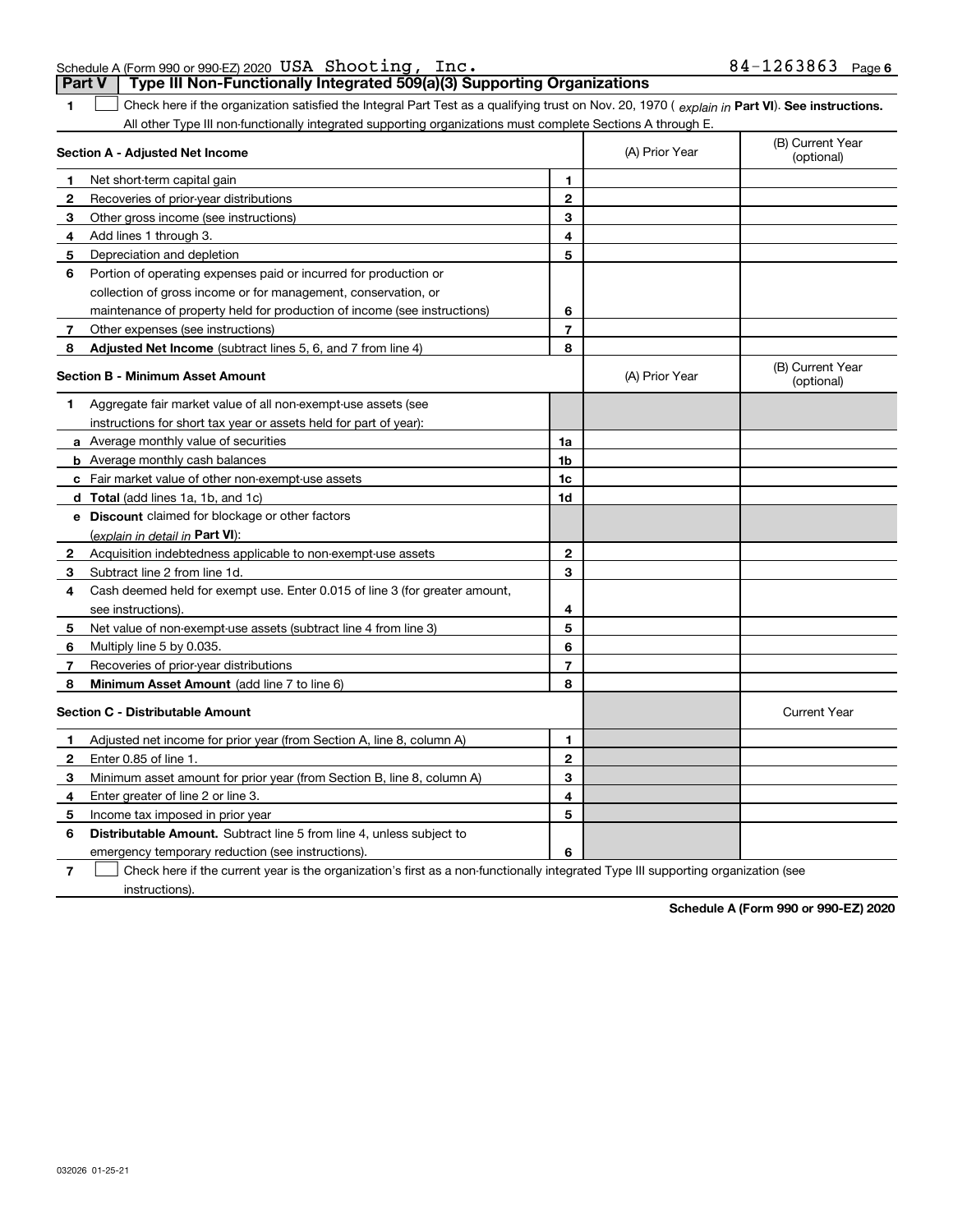| Schedule A (Form 990 or 990-EZ) 2020 $~\mathrm{USA}~\mathrm{ណ}$ $_\mathrm{3}$ |  | Inc. | 84-1263863 | Page |
|-------------------------------------------------------------------------------|--|------|------------|------|
|                                                                               |  |      |            |      |

| <b>Part V</b> | Type III Non-Functionally Integrated 509(a)(3) Supporting Organizations                    |                                    | (continued)                                   |    |                                                  |
|---------------|--------------------------------------------------------------------------------------------|------------------------------------|-----------------------------------------------|----|--------------------------------------------------|
|               | <b>Section D - Distributions</b>                                                           |                                    |                                               |    | <b>Current Year</b>                              |
| 1             | Amounts paid to supported organizations to accomplish exempt purposes                      |                                    |                                               | 1  |                                                  |
| 2             | Amounts paid to perform activity that directly furthers exempt purposes of supported       |                                    |                                               |    |                                                  |
|               | organizations, in excess of income from activity                                           |                                    | 2                                             |    |                                                  |
| 3             | Administrative expenses paid to accomplish exempt purposes of supported organizations      |                                    | 3                                             |    |                                                  |
| 4             | Amounts paid to acquire exempt-use assets                                                  |                                    |                                               | 4  |                                                  |
| 5             | Qualified set-aside amounts (prior IRS approval required - provide details in Part VI)     |                                    |                                               | 5  |                                                  |
| 6             | Other distributions ( <i>describe in</i> Part VI). See instructions.                       |                                    |                                               | 6  |                                                  |
| 7             | Total annual distributions. Add lines 1 through 6.                                         |                                    |                                               | 7  |                                                  |
| 8             | Distributions to attentive supported organizations to which the organization is responsive |                                    |                                               |    |                                                  |
|               | (provide details in Part VI). See instructions.                                            |                                    |                                               | 8  |                                                  |
| 9             | Distributable amount for 2020 from Section C, line 6                                       |                                    |                                               | 9  |                                                  |
| 10            | Line 8 amount divided by line 9 amount                                                     |                                    |                                               | 10 |                                                  |
|               | <b>Section E - Distribution Allocations</b> (see instructions)                             | (i)<br><b>Excess Distributions</b> | (ii)<br><b>Underdistributions</b><br>Pre-2020 |    | (iii)<br><b>Distributable</b><br>Amount for 2020 |
| 1             | Distributable amount for 2020 from Section C, line 6                                       |                                    |                                               |    |                                                  |
| 2             | Underdistributions, if any, for years prior to 2020 (reason-                               |                                    |                                               |    |                                                  |
|               | able cause required - explain in Part VI). See instructions.                               |                                    |                                               |    |                                                  |
| 3             | Excess distributions carryover, if any, to 2020                                            |                                    |                                               |    |                                                  |
|               | a From 2015                                                                                |                                    |                                               |    |                                                  |
|               | <b>b</b> From 2016                                                                         |                                    |                                               |    |                                                  |
|               | c From $2017$                                                                              |                                    |                                               |    |                                                  |
|               | d From 2018                                                                                |                                    |                                               |    |                                                  |
|               | e From 2019                                                                                |                                    |                                               |    |                                                  |
|               | f Total of lines 3a through 3e                                                             |                                    |                                               |    |                                                  |
|               | g Applied to underdistributions of prior years                                             |                                    |                                               |    |                                                  |
|               | <b>h</b> Applied to 2020 distributable amount                                              |                                    |                                               |    |                                                  |
|               | Carryover from 2015 not applied (see instructions)                                         |                                    |                                               |    |                                                  |
|               | Remainder. Subtract lines 3g, 3h, and 3i from line 3f.                                     |                                    |                                               |    |                                                  |
| 4             | Distributions for 2020 from Section D,                                                     |                                    |                                               |    |                                                  |
|               | line $7:$                                                                                  |                                    |                                               |    |                                                  |
|               | a Applied to underdistributions of prior years                                             |                                    |                                               |    |                                                  |
|               | <b>b</b> Applied to 2020 distributable amount                                              |                                    |                                               |    |                                                  |
|               | c Remainder. Subtract lines 4a and 4b from line 4.                                         |                                    |                                               |    |                                                  |
| 5.            | Remaining underdistributions for years prior to 2020, if                                   |                                    |                                               |    |                                                  |
|               | any. Subtract lines 3g and 4a from line 2. For result greater                              |                                    |                                               |    |                                                  |
|               | than zero, explain in Part VI. See instructions.                                           |                                    |                                               |    |                                                  |
| 6             | Remaining underdistributions for 2020. Subtract lines 3h                                   |                                    |                                               |    |                                                  |
|               | and 4b from line 1. For result greater than zero, explain in                               |                                    |                                               |    |                                                  |
|               | Part VI. See instructions.                                                                 |                                    |                                               |    |                                                  |
| 7             | Excess distributions carryover to 2021. Add lines 3j                                       |                                    |                                               |    |                                                  |
|               | and 4c.                                                                                    |                                    |                                               |    |                                                  |
| 8             | Breakdown of line 7:                                                                       |                                    |                                               |    |                                                  |
|               | a Excess from 2016                                                                         |                                    |                                               |    |                                                  |
|               | <b>b</b> Excess from 2017                                                                  |                                    |                                               |    |                                                  |
|               | c Excess from 2018                                                                         |                                    |                                               |    |                                                  |
|               | d Excess from 2019                                                                         |                                    |                                               |    |                                                  |
|               | e Excess from 2020                                                                         |                                    |                                               |    |                                                  |

**Schedule A (Form 990 or 990-EZ) 2020**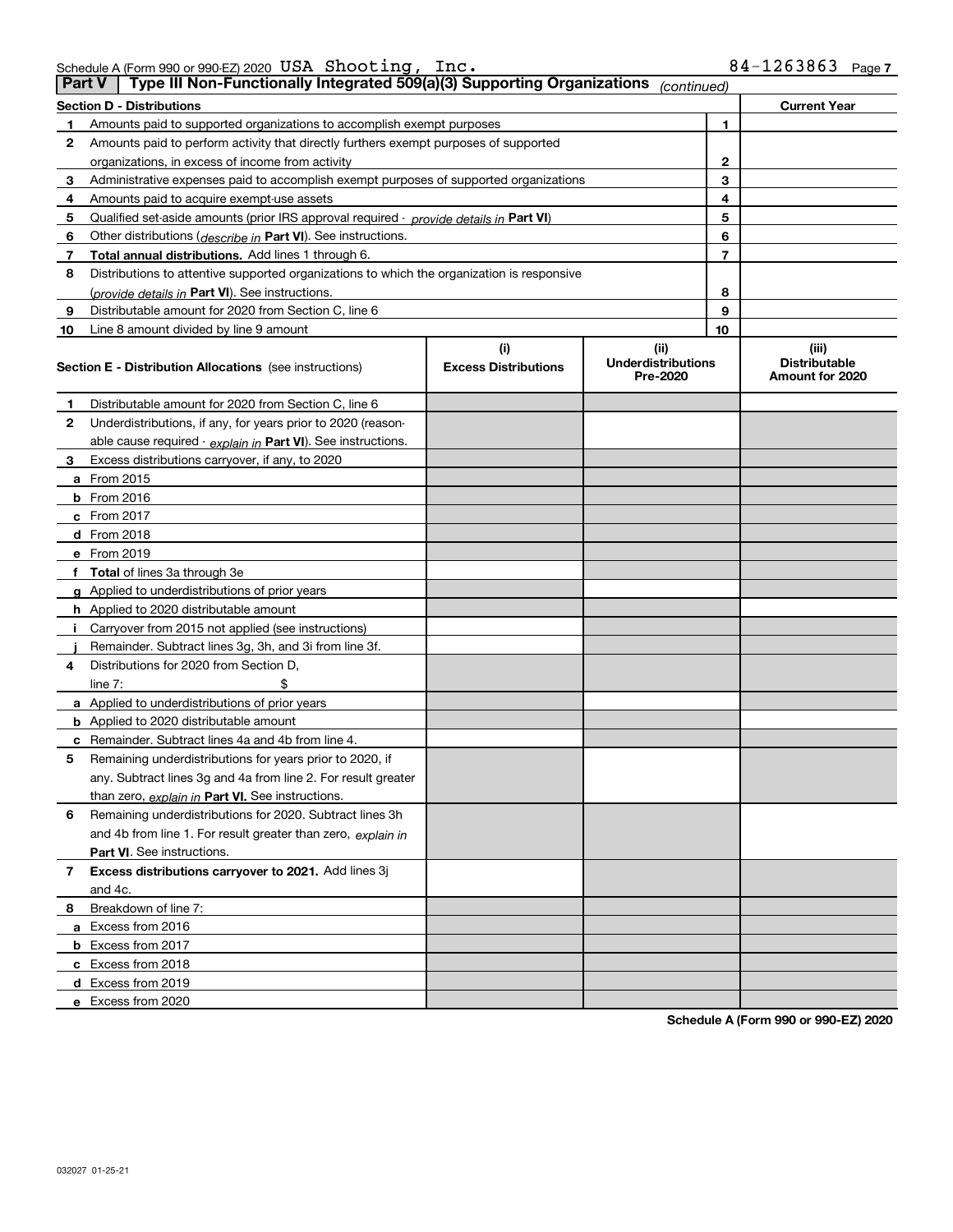| <b>Part VI</b> | Supplemental Information. Provide the explanations required by Part II, line 10; Part II, line 17a or 17b; Part III, line 12;                    |  |  |  |  |  |
|----------------|--------------------------------------------------------------------------------------------------------------------------------------------------|--|--|--|--|--|
|                | Part IV, Section A, lines 1, 2, 3b, 3c, 4b, 4c, 5a, 6, 9a, 9b, 9c, 11a, 11b, and 11c; Part IV, Section B, lines 1 and 2; Part IV, Section C,     |  |  |  |  |  |
|                | line 1; Part IV, Section D, lines 2 and 3; Part IV, Section E, lines 1c, 2a, 2b, 3a, and 3b; Part V, line 1; Part V, Section B, line 1e; Part V, |  |  |  |  |  |
|                | Section D, lines 5, 6, and 8; and Part V, Section E, lines 2, 5, and 6. Also complete this part for any additional information.                  |  |  |  |  |  |
|                |                                                                                                                                                  |  |  |  |  |  |
|                | (See instructions.)                                                                                                                              |  |  |  |  |  |
|                |                                                                                                                                                  |  |  |  |  |  |
|                |                                                                                                                                                  |  |  |  |  |  |
|                |                                                                                                                                                  |  |  |  |  |  |
|                |                                                                                                                                                  |  |  |  |  |  |
|                |                                                                                                                                                  |  |  |  |  |  |
|                |                                                                                                                                                  |  |  |  |  |  |
|                |                                                                                                                                                  |  |  |  |  |  |
|                |                                                                                                                                                  |  |  |  |  |  |
|                |                                                                                                                                                  |  |  |  |  |  |
|                |                                                                                                                                                  |  |  |  |  |  |
|                |                                                                                                                                                  |  |  |  |  |  |
|                |                                                                                                                                                  |  |  |  |  |  |
|                |                                                                                                                                                  |  |  |  |  |  |
|                |                                                                                                                                                  |  |  |  |  |  |
|                |                                                                                                                                                  |  |  |  |  |  |
|                |                                                                                                                                                  |  |  |  |  |  |
|                |                                                                                                                                                  |  |  |  |  |  |
|                |                                                                                                                                                  |  |  |  |  |  |
|                |                                                                                                                                                  |  |  |  |  |  |
|                |                                                                                                                                                  |  |  |  |  |  |
|                |                                                                                                                                                  |  |  |  |  |  |
|                |                                                                                                                                                  |  |  |  |  |  |
|                |                                                                                                                                                  |  |  |  |  |  |
|                |                                                                                                                                                  |  |  |  |  |  |
|                |                                                                                                                                                  |  |  |  |  |  |
|                |                                                                                                                                                  |  |  |  |  |  |
|                |                                                                                                                                                  |  |  |  |  |  |
|                |                                                                                                                                                  |  |  |  |  |  |
|                |                                                                                                                                                  |  |  |  |  |  |
|                |                                                                                                                                                  |  |  |  |  |  |
|                |                                                                                                                                                  |  |  |  |  |  |
|                |                                                                                                                                                  |  |  |  |  |  |
|                |                                                                                                                                                  |  |  |  |  |  |
|                |                                                                                                                                                  |  |  |  |  |  |
|                |                                                                                                                                                  |  |  |  |  |  |
|                |                                                                                                                                                  |  |  |  |  |  |
|                |                                                                                                                                                  |  |  |  |  |  |
|                |                                                                                                                                                  |  |  |  |  |  |
|                |                                                                                                                                                  |  |  |  |  |  |
|                |                                                                                                                                                  |  |  |  |  |  |
|                |                                                                                                                                                  |  |  |  |  |  |
|                |                                                                                                                                                  |  |  |  |  |  |
|                |                                                                                                                                                  |  |  |  |  |  |
|                |                                                                                                                                                  |  |  |  |  |  |
|                |                                                                                                                                                  |  |  |  |  |  |
|                |                                                                                                                                                  |  |  |  |  |  |
|                |                                                                                                                                                  |  |  |  |  |  |
|                |                                                                                                                                                  |  |  |  |  |  |
|                |                                                                                                                                                  |  |  |  |  |  |
|                |                                                                                                                                                  |  |  |  |  |  |
|                |                                                                                                                                                  |  |  |  |  |  |
|                |                                                                                                                                                  |  |  |  |  |  |
|                |                                                                                                                                                  |  |  |  |  |  |
|                |                                                                                                                                                  |  |  |  |  |  |
|                |                                                                                                                                                  |  |  |  |  |  |
|                |                                                                                                                                                  |  |  |  |  |  |
|                |                                                                                                                                                  |  |  |  |  |  |
|                |                                                                                                                                                  |  |  |  |  |  |
|                |                                                                                                                                                  |  |  |  |  |  |
|                |                                                                                                                                                  |  |  |  |  |  |
|                |                                                                                                                                                  |  |  |  |  |  |
|                |                                                                                                                                                  |  |  |  |  |  |
|                |                                                                                                                                                  |  |  |  |  |  |
|                |                                                                                                                                                  |  |  |  |  |  |
|                |                                                                                                                                                  |  |  |  |  |  |
|                |                                                                                                                                                  |  |  |  |  |  |
|                |                                                                                                                                                  |  |  |  |  |  |
|                |                                                                                                                                                  |  |  |  |  |  |
|                |                                                                                                                                                  |  |  |  |  |  |
|                |                                                                                                                                                  |  |  |  |  |  |
|                |                                                                                                                                                  |  |  |  |  |  |
|                |                                                                                                                                                  |  |  |  |  |  |
|                |                                                                                                                                                  |  |  |  |  |  |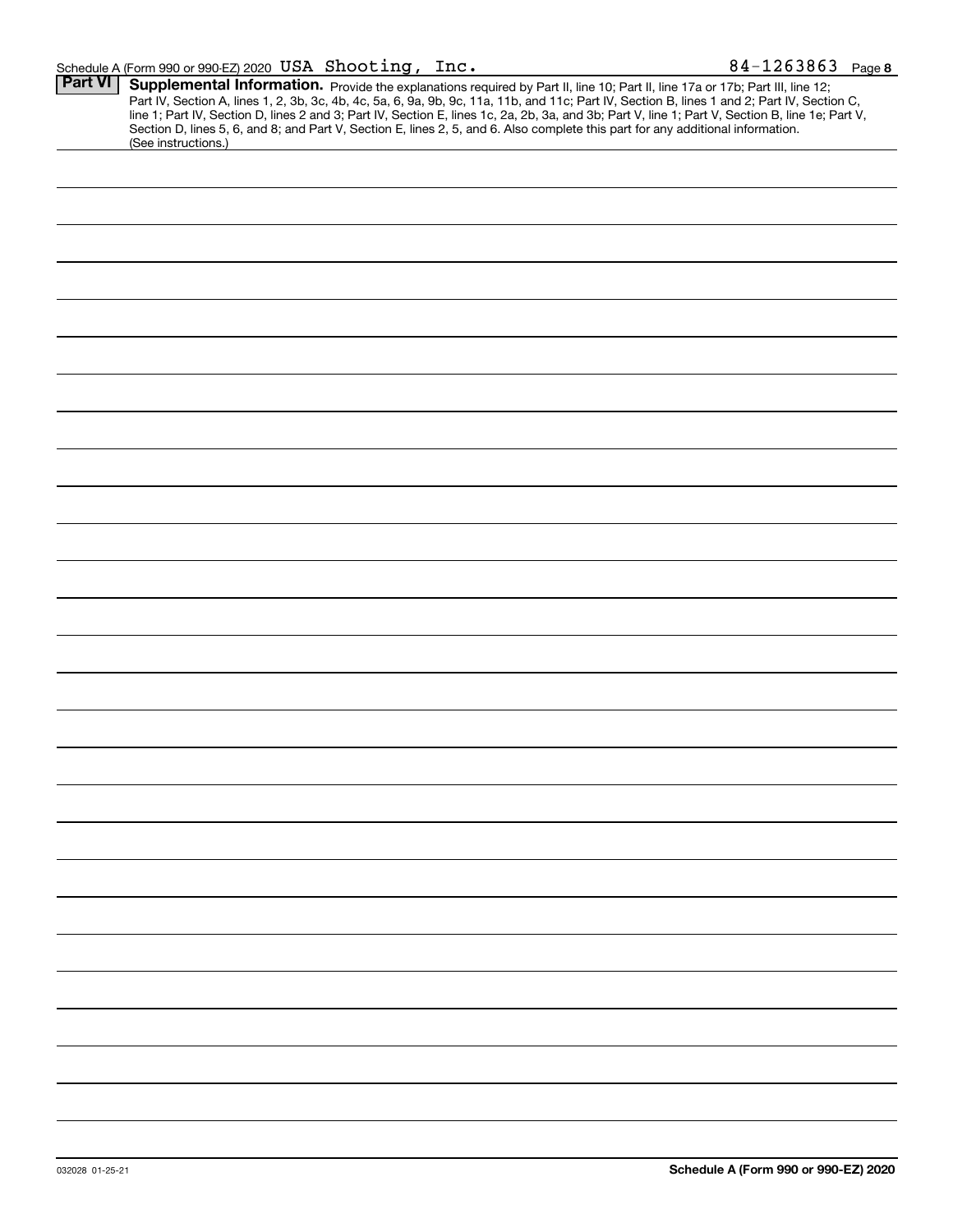Department of the Treasury Internal Revenue Service **(Form 990, 990-EZ, or 990-PF)**

Name of the organization

**Organization type** (check one):

\*\* PUBLIC DISCLOSURE COPY \*\*

# **Schedule B Schedule of Contributors**

**| Attach to Form 990, Form 990-EZ, or Form 990-PF. | Go to www.irs.gov/Form990 for the latest information.** OMB No. 1545-0047

**2020**

**Employer identification number**

84-1263863

| USA Shooting, Inc. |  |
|--------------------|--|

| Filers of:         | Section:                                                                    |
|--------------------|-----------------------------------------------------------------------------|
| Form 990 or 990-FZ | $X$ 501(c)( 3) (enter number) organization                                  |
|                    | $4947(a)(1)$ nonexempt charitable trust not treated as a private foundation |
|                    | 527 political organization                                                  |
| Form 990-PF        | 501(c)(3) exempt private foundation                                         |
|                    | 4947(a)(1) nonexempt charitable trust treated as a private foundation       |
|                    | 501(c)(3) taxable private foundation                                        |

Check if your organization is covered by the **General Rule** or a **Special Rule. Note:**  Only a section 501(c)(7), (8), or (10) organization can check boxes for both the General Rule and a Special Rule. See instructions.

### **General Rule**

 $\boxed{\textbf{X}}$  For an organization filing Form 990, 990-EZ, or 990-PF that received, during the year, contributions totaling \$5,000 or more (in money or property) from any one contributor. Complete Parts I and II. See instructions for determining a contributor's total contributions.

#### **Special Rules**

| For an organization described in section 501(c)(3) filing Form 990 or 990-EZ that met the 33 1/3% support test of the regulations under               |
|-------------------------------------------------------------------------------------------------------------------------------------------------------|
| sections 509(a)(1) and 170(b)(1)(A)(vi), that checked Schedule A (Form 990 or 990-EZ), Part II, line 13, 16a, or 16b, and that received from          |
| any one contributor, during the year, total contributions of the greater of (1) \$5,000; or (2) 2% of the amount on (i) Form 990, Part VIII, line 1h; |
| or (ii) Form 990-EZ, line 1. Complete Parts I and II.                                                                                                 |

For an organization described in section 501(c)(7), (8), or (10) filing Form 990 or 990-EZ that received from any one contributor, during the year, total contributions of more than \$1,000 exclusively for religious, charitable, scientific, literary, or educational purposes, or for the prevention of cruelty to children or animals. Complete Parts I (entering "N/A" in column (b) instead of the contributor name and address), II, and III.  $\mathcal{L}^{\text{max}}$ 

purpose. Don't complete any of the parts unless the **General Rule** applies to this organization because it received *nonexclusively* year, contributions <sub>exclusively</sub> for religious, charitable, etc., purposes, but no such contributions totaled more than \$1,000. If this box is checked, enter here the total contributions that were received during the year for an  $\;$ exclusively religious, charitable, etc., For an organization described in section 501(c)(7), (8), or (10) filing Form 990 or 990-EZ that received from any one contributor, during the religious, charitable, etc., contributions totaling \$5,000 or more during the year  $\Box$ — $\Box$   $\Box$  $\mathcal{L}^{\text{max}}$ 

**Caution:**  An organization that isn't covered by the General Rule and/or the Special Rules doesn't file Schedule B (Form 990, 990-EZ, or 990-PF),  **must** but it answer "No" on Part IV, line 2, of its Form 990; or check the box on line H of its Form 990-EZ or on its Form 990-PF, Part I, line 2, to certify that it doesn't meet the filing requirements of Schedule B (Form 990, 990-EZ, or 990-PF).

**For Paperwork Reduction Act Notice, see the instructions for Form 990, 990-EZ, or 990-PF. Schedule B (Form 990, 990-EZ, or 990-PF) (2020)** LHA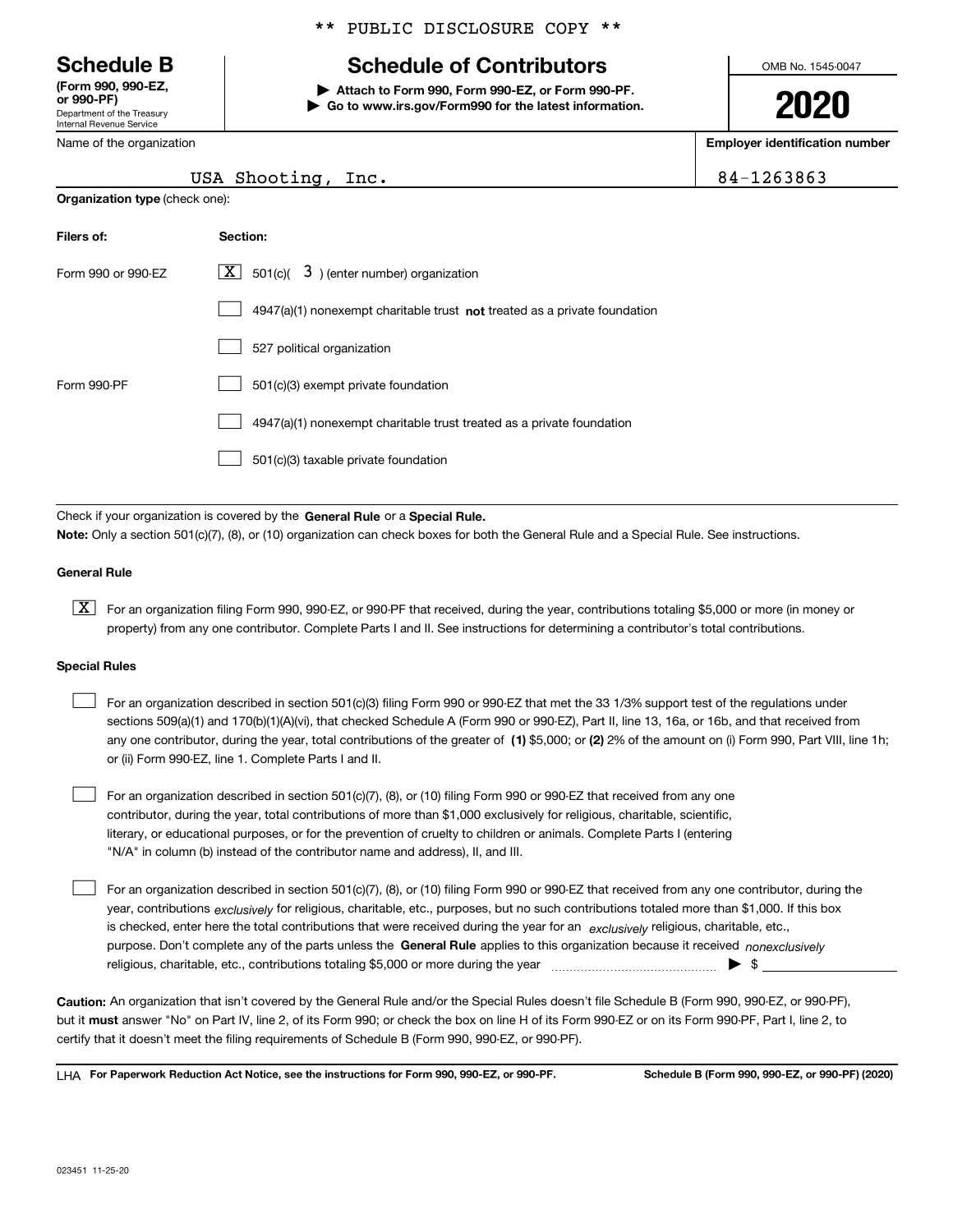|            | Schedule B (Form 990, 990-EZ, or 990-PF) (2020)                                                |                                   | Page 2                                                                                                    |
|------------|------------------------------------------------------------------------------------------------|-----------------------------------|-----------------------------------------------------------------------------------------------------------|
|            | Name of organization                                                                           |                                   | <b>Employer identification number</b>                                                                     |
|            | USA Shooting, Inc.                                                                             |                                   | 84-1263863                                                                                                |
| Part I     | Contributors (see instructions). Use duplicate copies of Part I if additional space is needed. |                                   |                                                                                                           |
| (a)<br>No. | (b)<br>Name, address, and ZIP + 4                                                              | (c)<br><b>Total contributions</b> | (d)<br>Type of contribution                                                                               |
| 1          |                                                                                                | 55,000.<br>\$                     | Person<br>Payroll<br><b>Noncash</b><br>(Complete Part II for<br>noncash contributions.)                   |
| (a)<br>No. | (b)<br>Name, address, and ZIP + 4                                                              | (c)<br><b>Total contributions</b> | (d)<br>Type of contribution                                                                               |
| 2          |                                                                                                | 5,000.<br>\$                      | x<br>Person<br>Payroll<br>Noncash<br>(Complete Part II for<br>noncash contributions.)                     |
| (a)<br>No. | (b)<br>Name, address, and ZIP + 4                                                              | (c)<br><b>Total contributions</b> | (d)<br>Type of contribution                                                                               |
| 3          |                                                                                                | 10,000.<br>\$                     | $\overline{\text{X}}$<br>Person<br>Payroll<br>Noncash<br>(Complete Part II for<br>noncash contributions.) |
| (a)<br>No. | (b)<br>Name, address, and ZIP + 4                                                              | (c)<br><b>Total contributions</b> | (d)<br>Type of contribution                                                                               |
| 4          |                                                                                                | 7,500.<br>\$                      | x<br>Person<br>Payroll<br>Noncash<br>(Complete Part II for<br>noncash contributions.)                     |

**(a) No.(b) Name, address, and ZIP + 4 (c) Total contributions (d) Type of contribution Person PayrollNoncash (a) No.(b) Name, address, and ZIP + 4 (c) Total contributions (d) Type of contribution PersonPayroll Noncash** \$(Complete Part II for noncash contributions.) \$(Complete Part II for noncash contributions.)  $\boxed{\text{X}}$  $\mathcal{L}^{\text{max}}$  $\mathcal{L}^{\text{max}}$  $\boxed{\text{X}}$  $\mathcal{L}^{\text{max}}$  $\mathcal{L}^{\text{max}}$  $\sim$  5 | Person X 10,000.  $\sim$  6 | Person X 10,000.

023452 11-25-20 **Schedule B (Form 990, 990-EZ, or 990-PF) (2020)**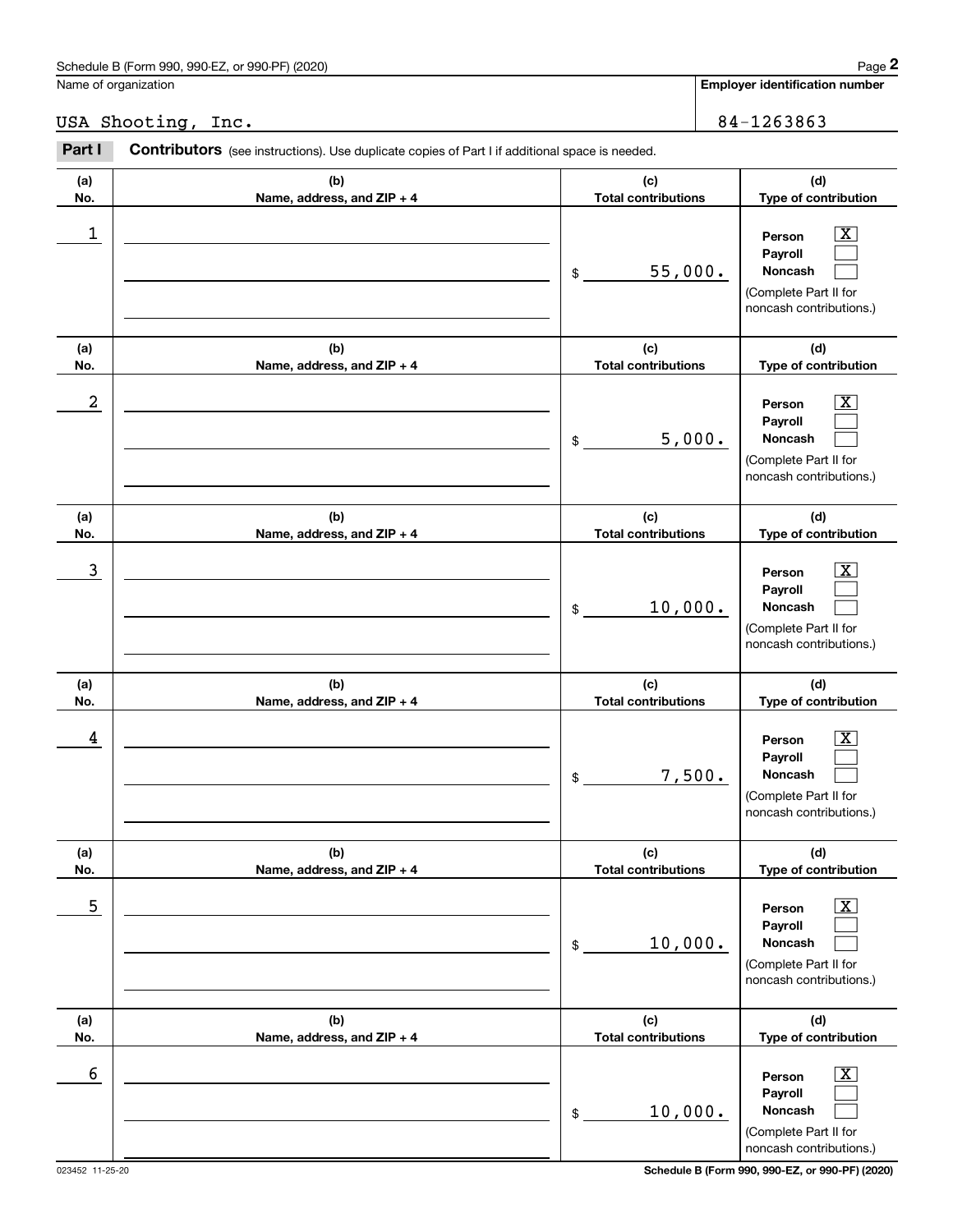|            | Schedule B (Form 990, 990-EZ, or 990-PF) (2020)                                                | Page 2                                                                                                                        |
|------------|------------------------------------------------------------------------------------------------|-------------------------------------------------------------------------------------------------------------------------------|
|            | Name of organization                                                                           | Employer identification number                                                                                                |
|            | USA Shooting, Inc.                                                                             | 84-1263863                                                                                                                    |
| Part I     | Contributors (see instructions). Use duplicate copies of Part I if additional space is needed. |                                                                                                                               |
| (a)<br>No. | (b)<br>Name, address, and ZIP + 4                                                              | (c)<br>(d)<br><b>Total contributions</b><br>Type of contribution                                                              |
| 7          |                                                                                                | $\overline{\mathbf{X}}$<br>Person<br>Payroll<br>10,000.<br>Noncash<br>\$<br>(Complete Part II for<br>noncash contributions.)  |
| (a)<br>No. | (b)<br>Name, address, and ZIP + 4                                                              | (c)<br>(d)<br><b>Total contributions</b><br>Type of contribution                                                              |
| 8          |                                                                                                | $\overline{\mathbf{X}}$<br>Person<br>Payroll<br>100,000.<br>Noncash<br>\$<br>(Complete Part II for<br>noncash contributions.) |
| (a)<br>No. | (b)<br>Name, address, and ZIP + 4                                                              | (c)<br>(d)<br><b>Total contributions</b><br>Type of contribution                                                              |
| 9          |                                                                                                | $\overline{\mathbf{X}}$<br>Person<br>Payroll<br>10,000.<br>Noncash<br>\$<br>(Complete Part II for<br>noncash contributions.)  |
| (a)<br>No. | (b)<br>Name, address, and ZIP + 4                                                              | (c)<br>(d)<br><b>Total contributions</b><br>Type of contribution                                                              |
| 10         |                                                                                                | $\mathbf{X}$<br>Person<br>Payroll<br>5,000.<br>Noncash<br>\$<br>(Complete Part II for<br>noncash contributions.)              |
| (a)<br>No. | (b)<br>Name, address, and ZIP + 4                                                              | (d)<br>(c)<br><b>Total contributions</b><br>Type of contribution                                                              |
| 11         |                                                                                                | $\boxed{\text{X}}$<br>Person<br>Payroll<br>5,000.<br>Noncash<br>\$<br>(Complete Part II for<br>noncash contributions.)        |
| (a)<br>No. | (b)<br>Name, address, and ZIP + 4                                                              | (d)<br>(c)<br><b>Total contributions</b><br>Type of contribution                                                              |
| 12         |                                                                                                | $\boxed{\text{X}}$<br>Person<br>Payroll<br>21,500.<br>Noncash<br>\$<br>(Complete Part II for<br>noncash contributions.)       |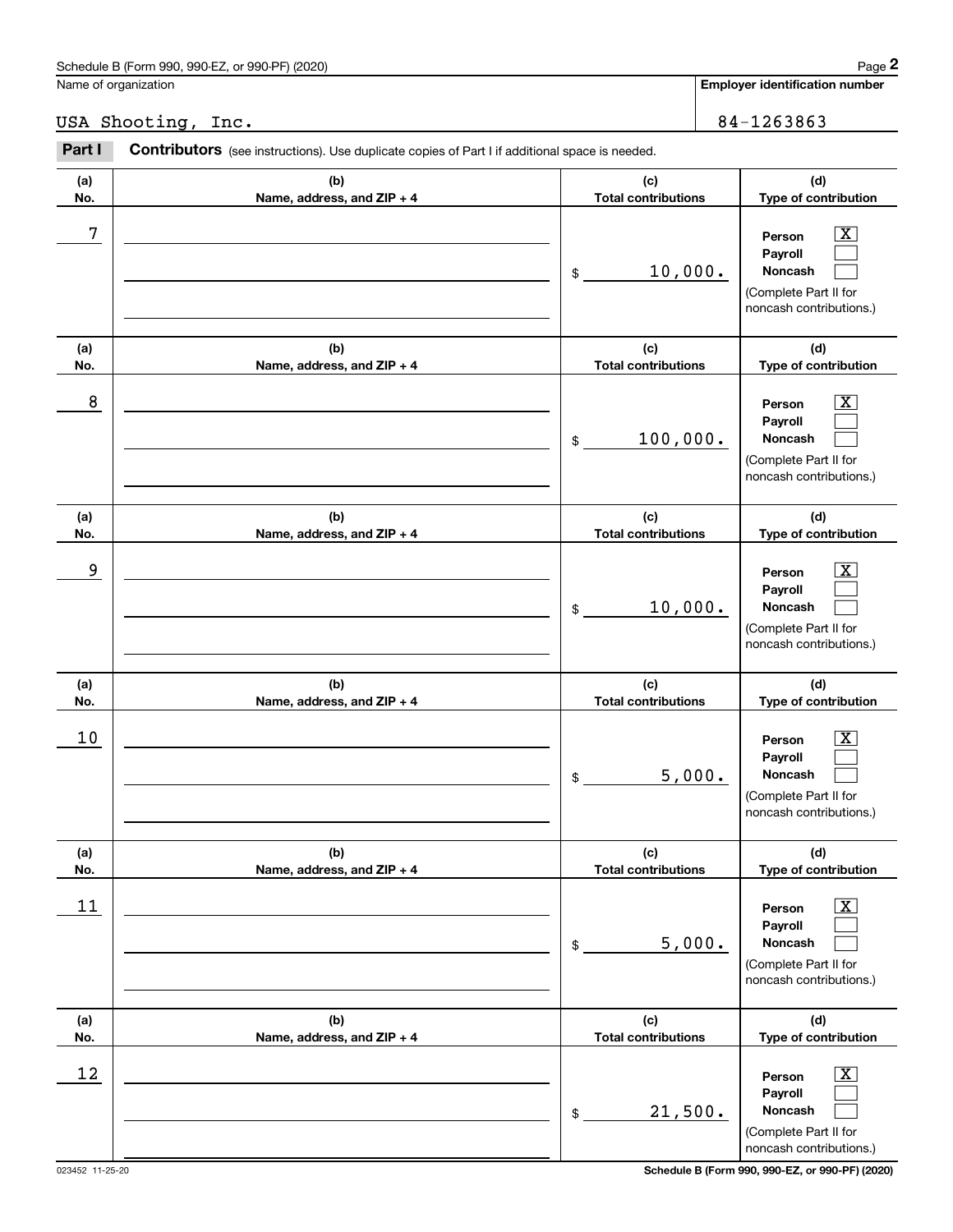|            | Schedule B (Form 990, 990-EZ, or 990-PF) (2020)                                                |                                   | Page 2                                                                                                           |
|------------|------------------------------------------------------------------------------------------------|-----------------------------------|------------------------------------------------------------------------------------------------------------------|
|            | Name of organization                                                                           |                                   | Employer identification number                                                                                   |
|            | USA Shooting, Inc.                                                                             |                                   | 84-1263863                                                                                                       |
| Part I     | Contributors (see instructions). Use duplicate copies of Part I if additional space is needed. |                                   |                                                                                                                  |
| (a)<br>No. | (b)<br>Name, address, and ZIP + 4                                                              | (c)<br><b>Total contributions</b> | (d)<br>Type of contribution                                                                                      |
| 13         |                                                                                                | 55,000.<br>\$                     | $\overline{\text{X}}$<br>Person<br>Payroll<br>Noncash<br>(Complete Part II for<br>noncash contributions.)        |
| (a)<br>No. | (b)<br>Name, address, and ZIP + 4                                                              | (c)<br><b>Total contributions</b> | (d)<br>Type of contribution                                                                                      |
| 14         |                                                                                                | 5,000.<br>\$                      | $\overline{\text{X}}$<br>Person<br>Payroll<br>Noncash<br>(Complete Part II for<br>noncash contributions.)        |
| (a)<br>No. | (b)<br>Name, address, and ZIP + 4                                                              | (c)<br><b>Total contributions</b> | (d)<br>Type of contribution                                                                                      |
| 15         |                                                                                                | 23,374.<br>\$                     | $\overline{\text{X}}$<br>Person<br>Payroll<br>Noncash<br>(Complete Part II for<br>noncash contributions.)        |
| (a)<br>No. | (b)<br>Name, address, and ZIP + 4                                                              | (c)<br><b>Total contributions</b> | (d)<br>Type of contribution                                                                                      |
| 16         |                                                                                                | 125,000.<br>\$                    | Person<br>Payroll<br><b>Noncash</b><br>$\overline{\text{X}}$<br>(Complete Part II for<br>noncash contributions.) |
| (a)<br>No. | (b)<br>Name, address, and ZIP + 4                                                              | (c)<br><b>Total contributions</b> | (d)<br>Type of contribution                                                                                      |
| 17         |                                                                                                | 5,000.<br>\$                      | $\boxed{\text{X}}$<br>Person<br>Payroll<br>Noncash<br>(Complete Part II for<br>noncash contributions.)           |
| (a)<br>No. | (b)<br>Name, address, and ZIP + 4                                                              | (c)<br><b>Total contributions</b> | (d)<br>Type of contribution                                                                                      |
| 18         |                                                                                                | 10,000.<br>\$                     | $\overline{\mathbf{X}}$<br>Person<br>Payroll<br>Noncash<br>(Complete Part II for<br>noncash contributions.)      |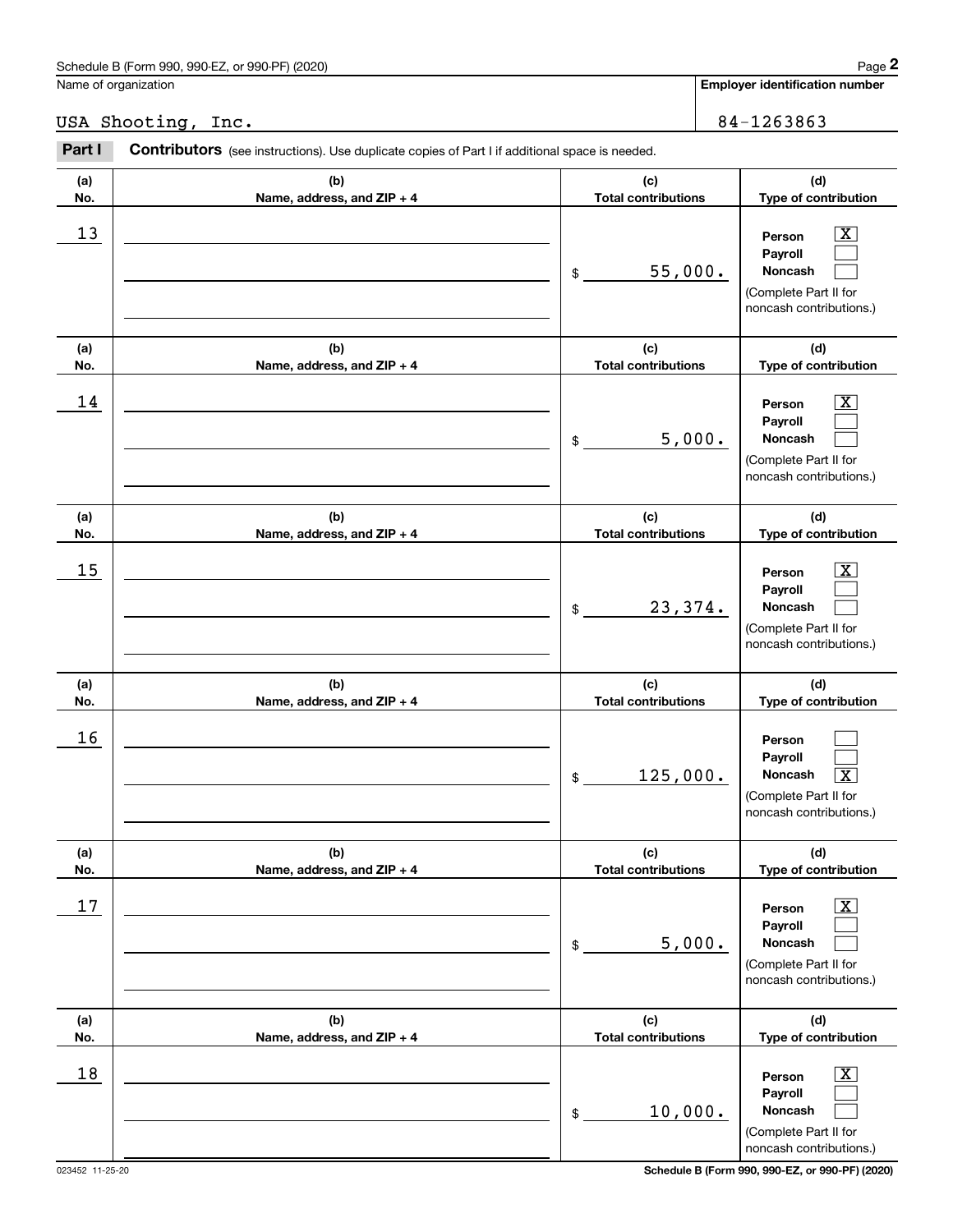Name of organization

## USA Shooting, Inc. 2012 2020 2020 2021 2022 2023 2024 2020 2020 2021 2022 2020 2021 2022 2020 2020 2020 2020 20

| (a)<br>No. | (b)<br>Name, address, and ZIP + 4 | (c)<br><b>Total contributions</b> | (d)<br>Type of contribution                                                           |
|------------|-----------------------------------|-----------------------------------|---------------------------------------------------------------------------------------|
| 19         |                                   | 1,054,757.<br>$\$$                | х<br>Person<br>Payroll<br>Noncash<br>(Complete Part II for<br>noncash contributions.) |
| (a)<br>No. | (b)<br>Name, address, and ZIP + 4 | (c)<br><b>Total contributions</b> | (d)<br>Type of contribution                                                           |
| 20         |                                   | 10,000.<br>\$                     | х<br>Person<br>Payroll<br>Noncash<br>(Complete Part II for<br>noncash contributions.) |
| (a)<br>No. | (b)<br>Name, address, and ZIP + 4 | (c)<br><b>Total contributions</b> | (d)<br>Type of contribution                                                           |
|            |                                   | \$                                | Person<br>Payroll<br>Noncash<br>(Complete Part II for<br>noncash contributions.)      |
| (a)<br>No. | (b)<br>Name, address, and ZIP + 4 | (c)<br><b>Total contributions</b> | (d)<br>Type of contribution                                                           |
|            |                                   | \$                                | Person<br>Payroll<br>Noncash<br>(Complete Part II for<br>noncash contributions.)      |
| (a)<br>No. | (b)<br>Name, address, and ZIP + 4 | (c)<br><b>Total contributions</b> | (d)<br>Type of contribution                                                           |
|            |                                   | \$                                | Person<br>Payroll<br>Noncash<br>(Complete Part II for<br>noncash contributions.)      |
| (a)<br>No. | (b)<br>Name, address, and ZIP + 4 | (c)<br><b>Total contributions</b> | (d)<br>Type of contribution                                                           |
|            |                                   | \$                                | Person<br>Payroll<br>Noncash<br>(Complete Part II for<br>noncash contributions.)      |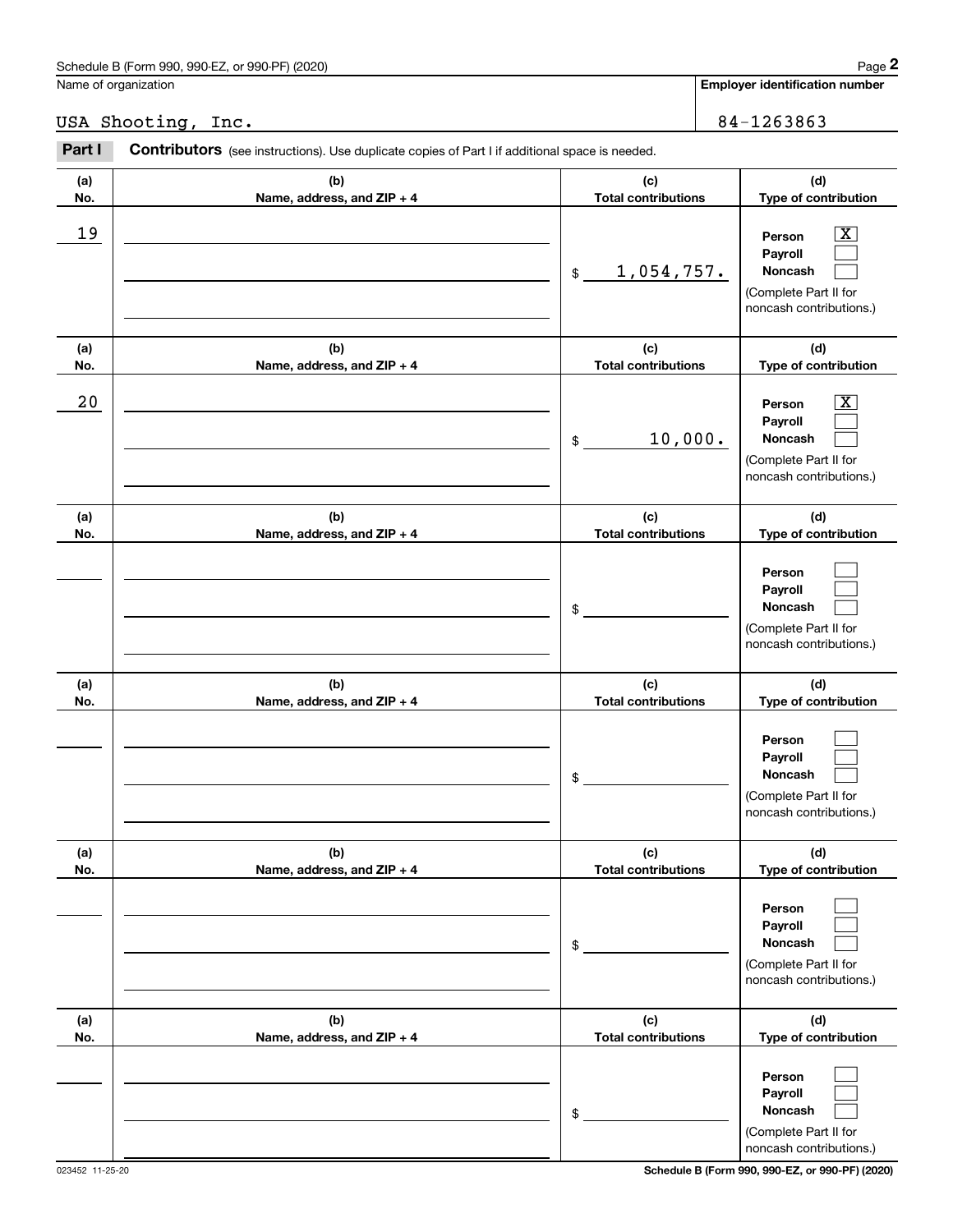| Schedule B (Form 990, 990-EZ,<br>or 990-PF) (2020) | Page |
|----------------------------------------------------|------|
|                                                    |      |

Name of organization

**Employer identification number**

USA Shooting, Inc. 2008 2010 2020 2020 2031 2040 2040 2051 2052 2053 2054 2056 2057 2058 2059 2050 2050 2050 20

Employer identification page 3<br>
Iame of organization<br> **3Part II Noncash Property** (see instructions). Use duplicate copies of Part II if additional space is needed.<br> **3Part II Noncash Property** (see instructions). Use

| (a)<br>No.<br>from<br>Part I | (b)<br>Description of noncash property given | (c)<br>FMV (or estimate)<br>(See instructions.) | (d)<br>Date received |
|------------------------------|----------------------------------------------|-------------------------------------------------|----------------------|
| 16                           | Ammunition                                   |                                                 |                      |
|                              |                                              | 125,000.<br>$\frac{1}{2}$                       |                      |
| (a)<br>No.<br>from<br>Part I | (b)<br>Description of noncash property given | (c)<br>FMV (or estimate)<br>(See instructions.) | (d)<br>Date received |
|                              |                                              | $\sim$                                          |                      |
| (a)<br>No.<br>from<br>Part I | (b)<br>Description of noncash property given | (c)<br>FMV (or estimate)<br>(See instructions.) | (d)<br>Date received |
|                              |                                              | $\sim$                                          |                      |
| (a)<br>No.<br>from<br>Part I | (b)<br>Description of noncash property given | (c)<br>FMV (or estimate)<br>(See instructions.) | (d)<br>Date received |
|                              |                                              | \$                                              |                      |
| (a)<br>No.<br>from<br>Part I | (b)<br>Description of noncash property given | (c)<br>FMV (or estimate)<br>(See instructions.) | (d)<br>Date received |
|                              |                                              | \$                                              |                      |
| (a)<br>No.<br>from<br>Part I | (b)<br>Description of noncash property given | (c)<br>FMV (or estimate)<br>(See instructions.) | (d)<br>Date received |
|                              |                                              | \$                                              |                      |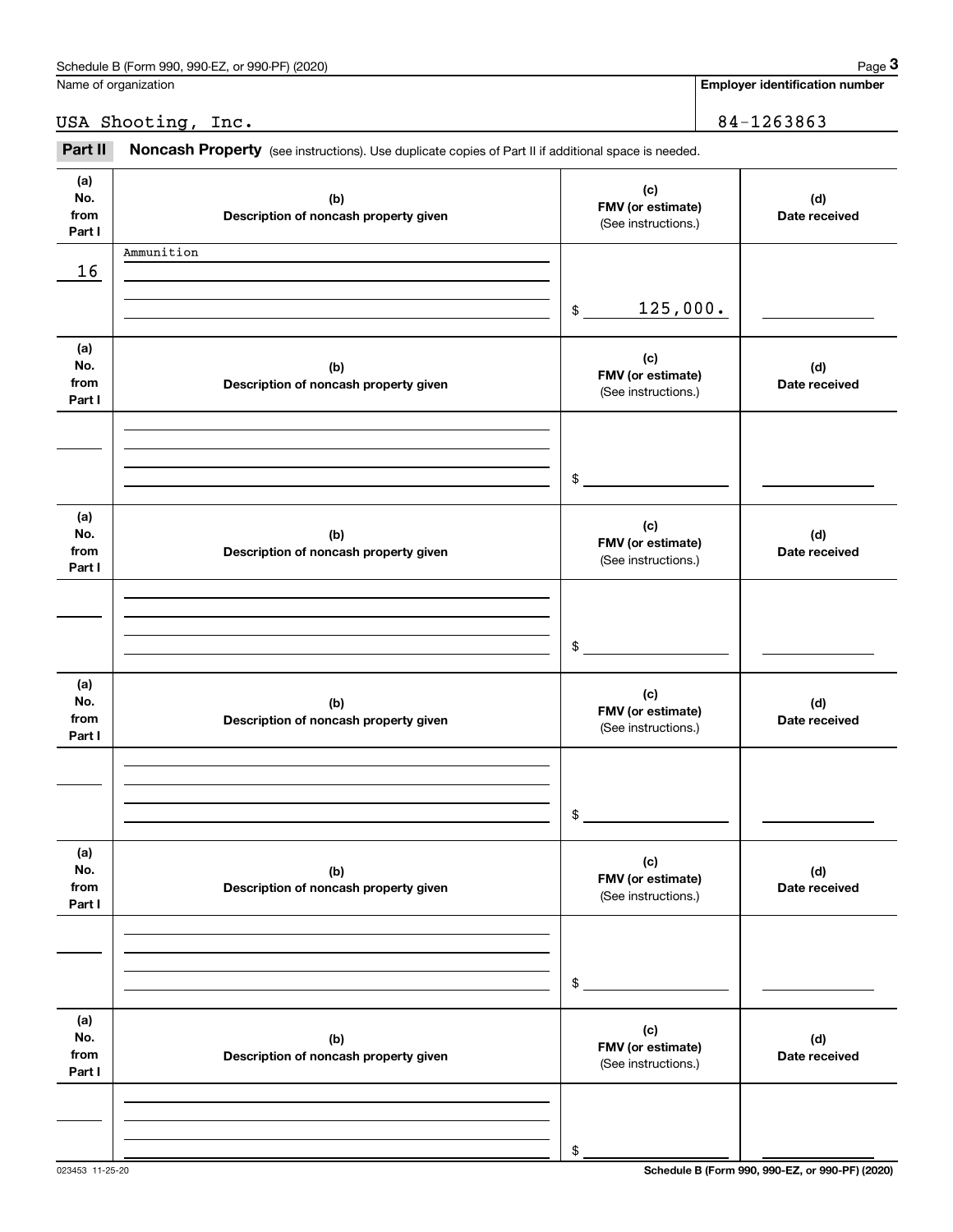|                           | Schedule B (Form 990, 990-EZ, or 990-PF) (2020)                                                                                                                                                                                                      |                      | Page 4                                                                                                                                                         |  |  |  |  |  |  |  |  |
|---------------------------|------------------------------------------------------------------------------------------------------------------------------------------------------------------------------------------------------------------------------------------------------|----------------------|----------------------------------------------------------------------------------------------------------------------------------------------------------------|--|--|--|--|--|--|--|--|
|                           | Name of organization                                                                                                                                                                                                                                 |                      | <b>Employer identification number</b>                                                                                                                          |  |  |  |  |  |  |  |  |
|                           | USA Shooting, Inc.                                                                                                                                                                                                                                   |                      | 84-1263863                                                                                                                                                     |  |  |  |  |  |  |  |  |
| Part III                  | from any one contributor. Complete columns (a) through (e) and the following line entry. For organizations                                                                                                                                           |                      | Exclusively religious, charitable, etc., contributions to organizations described in section 501(c)(7), (8), or (10) that total more than \$1,000 for the year |  |  |  |  |  |  |  |  |
|                           | completing Part III, enter the total of exclusively religious, charitable, etc., contributions of \$1,000 or less for the year. (Enter this info. once.) $\blacktriangleright$ \$<br>Use duplicate copies of Part III if additional space is needed. |                      |                                                                                                                                                                |  |  |  |  |  |  |  |  |
| (a) No.                   |                                                                                                                                                                                                                                                      |                      |                                                                                                                                                                |  |  |  |  |  |  |  |  |
| from<br>Part I            | (b) Purpose of gift                                                                                                                                                                                                                                  | (c) Use of gift      | (d) Description of how gift is held                                                                                                                            |  |  |  |  |  |  |  |  |
|                           |                                                                                                                                                                                                                                                      |                      |                                                                                                                                                                |  |  |  |  |  |  |  |  |
|                           |                                                                                                                                                                                                                                                      |                      |                                                                                                                                                                |  |  |  |  |  |  |  |  |
|                           |                                                                                                                                                                                                                                                      | (e) Transfer of gift |                                                                                                                                                                |  |  |  |  |  |  |  |  |
|                           | Transferee's name, address, and ZIP + 4                                                                                                                                                                                                              |                      | Relationship of transferor to transferee                                                                                                                       |  |  |  |  |  |  |  |  |
|                           |                                                                                                                                                                                                                                                      |                      |                                                                                                                                                                |  |  |  |  |  |  |  |  |
|                           |                                                                                                                                                                                                                                                      |                      |                                                                                                                                                                |  |  |  |  |  |  |  |  |
| (a) No.<br>from<br>Part I | (b) Purpose of gift                                                                                                                                                                                                                                  | (c) Use of gift      | (d) Description of how gift is held                                                                                                                            |  |  |  |  |  |  |  |  |
|                           |                                                                                                                                                                                                                                                      |                      |                                                                                                                                                                |  |  |  |  |  |  |  |  |
|                           |                                                                                                                                                                                                                                                      |                      |                                                                                                                                                                |  |  |  |  |  |  |  |  |
|                           |                                                                                                                                                                                                                                                      | (e) Transfer of gift |                                                                                                                                                                |  |  |  |  |  |  |  |  |
|                           |                                                                                                                                                                                                                                                      |                      |                                                                                                                                                                |  |  |  |  |  |  |  |  |
|                           | Transferee's name, address, and $ZIP + 4$                                                                                                                                                                                                            |                      | Relationship of transferor to transferee                                                                                                                       |  |  |  |  |  |  |  |  |
|                           |                                                                                                                                                                                                                                                      |                      |                                                                                                                                                                |  |  |  |  |  |  |  |  |
|                           |                                                                                                                                                                                                                                                      |                      |                                                                                                                                                                |  |  |  |  |  |  |  |  |
| (a) No.<br>from<br>Part I | (b) Purpose of gift                                                                                                                                                                                                                                  | (c) Use of gift      | (d) Description of how gift is held                                                                                                                            |  |  |  |  |  |  |  |  |
|                           |                                                                                                                                                                                                                                                      |                      |                                                                                                                                                                |  |  |  |  |  |  |  |  |
|                           |                                                                                                                                                                                                                                                      |                      |                                                                                                                                                                |  |  |  |  |  |  |  |  |
|                           |                                                                                                                                                                                                                                                      |                      |                                                                                                                                                                |  |  |  |  |  |  |  |  |
|                           |                                                                                                                                                                                                                                                      | (e) Transfer of gift |                                                                                                                                                                |  |  |  |  |  |  |  |  |
|                           | Transferee's name, address, and ZIP + 4                                                                                                                                                                                                              |                      | Relationship of transferor to transferee                                                                                                                       |  |  |  |  |  |  |  |  |
|                           |                                                                                                                                                                                                                                                      |                      |                                                                                                                                                                |  |  |  |  |  |  |  |  |
|                           |                                                                                                                                                                                                                                                      |                      |                                                                                                                                                                |  |  |  |  |  |  |  |  |
| (a) No.<br>from           | (b) Purpose of gift                                                                                                                                                                                                                                  | (c) Use of gift      | (d) Description of how gift is held                                                                                                                            |  |  |  |  |  |  |  |  |
| Part I                    |                                                                                                                                                                                                                                                      |                      |                                                                                                                                                                |  |  |  |  |  |  |  |  |
|                           |                                                                                                                                                                                                                                                      |                      |                                                                                                                                                                |  |  |  |  |  |  |  |  |
|                           |                                                                                                                                                                                                                                                      |                      |                                                                                                                                                                |  |  |  |  |  |  |  |  |
|                           | (e) Transfer of gift                                                                                                                                                                                                                                 |                      |                                                                                                                                                                |  |  |  |  |  |  |  |  |
|                           | Transferee's name, address, and ZIP + 4                                                                                                                                                                                                              |                      | Relationship of transferor to transferee                                                                                                                       |  |  |  |  |  |  |  |  |
|                           |                                                                                                                                                                                                                                                      |                      |                                                                                                                                                                |  |  |  |  |  |  |  |  |
|                           |                                                                                                                                                                                                                                                      |                      |                                                                                                                                                                |  |  |  |  |  |  |  |  |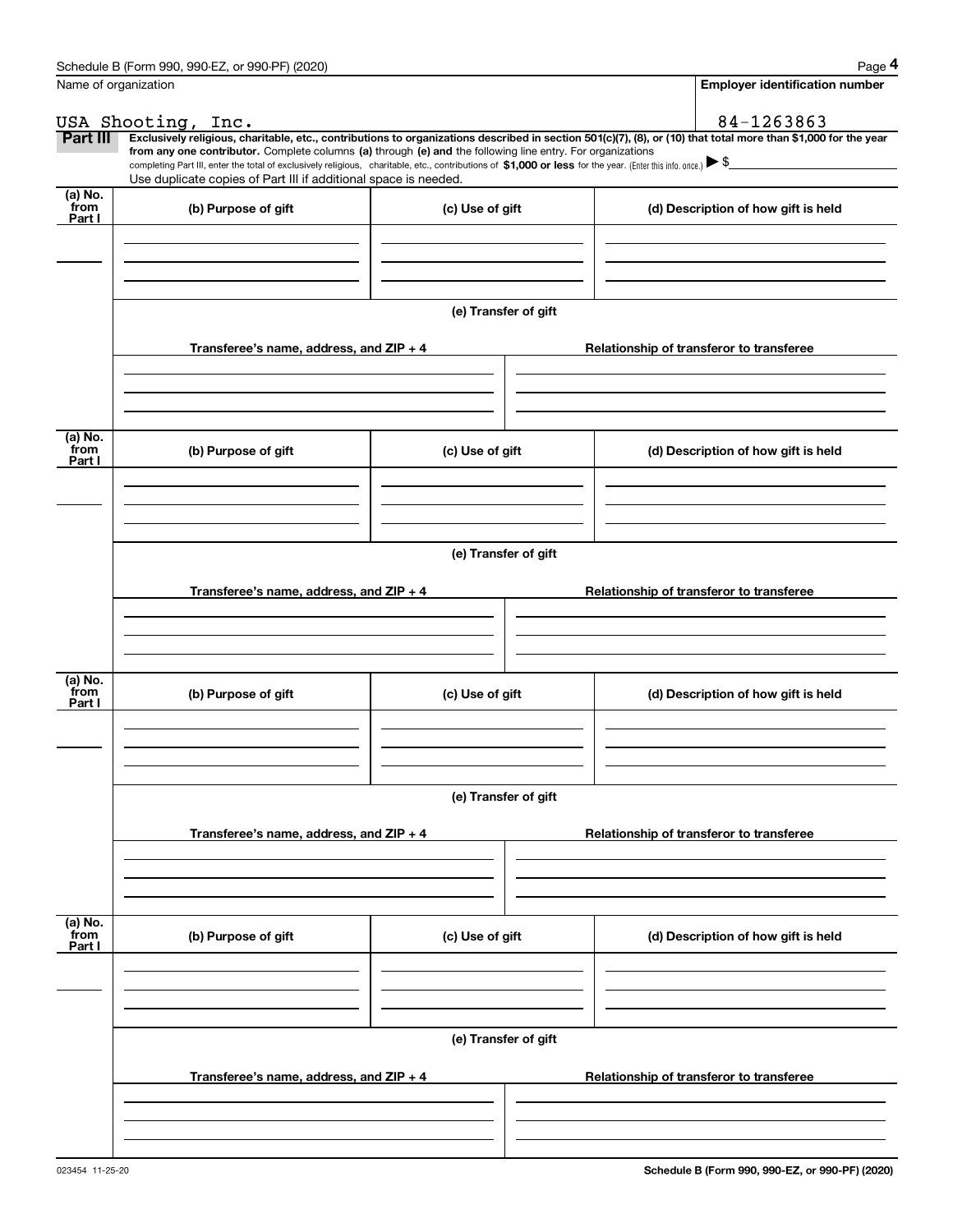|         |                                                                                                                                         |                                                                                                                                                                                                                                                                        |                         |                                                    |                          | OMB No. 1545-0047                     |  |  |
|---------|-----------------------------------------------------------------------------------------------------------------------------------------|------------------------------------------------------------------------------------------------------------------------------------------------------------------------------------------------------------------------------------------------------------------------|-------------------------|----------------------------------------------------|--------------------------|---------------------------------------|--|--|
|         | <b>Supplemental Financial Statements</b><br><b>SCHEDULE D</b><br>Complete if the organization answered "Yes" on Form 990,<br>(Form 990) |                                                                                                                                                                                                                                                                        |                         |                                                    |                          |                                       |  |  |
|         | Part IV, line 6, 7, 8, 9, 10, 11a, 11b, 11c, 11d, 11e, 11f, 12a, or 12b.<br>Attach to Form 990.<br>Department of the Treasury           |                                                                                                                                                                                                                                                                        |                         |                                                    |                          |                                       |  |  |
|         | Go to www.irs.gov/Form990 for instructions and the latest information.<br>Internal Revenue Service                                      |                                                                                                                                                                                                                                                                        |                         |                                                    |                          |                                       |  |  |
|         | Name of the organization                                                                                                                |                                                                                                                                                                                                                                                                        |                         |                                                    |                          | <b>Employer identification number</b> |  |  |
| Part I  |                                                                                                                                         | USA Shooting, Inc.<br>Organizations Maintaining Donor Advised Funds or Other Similar Funds or Accounts. Complete if the                                                                                                                                                |                         |                                                    |                          | 84-1263863                            |  |  |
|         |                                                                                                                                         | organization answered "Yes" on Form 990, Part IV, line 6.                                                                                                                                                                                                              |                         |                                                    |                          |                                       |  |  |
|         |                                                                                                                                         |                                                                                                                                                                                                                                                                        | (a) Donor advised funds |                                                    |                          | (b) Funds and other accounts          |  |  |
| 1       |                                                                                                                                         |                                                                                                                                                                                                                                                                        |                         |                                                    |                          |                                       |  |  |
| 2       |                                                                                                                                         | Aggregate value of contributions to (during year)                                                                                                                                                                                                                      |                         |                                                    |                          |                                       |  |  |
| з       |                                                                                                                                         |                                                                                                                                                                                                                                                                        |                         |                                                    |                          |                                       |  |  |
| 4       |                                                                                                                                         |                                                                                                                                                                                                                                                                        |                         |                                                    |                          |                                       |  |  |
| 5       |                                                                                                                                         | Did the organization inform all donors and donor advisors in writing that the assets held in donor advised funds                                                                                                                                                       |                         |                                                    |                          |                                       |  |  |
|         |                                                                                                                                         |                                                                                                                                                                                                                                                                        |                         |                                                    |                          | Yes<br><b>No</b>                      |  |  |
| 6       |                                                                                                                                         | Did the organization inform all grantees, donors, and donor advisors in writing that grant funds can be used only                                                                                                                                                      |                         |                                                    |                          |                                       |  |  |
|         |                                                                                                                                         | for charitable purposes and not for the benefit of the donor or donor advisor, or for any other purpose conferring                                                                                                                                                     |                         |                                                    |                          |                                       |  |  |
| Part II |                                                                                                                                         | Conservation Easements. Complete if the organization answered "Yes" on Form 990, Part IV, line 7.                                                                                                                                                                      |                         |                                                    |                          | Yes<br>No                             |  |  |
| 1       |                                                                                                                                         | Purpose(s) of conservation easements held by the organization (check all that apply).                                                                                                                                                                                  |                         |                                                    |                          |                                       |  |  |
|         |                                                                                                                                         | Preservation of land for public use (for example, recreation or education)                                                                                                                                                                                             |                         | Preservation of a historically important land area |                          |                                       |  |  |
|         |                                                                                                                                         | Protection of natural habitat                                                                                                                                                                                                                                          |                         | Preservation of a certified historic structure     |                          |                                       |  |  |
|         |                                                                                                                                         | Preservation of open space                                                                                                                                                                                                                                             |                         |                                                    |                          |                                       |  |  |
| 2       |                                                                                                                                         | Complete lines 2a through 2d if the organization held a qualified conservation contribution in the form of a conservation easement on the last                                                                                                                         |                         |                                                    |                          |                                       |  |  |
|         | day of the tax year.                                                                                                                    |                                                                                                                                                                                                                                                                        |                         |                                                    |                          | Held at the End of the Tax Year       |  |  |
| а       |                                                                                                                                         |                                                                                                                                                                                                                                                                        |                         |                                                    | 2a                       |                                       |  |  |
| b       |                                                                                                                                         | Total acreage restricted by conservation easements                                                                                                                                                                                                                     |                         |                                                    | 2 <sub>b</sub>           |                                       |  |  |
| с       |                                                                                                                                         |                                                                                                                                                                                                                                                                        |                         |                                                    | 2c                       |                                       |  |  |
| d       |                                                                                                                                         | Number of conservation easements included in (c) acquired after 7/25/06, and not on a historic structure                                                                                                                                                               |                         |                                                    |                          |                                       |  |  |
|         |                                                                                                                                         |                                                                                                                                                                                                                                                                        |                         |                                                    | 2d                       |                                       |  |  |
| 3       |                                                                                                                                         | Number of conservation easements modified, transferred, released, extinguished, or terminated by the organization during the tax                                                                                                                                       |                         |                                                    |                          |                                       |  |  |
|         | $year \blacktriangleright$                                                                                                              |                                                                                                                                                                                                                                                                        |                         |                                                    |                          |                                       |  |  |
| 4       |                                                                                                                                         | Number of states where property subject to conservation easement is located $\blacktriangleright$                                                                                                                                                                      |                         |                                                    |                          |                                       |  |  |
| 5       |                                                                                                                                         | Does the organization have a written policy regarding the periodic monitoring, inspection, handling of                                                                                                                                                                 |                         |                                                    |                          |                                       |  |  |
|         |                                                                                                                                         | violations, and enforcement of the conservation easements it holds?                                                                                                                                                                                                    |                         |                                                    |                          | <b>No</b><br>Yes                      |  |  |
| 6       |                                                                                                                                         | Staff and volunteer hours devoted to monitoring, inspecting, handling of violations, and enforcing conservation easements during the year                                                                                                                              |                         |                                                    |                          |                                       |  |  |
| 7       |                                                                                                                                         | Amount of expenses incurred in monitoring, inspecting, handling of violations, and enforcing conservation easements during the year                                                                                                                                    |                         |                                                    |                          |                                       |  |  |
|         | $\blacktriangleright$ \$                                                                                                                |                                                                                                                                                                                                                                                                        |                         |                                                    |                          |                                       |  |  |
| 8       |                                                                                                                                         | Does each conservation easement reported on line 2(d) above satisfy the requirements of section 170(h)(4)(B)(i)                                                                                                                                                        |                         |                                                    |                          |                                       |  |  |
|         |                                                                                                                                         |                                                                                                                                                                                                                                                                        |                         |                                                    |                          | Yes<br>No                             |  |  |
| 9       |                                                                                                                                         | In Part XIII, describe how the organization reports conservation easements in its revenue and expense statement and                                                                                                                                                    |                         |                                                    |                          |                                       |  |  |
|         |                                                                                                                                         | balance sheet, and include, if applicable, the text of the footnote to the organization's financial statements that describes the                                                                                                                                      |                         |                                                    |                          |                                       |  |  |
|         |                                                                                                                                         | organization's accounting for conservation easements.                                                                                                                                                                                                                  |                         |                                                    |                          |                                       |  |  |
|         | Part III                                                                                                                                | Organizations Maintaining Collections of Art, Historical Treasures, or Other Similar Assets.                                                                                                                                                                           |                         |                                                    |                          |                                       |  |  |
|         |                                                                                                                                         | Complete if the organization answered "Yes" on Form 990, Part IV, line 8.                                                                                                                                                                                              |                         |                                                    |                          |                                       |  |  |
|         |                                                                                                                                         | 1a If the organization elected, as permitted under FASB ASC 958, not to report in its revenue statement and balance sheet works                                                                                                                                        |                         |                                                    |                          |                                       |  |  |
|         |                                                                                                                                         | of art, historical treasures, or other similar assets held for public exhibition, education, or research in furtherance of public                                                                                                                                      |                         |                                                    |                          |                                       |  |  |
|         |                                                                                                                                         | service, provide in Part XIII the text of the footnote to its financial statements that describes these items.                                                                                                                                                         |                         |                                                    |                          |                                       |  |  |
| b       |                                                                                                                                         | If the organization elected, as permitted under FASB ASC 958, to report in its revenue statement and balance sheet works of<br>art, historical treasures, or other similar assets held for public exhibition, education, or research in furtherance of public service, |                         |                                                    |                          |                                       |  |  |
|         |                                                                                                                                         | provide the following amounts relating to these items:                                                                                                                                                                                                                 |                         |                                                    |                          |                                       |  |  |
|         |                                                                                                                                         |                                                                                                                                                                                                                                                                        |                         |                                                    |                          | $\mathfrak{S}$                        |  |  |
|         |                                                                                                                                         | (ii) Assets included in Form 990, Part X                                                                                                                                                                                                                               |                         |                                                    | $\blacktriangleright$ \$ |                                       |  |  |
| 2       |                                                                                                                                         | If the organization received or held works of art, historical treasures, or other similar assets for financial gain, provide                                                                                                                                           |                         |                                                    |                          |                                       |  |  |
|         |                                                                                                                                         | the following amounts required to be reported under FASB ASC 958 relating to these items:                                                                                                                                                                              |                         |                                                    |                          |                                       |  |  |
| а       |                                                                                                                                         |                                                                                                                                                                                                                                                                        |                         |                                                    | -\$                      |                                       |  |  |
|         |                                                                                                                                         |                                                                                                                                                                                                                                                                        |                         |                                                    | - \$                     |                                       |  |  |

**For Paperwork Reduction Act Notice, see the Instructions for Form 990. Schedule D (Form 990) 2020** LHA

032051 12-01-20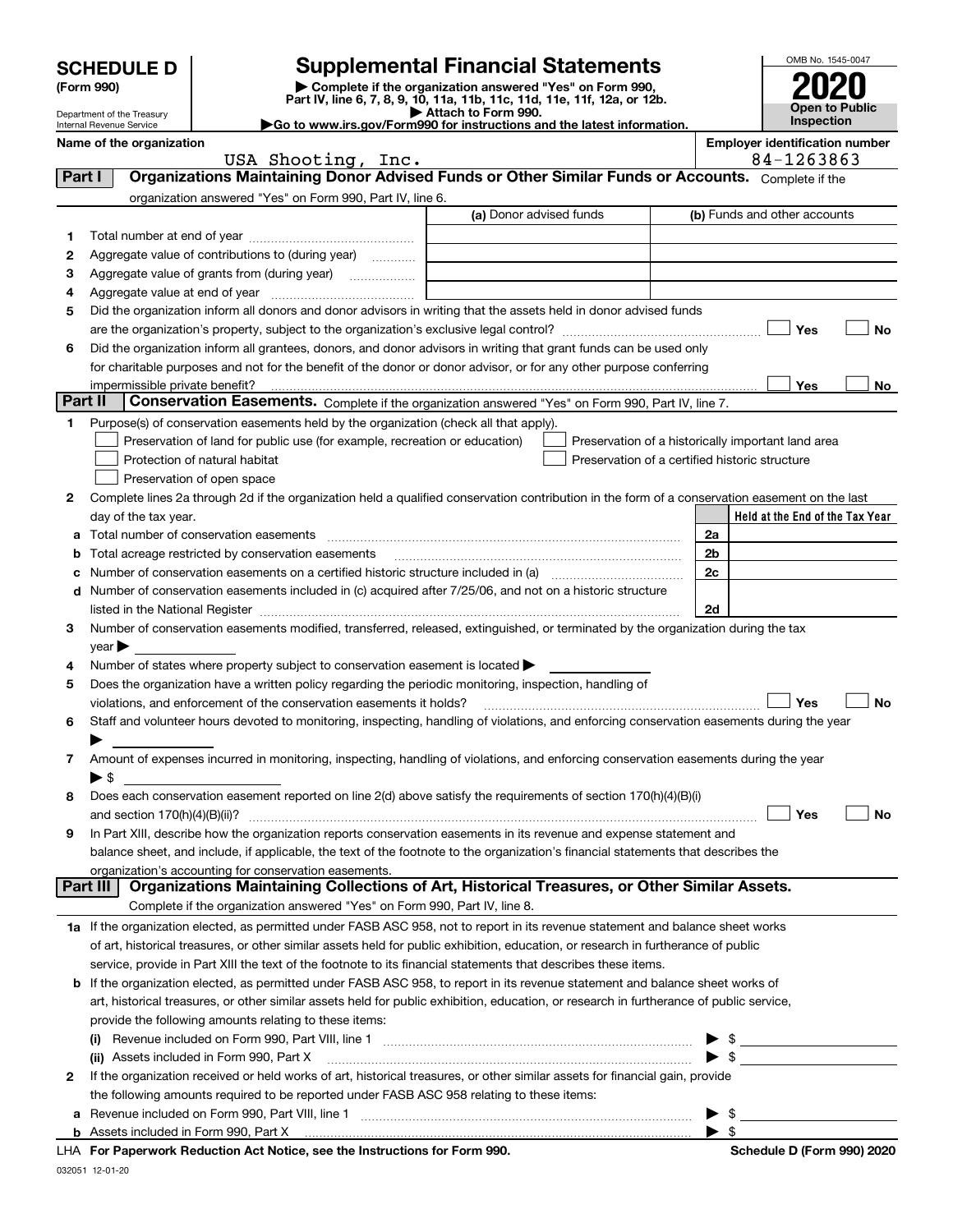| Part III<br>Organizations Maintaining Collections of Art, Historical Treasures, or Other Similar Assets (continued)<br>Using the organization's acquisition, accession, and other records, check any of the following that make significant use of its<br>3<br>collection items (check all that apply):<br>Public exhibition<br>Loan or exchange program<br>a<br>Other <u>Communication</u><br>Scholarly research<br>b<br>Preservation for future generations<br>с<br>Provide a description of the organization's collections and explain how they further the organization's exempt purpose in Part XIII.<br>4<br>During the year, did the organization solicit or receive donations of art, historical treasures, or other similar assets<br>5<br>to be sold to raise funds rather than to be maintained as part of the organization's collection?<br>Yes<br>No<br><b>Part IV</b><br>Escrow and Custodial Arrangements. Complete if the organization answered "Yes" on Form 990, Part IV, line 9, or<br>reported an amount on Form 990, Part X, line 21.<br>1a Is the organization an agent, trustee, custodian or other intermediary for contributions or other assets not included<br>Yes<br>No<br>on Form 990, Part X? [11] matter continuum matter contract the contract of the contract of the contract of the<br>b If "Yes," explain the arrangement in Part XIII and complete the following table:<br>Amount<br>1c<br>1d<br>d Additions during the year manufactured and an account of the state of a distribution of Additions during the year<br>e Distributions during the year manufactured and continuum and contact the year manufactured and contact the year manufactured and contact the year manufactured and contact the year manufactured and contact the year manufa<br>1e<br>1f<br>Ť.,<br>2a Did the organization include an amount on Form 990, Part X, line 21, for escrow or custodial account liability?<br>Yes<br>No<br><b>b</b> If "Yes," explain the arrangement in Part XIII. Check here if the explanation has been provided on Part XIII<br><b>Part V</b><br>Endowment Funds. Complete if the organization answered "Yes" on Form 990, Part IV, line 10.<br>$\vert$ (d) Three years back $\vert$ (e) Four years back<br>(a) Current year<br>(c) Two years back  <br>(b) Prior year<br>1a Beginning of year balance<br>Net investment earnings, gains, and losses<br>e Other expenditures for facilities<br>and programs<br>End of year balance<br>g<br>Provide the estimated percentage of the current year end balance (line 1g, column (a)) held as:<br>2<br>Board designated or quasi-endowment<br>%<br>Permanent endowment > <u>example</u><br>%<br>%<br>Term endowment $\blacktriangleright$<br>The percentages on lines 2a, 2b, and 2c should equal 100%.<br>3a Are there endowment funds not in the possession of the organization that are held and administered for the organization<br>Yes<br>No.<br>by:<br>3a(i)<br>(i)<br>3a(ii)<br>3b<br>Describe in Part XIII the intended uses of the organization's endowment funds.<br>Land, Buildings, and Equipment.<br><b>Part VI</b><br>Complete if the organization answered "Yes" on Form 990, Part IV, line 11a. See Form 990, Part X, line 10.<br>Description of property<br>(a) Cost or other<br>(b) Cost or other<br>(c) Accumulated<br>(d) Book value<br>basis (investment)<br>basis (other)<br>depreciation<br>472,560.<br>429,306.<br>43,254.<br>$\overline{1,383},806.$<br>1, 174, 974.<br>208,832.<br>252,086. | Schedule D (Form 990) 2020 | USA Shooting, Inc. |  |  |  |  |  | 84-1263863 Page 2 |  |  |
|-----------------------------------------------------------------------------------------------------------------------------------------------------------------------------------------------------------------------------------------------------------------------------------------------------------------------------------------------------------------------------------------------------------------------------------------------------------------------------------------------------------------------------------------------------------------------------------------------------------------------------------------------------------------------------------------------------------------------------------------------------------------------------------------------------------------------------------------------------------------------------------------------------------------------------------------------------------------------------------------------------------------------------------------------------------------------------------------------------------------------------------------------------------------------------------------------------------------------------------------------------------------------------------------------------------------------------------------------------------------------------------------------------------------------------------------------------------------------------------------------------------------------------------------------------------------------------------------------------------------------------------------------------------------------------------------------------------------------------------------------------------------------------------------------------------------------------------------------------------------------------------------------------------------------------------------------------------------------------------------------------------------------------------------------------------------------------------------------------------------------------------------------------------------------------------------------------------------------------------------------------------------------------------------------------------------------------------------------------------------------------------------------------------------------------------------------------------------------------------------------------------------------------------------------------------------------------------------------------------------------------------------------------------------------------------------------------------------------------------------------------------------------------------------------------------------------------------------------------------------------------------------------------------------------------------------------------------------------------------------------------------------------------------------------------------------------------------------------------------------------------------------------------------------------------------------------------------------------------------------------------------------------------------------------------------------------------------------------------------------------------------------------------------------------------------------------------------------------------------------------------------------|----------------------------|--------------------|--|--|--|--|--|-------------------|--|--|
|                                                                                                                                                                                                                                                                                                                                                                                                                                                                                                                                                                                                                                                                                                                                                                                                                                                                                                                                                                                                                                                                                                                                                                                                                                                                                                                                                                                                                                                                                                                                                                                                                                                                                                                                                                                                                                                                                                                                                                                                                                                                                                                                                                                                                                                                                                                                                                                                                                                                                                                                                                                                                                                                                                                                                                                                                                                                                                                                                                                                                                                                                                                                                                                                                                                                                                                                                                                                                                                                                                                 |                            |                    |  |  |  |  |  |                   |  |  |
|                                                                                                                                                                                                                                                                                                                                                                                                                                                                                                                                                                                                                                                                                                                                                                                                                                                                                                                                                                                                                                                                                                                                                                                                                                                                                                                                                                                                                                                                                                                                                                                                                                                                                                                                                                                                                                                                                                                                                                                                                                                                                                                                                                                                                                                                                                                                                                                                                                                                                                                                                                                                                                                                                                                                                                                                                                                                                                                                                                                                                                                                                                                                                                                                                                                                                                                                                                                                                                                                                                                 |                            |                    |  |  |  |  |  |                   |  |  |
|                                                                                                                                                                                                                                                                                                                                                                                                                                                                                                                                                                                                                                                                                                                                                                                                                                                                                                                                                                                                                                                                                                                                                                                                                                                                                                                                                                                                                                                                                                                                                                                                                                                                                                                                                                                                                                                                                                                                                                                                                                                                                                                                                                                                                                                                                                                                                                                                                                                                                                                                                                                                                                                                                                                                                                                                                                                                                                                                                                                                                                                                                                                                                                                                                                                                                                                                                                                                                                                                                                                 |                            |                    |  |  |  |  |  |                   |  |  |
|                                                                                                                                                                                                                                                                                                                                                                                                                                                                                                                                                                                                                                                                                                                                                                                                                                                                                                                                                                                                                                                                                                                                                                                                                                                                                                                                                                                                                                                                                                                                                                                                                                                                                                                                                                                                                                                                                                                                                                                                                                                                                                                                                                                                                                                                                                                                                                                                                                                                                                                                                                                                                                                                                                                                                                                                                                                                                                                                                                                                                                                                                                                                                                                                                                                                                                                                                                                                                                                                                                                 |                            |                    |  |  |  |  |  |                   |  |  |
|                                                                                                                                                                                                                                                                                                                                                                                                                                                                                                                                                                                                                                                                                                                                                                                                                                                                                                                                                                                                                                                                                                                                                                                                                                                                                                                                                                                                                                                                                                                                                                                                                                                                                                                                                                                                                                                                                                                                                                                                                                                                                                                                                                                                                                                                                                                                                                                                                                                                                                                                                                                                                                                                                                                                                                                                                                                                                                                                                                                                                                                                                                                                                                                                                                                                                                                                                                                                                                                                                                                 |                            |                    |  |  |  |  |  |                   |  |  |
|                                                                                                                                                                                                                                                                                                                                                                                                                                                                                                                                                                                                                                                                                                                                                                                                                                                                                                                                                                                                                                                                                                                                                                                                                                                                                                                                                                                                                                                                                                                                                                                                                                                                                                                                                                                                                                                                                                                                                                                                                                                                                                                                                                                                                                                                                                                                                                                                                                                                                                                                                                                                                                                                                                                                                                                                                                                                                                                                                                                                                                                                                                                                                                                                                                                                                                                                                                                                                                                                                                                 |                            |                    |  |  |  |  |  |                   |  |  |
|                                                                                                                                                                                                                                                                                                                                                                                                                                                                                                                                                                                                                                                                                                                                                                                                                                                                                                                                                                                                                                                                                                                                                                                                                                                                                                                                                                                                                                                                                                                                                                                                                                                                                                                                                                                                                                                                                                                                                                                                                                                                                                                                                                                                                                                                                                                                                                                                                                                                                                                                                                                                                                                                                                                                                                                                                                                                                                                                                                                                                                                                                                                                                                                                                                                                                                                                                                                                                                                                                                                 |                            |                    |  |  |  |  |  |                   |  |  |
|                                                                                                                                                                                                                                                                                                                                                                                                                                                                                                                                                                                                                                                                                                                                                                                                                                                                                                                                                                                                                                                                                                                                                                                                                                                                                                                                                                                                                                                                                                                                                                                                                                                                                                                                                                                                                                                                                                                                                                                                                                                                                                                                                                                                                                                                                                                                                                                                                                                                                                                                                                                                                                                                                                                                                                                                                                                                                                                                                                                                                                                                                                                                                                                                                                                                                                                                                                                                                                                                                                                 |                            |                    |  |  |  |  |  |                   |  |  |
|                                                                                                                                                                                                                                                                                                                                                                                                                                                                                                                                                                                                                                                                                                                                                                                                                                                                                                                                                                                                                                                                                                                                                                                                                                                                                                                                                                                                                                                                                                                                                                                                                                                                                                                                                                                                                                                                                                                                                                                                                                                                                                                                                                                                                                                                                                                                                                                                                                                                                                                                                                                                                                                                                                                                                                                                                                                                                                                                                                                                                                                                                                                                                                                                                                                                                                                                                                                                                                                                                                                 |                            |                    |  |  |  |  |  |                   |  |  |
|                                                                                                                                                                                                                                                                                                                                                                                                                                                                                                                                                                                                                                                                                                                                                                                                                                                                                                                                                                                                                                                                                                                                                                                                                                                                                                                                                                                                                                                                                                                                                                                                                                                                                                                                                                                                                                                                                                                                                                                                                                                                                                                                                                                                                                                                                                                                                                                                                                                                                                                                                                                                                                                                                                                                                                                                                                                                                                                                                                                                                                                                                                                                                                                                                                                                                                                                                                                                                                                                                                                 |                            |                    |  |  |  |  |  |                   |  |  |
|                                                                                                                                                                                                                                                                                                                                                                                                                                                                                                                                                                                                                                                                                                                                                                                                                                                                                                                                                                                                                                                                                                                                                                                                                                                                                                                                                                                                                                                                                                                                                                                                                                                                                                                                                                                                                                                                                                                                                                                                                                                                                                                                                                                                                                                                                                                                                                                                                                                                                                                                                                                                                                                                                                                                                                                                                                                                                                                                                                                                                                                                                                                                                                                                                                                                                                                                                                                                                                                                                                                 |                            |                    |  |  |  |  |  |                   |  |  |
|                                                                                                                                                                                                                                                                                                                                                                                                                                                                                                                                                                                                                                                                                                                                                                                                                                                                                                                                                                                                                                                                                                                                                                                                                                                                                                                                                                                                                                                                                                                                                                                                                                                                                                                                                                                                                                                                                                                                                                                                                                                                                                                                                                                                                                                                                                                                                                                                                                                                                                                                                                                                                                                                                                                                                                                                                                                                                                                                                                                                                                                                                                                                                                                                                                                                                                                                                                                                                                                                                                                 |                            |                    |  |  |  |  |  |                   |  |  |
|                                                                                                                                                                                                                                                                                                                                                                                                                                                                                                                                                                                                                                                                                                                                                                                                                                                                                                                                                                                                                                                                                                                                                                                                                                                                                                                                                                                                                                                                                                                                                                                                                                                                                                                                                                                                                                                                                                                                                                                                                                                                                                                                                                                                                                                                                                                                                                                                                                                                                                                                                                                                                                                                                                                                                                                                                                                                                                                                                                                                                                                                                                                                                                                                                                                                                                                                                                                                                                                                                                                 |                            |                    |  |  |  |  |  |                   |  |  |
|                                                                                                                                                                                                                                                                                                                                                                                                                                                                                                                                                                                                                                                                                                                                                                                                                                                                                                                                                                                                                                                                                                                                                                                                                                                                                                                                                                                                                                                                                                                                                                                                                                                                                                                                                                                                                                                                                                                                                                                                                                                                                                                                                                                                                                                                                                                                                                                                                                                                                                                                                                                                                                                                                                                                                                                                                                                                                                                                                                                                                                                                                                                                                                                                                                                                                                                                                                                                                                                                                                                 |                            |                    |  |  |  |  |  |                   |  |  |
|                                                                                                                                                                                                                                                                                                                                                                                                                                                                                                                                                                                                                                                                                                                                                                                                                                                                                                                                                                                                                                                                                                                                                                                                                                                                                                                                                                                                                                                                                                                                                                                                                                                                                                                                                                                                                                                                                                                                                                                                                                                                                                                                                                                                                                                                                                                                                                                                                                                                                                                                                                                                                                                                                                                                                                                                                                                                                                                                                                                                                                                                                                                                                                                                                                                                                                                                                                                                                                                                                                                 |                            |                    |  |  |  |  |  |                   |  |  |
|                                                                                                                                                                                                                                                                                                                                                                                                                                                                                                                                                                                                                                                                                                                                                                                                                                                                                                                                                                                                                                                                                                                                                                                                                                                                                                                                                                                                                                                                                                                                                                                                                                                                                                                                                                                                                                                                                                                                                                                                                                                                                                                                                                                                                                                                                                                                                                                                                                                                                                                                                                                                                                                                                                                                                                                                                                                                                                                                                                                                                                                                                                                                                                                                                                                                                                                                                                                                                                                                                                                 |                            |                    |  |  |  |  |  |                   |  |  |
|                                                                                                                                                                                                                                                                                                                                                                                                                                                                                                                                                                                                                                                                                                                                                                                                                                                                                                                                                                                                                                                                                                                                                                                                                                                                                                                                                                                                                                                                                                                                                                                                                                                                                                                                                                                                                                                                                                                                                                                                                                                                                                                                                                                                                                                                                                                                                                                                                                                                                                                                                                                                                                                                                                                                                                                                                                                                                                                                                                                                                                                                                                                                                                                                                                                                                                                                                                                                                                                                                                                 |                            |                    |  |  |  |  |  |                   |  |  |
|                                                                                                                                                                                                                                                                                                                                                                                                                                                                                                                                                                                                                                                                                                                                                                                                                                                                                                                                                                                                                                                                                                                                                                                                                                                                                                                                                                                                                                                                                                                                                                                                                                                                                                                                                                                                                                                                                                                                                                                                                                                                                                                                                                                                                                                                                                                                                                                                                                                                                                                                                                                                                                                                                                                                                                                                                                                                                                                                                                                                                                                                                                                                                                                                                                                                                                                                                                                                                                                                                                                 |                            |                    |  |  |  |  |  |                   |  |  |
|                                                                                                                                                                                                                                                                                                                                                                                                                                                                                                                                                                                                                                                                                                                                                                                                                                                                                                                                                                                                                                                                                                                                                                                                                                                                                                                                                                                                                                                                                                                                                                                                                                                                                                                                                                                                                                                                                                                                                                                                                                                                                                                                                                                                                                                                                                                                                                                                                                                                                                                                                                                                                                                                                                                                                                                                                                                                                                                                                                                                                                                                                                                                                                                                                                                                                                                                                                                                                                                                                                                 |                            |                    |  |  |  |  |  |                   |  |  |
|                                                                                                                                                                                                                                                                                                                                                                                                                                                                                                                                                                                                                                                                                                                                                                                                                                                                                                                                                                                                                                                                                                                                                                                                                                                                                                                                                                                                                                                                                                                                                                                                                                                                                                                                                                                                                                                                                                                                                                                                                                                                                                                                                                                                                                                                                                                                                                                                                                                                                                                                                                                                                                                                                                                                                                                                                                                                                                                                                                                                                                                                                                                                                                                                                                                                                                                                                                                                                                                                                                                 |                            |                    |  |  |  |  |  |                   |  |  |
|                                                                                                                                                                                                                                                                                                                                                                                                                                                                                                                                                                                                                                                                                                                                                                                                                                                                                                                                                                                                                                                                                                                                                                                                                                                                                                                                                                                                                                                                                                                                                                                                                                                                                                                                                                                                                                                                                                                                                                                                                                                                                                                                                                                                                                                                                                                                                                                                                                                                                                                                                                                                                                                                                                                                                                                                                                                                                                                                                                                                                                                                                                                                                                                                                                                                                                                                                                                                                                                                                                                 |                            |                    |  |  |  |  |  |                   |  |  |
|                                                                                                                                                                                                                                                                                                                                                                                                                                                                                                                                                                                                                                                                                                                                                                                                                                                                                                                                                                                                                                                                                                                                                                                                                                                                                                                                                                                                                                                                                                                                                                                                                                                                                                                                                                                                                                                                                                                                                                                                                                                                                                                                                                                                                                                                                                                                                                                                                                                                                                                                                                                                                                                                                                                                                                                                                                                                                                                                                                                                                                                                                                                                                                                                                                                                                                                                                                                                                                                                                                                 |                            |                    |  |  |  |  |  |                   |  |  |
|                                                                                                                                                                                                                                                                                                                                                                                                                                                                                                                                                                                                                                                                                                                                                                                                                                                                                                                                                                                                                                                                                                                                                                                                                                                                                                                                                                                                                                                                                                                                                                                                                                                                                                                                                                                                                                                                                                                                                                                                                                                                                                                                                                                                                                                                                                                                                                                                                                                                                                                                                                                                                                                                                                                                                                                                                                                                                                                                                                                                                                                                                                                                                                                                                                                                                                                                                                                                                                                                                                                 |                            |                    |  |  |  |  |  |                   |  |  |
|                                                                                                                                                                                                                                                                                                                                                                                                                                                                                                                                                                                                                                                                                                                                                                                                                                                                                                                                                                                                                                                                                                                                                                                                                                                                                                                                                                                                                                                                                                                                                                                                                                                                                                                                                                                                                                                                                                                                                                                                                                                                                                                                                                                                                                                                                                                                                                                                                                                                                                                                                                                                                                                                                                                                                                                                                                                                                                                                                                                                                                                                                                                                                                                                                                                                                                                                                                                                                                                                                                                 |                            |                    |  |  |  |  |  |                   |  |  |
|                                                                                                                                                                                                                                                                                                                                                                                                                                                                                                                                                                                                                                                                                                                                                                                                                                                                                                                                                                                                                                                                                                                                                                                                                                                                                                                                                                                                                                                                                                                                                                                                                                                                                                                                                                                                                                                                                                                                                                                                                                                                                                                                                                                                                                                                                                                                                                                                                                                                                                                                                                                                                                                                                                                                                                                                                                                                                                                                                                                                                                                                                                                                                                                                                                                                                                                                                                                                                                                                                                                 |                            |                    |  |  |  |  |  |                   |  |  |
|                                                                                                                                                                                                                                                                                                                                                                                                                                                                                                                                                                                                                                                                                                                                                                                                                                                                                                                                                                                                                                                                                                                                                                                                                                                                                                                                                                                                                                                                                                                                                                                                                                                                                                                                                                                                                                                                                                                                                                                                                                                                                                                                                                                                                                                                                                                                                                                                                                                                                                                                                                                                                                                                                                                                                                                                                                                                                                                                                                                                                                                                                                                                                                                                                                                                                                                                                                                                                                                                                                                 |                            |                    |  |  |  |  |  |                   |  |  |
|                                                                                                                                                                                                                                                                                                                                                                                                                                                                                                                                                                                                                                                                                                                                                                                                                                                                                                                                                                                                                                                                                                                                                                                                                                                                                                                                                                                                                                                                                                                                                                                                                                                                                                                                                                                                                                                                                                                                                                                                                                                                                                                                                                                                                                                                                                                                                                                                                                                                                                                                                                                                                                                                                                                                                                                                                                                                                                                                                                                                                                                                                                                                                                                                                                                                                                                                                                                                                                                                                                                 |                            |                    |  |  |  |  |  |                   |  |  |
|                                                                                                                                                                                                                                                                                                                                                                                                                                                                                                                                                                                                                                                                                                                                                                                                                                                                                                                                                                                                                                                                                                                                                                                                                                                                                                                                                                                                                                                                                                                                                                                                                                                                                                                                                                                                                                                                                                                                                                                                                                                                                                                                                                                                                                                                                                                                                                                                                                                                                                                                                                                                                                                                                                                                                                                                                                                                                                                                                                                                                                                                                                                                                                                                                                                                                                                                                                                                                                                                                                                 |                            |                    |  |  |  |  |  |                   |  |  |
|                                                                                                                                                                                                                                                                                                                                                                                                                                                                                                                                                                                                                                                                                                                                                                                                                                                                                                                                                                                                                                                                                                                                                                                                                                                                                                                                                                                                                                                                                                                                                                                                                                                                                                                                                                                                                                                                                                                                                                                                                                                                                                                                                                                                                                                                                                                                                                                                                                                                                                                                                                                                                                                                                                                                                                                                                                                                                                                                                                                                                                                                                                                                                                                                                                                                                                                                                                                                                                                                                                                 |                            |                    |  |  |  |  |  |                   |  |  |
|                                                                                                                                                                                                                                                                                                                                                                                                                                                                                                                                                                                                                                                                                                                                                                                                                                                                                                                                                                                                                                                                                                                                                                                                                                                                                                                                                                                                                                                                                                                                                                                                                                                                                                                                                                                                                                                                                                                                                                                                                                                                                                                                                                                                                                                                                                                                                                                                                                                                                                                                                                                                                                                                                                                                                                                                                                                                                                                                                                                                                                                                                                                                                                                                                                                                                                                                                                                                                                                                                                                 |                            |                    |  |  |  |  |  |                   |  |  |
|                                                                                                                                                                                                                                                                                                                                                                                                                                                                                                                                                                                                                                                                                                                                                                                                                                                                                                                                                                                                                                                                                                                                                                                                                                                                                                                                                                                                                                                                                                                                                                                                                                                                                                                                                                                                                                                                                                                                                                                                                                                                                                                                                                                                                                                                                                                                                                                                                                                                                                                                                                                                                                                                                                                                                                                                                                                                                                                                                                                                                                                                                                                                                                                                                                                                                                                                                                                                                                                                                                                 |                            |                    |  |  |  |  |  |                   |  |  |
|                                                                                                                                                                                                                                                                                                                                                                                                                                                                                                                                                                                                                                                                                                                                                                                                                                                                                                                                                                                                                                                                                                                                                                                                                                                                                                                                                                                                                                                                                                                                                                                                                                                                                                                                                                                                                                                                                                                                                                                                                                                                                                                                                                                                                                                                                                                                                                                                                                                                                                                                                                                                                                                                                                                                                                                                                                                                                                                                                                                                                                                                                                                                                                                                                                                                                                                                                                                                                                                                                                                 |                            |                    |  |  |  |  |  |                   |  |  |
|                                                                                                                                                                                                                                                                                                                                                                                                                                                                                                                                                                                                                                                                                                                                                                                                                                                                                                                                                                                                                                                                                                                                                                                                                                                                                                                                                                                                                                                                                                                                                                                                                                                                                                                                                                                                                                                                                                                                                                                                                                                                                                                                                                                                                                                                                                                                                                                                                                                                                                                                                                                                                                                                                                                                                                                                                                                                                                                                                                                                                                                                                                                                                                                                                                                                                                                                                                                                                                                                                                                 |                            |                    |  |  |  |  |  |                   |  |  |
|                                                                                                                                                                                                                                                                                                                                                                                                                                                                                                                                                                                                                                                                                                                                                                                                                                                                                                                                                                                                                                                                                                                                                                                                                                                                                                                                                                                                                                                                                                                                                                                                                                                                                                                                                                                                                                                                                                                                                                                                                                                                                                                                                                                                                                                                                                                                                                                                                                                                                                                                                                                                                                                                                                                                                                                                                                                                                                                                                                                                                                                                                                                                                                                                                                                                                                                                                                                                                                                                                                                 |                            |                    |  |  |  |  |  |                   |  |  |
|                                                                                                                                                                                                                                                                                                                                                                                                                                                                                                                                                                                                                                                                                                                                                                                                                                                                                                                                                                                                                                                                                                                                                                                                                                                                                                                                                                                                                                                                                                                                                                                                                                                                                                                                                                                                                                                                                                                                                                                                                                                                                                                                                                                                                                                                                                                                                                                                                                                                                                                                                                                                                                                                                                                                                                                                                                                                                                                                                                                                                                                                                                                                                                                                                                                                                                                                                                                                                                                                                                                 |                            |                    |  |  |  |  |  |                   |  |  |
|                                                                                                                                                                                                                                                                                                                                                                                                                                                                                                                                                                                                                                                                                                                                                                                                                                                                                                                                                                                                                                                                                                                                                                                                                                                                                                                                                                                                                                                                                                                                                                                                                                                                                                                                                                                                                                                                                                                                                                                                                                                                                                                                                                                                                                                                                                                                                                                                                                                                                                                                                                                                                                                                                                                                                                                                                                                                                                                                                                                                                                                                                                                                                                                                                                                                                                                                                                                                                                                                                                                 |                            |                    |  |  |  |  |  |                   |  |  |
|                                                                                                                                                                                                                                                                                                                                                                                                                                                                                                                                                                                                                                                                                                                                                                                                                                                                                                                                                                                                                                                                                                                                                                                                                                                                                                                                                                                                                                                                                                                                                                                                                                                                                                                                                                                                                                                                                                                                                                                                                                                                                                                                                                                                                                                                                                                                                                                                                                                                                                                                                                                                                                                                                                                                                                                                                                                                                                                                                                                                                                                                                                                                                                                                                                                                                                                                                                                                                                                                                                                 |                            |                    |  |  |  |  |  |                   |  |  |
|                                                                                                                                                                                                                                                                                                                                                                                                                                                                                                                                                                                                                                                                                                                                                                                                                                                                                                                                                                                                                                                                                                                                                                                                                                                                                                                                                                                                                                                                                                                                                                                                                                                                                                                                                                                                                                                                                                                                                                                                                                                                                                                                                                                                                                                                                                                                                                                                                                                                                                                                                                                                                                                                                                                                                                                                                                                                                                                                                                                                                                                                                                                                                                                                                                                                                                                                                                                                                                                                                                                 |                            |                    |  |  |  |  |  |                   |  |  |
|                                                                                                                                                                                                                                                                                                                                                                                                                                                                                                                                                                                                                                                                                                                                                                                                                                                                                                                                                                                                                                                                                                                                                                                                                                                                                                                                                                                                                                                                                                                                                                                                                                                                                                                                                                                                                                                                                                                                                                                                                                                                                                                                                                                                                                                                                                                                                                                                                                                                                                                                                                                                                                                                                                                                                                                                                                                                                                                                                                                                                                                                                                                                                                                                                                                                                                                                                                                                                                                                                                                 |                            |                    |  |  |  |  |  |                   |  |  |
|                                                                                                                                                                                                                                                                                                                                                                                                                                                                                                                                                                                                                                                                                                                                                                                                                                                                                                                                                                                                                                                                                                                                                                                                                                                                                                                                                                                                                                                                                                                                                                                                                                                                                                                                                                                                                                                                                                                                                                                                                                                                                                                                                                                                                                                                                                                                                                                                                                                                                                                                                                                                                                                                                                                                                                                                                                                                                                                                                                                                                                                                                                                                                                                                                                                                                                                                                                                                                                                                                                                 |                            |                    |  |  |  |  |  |                   |  |  |
|                                                                                                                                                                                                                                                                                                                                                                                                                                                                                                                                                                                                                                                                                                                                                                                                                                                                                                                                                                                                                                                                                                                                                                                                                                                                                                                                                                                                                                                                                                                                                                                                                                                                                                                                                                                                                                                                                                                                                                                                                                                                                                                                                                                                                                                                                                                                                                                                                                                                                                                                                                                                                                                                                                                                                                                                                                                                                                                                                                                                                                                                                                                                                                                                                                                                                                                                                                                                                                                                                                                 |                            |                    |  |  |  |  |  |                   |  |  |
|                                                                                                                                                                                                                                                                                                                                                                                                                                                                                                                                                                                                                                                                                                                                                                                                                                                                                                                                                                                                                                                                                                                                                                                                                                                                                                                                                                                                                                                                                                                                                                                                                                                                                                                                                                                                                                                                                                                                                                                                                                                                                                                                                                                                                                                                                                                                                                                                                                                                                                                                                                                                                                                                                                                                                                                                                                                                                                                                                                                                                                                                                                                                                                                                                                                                                                                                                                                                                                                                                                                 |                            |                    |  |  |  |  |  |                   |  |  |
|                                                                                                                                                                                                                                                                                                                                                                                                                                                                                                                                                                                                                                                                                                                                                                                                                                                                                                                                                                                                                                                                                                                                                                                                                                                                                                                                                                                                                                                                                                                                                                                                                                                                                                                                                                                                                                                                                                                                                                                                                                                                                                                                                                                                                                                                                                                                                                                                                                                                                                                                                                                                                                                                                                                                                                                                                                                                                                                                                                                                                                                                                                                                                                                                                                                                                                                                                                                                                                                                                                                 |                            |                    |  |  |  |  |  |                   |  |  |
|                                                                                                                                                                                                                                                                                                                                                                                                                                                                                                                                                                                                                                                                                                                                                                                                                                                                                                                                                                                                                                                                                                                                                                                                                                                                                                                                                                                                                                                                                                                                                                                                                                                                                                                                                                                                                                                                                                                                                                                                                                                                                                                                                                                                                                                                                                                                                                                                                                                                                                                                                                                                                                                                                                                                                                                                                                                                                                                                                                                                                                                                                                                                                                                                                                                                                                                                                                                                                                                                                                                 |                            |                    |  |  |  |  |  |                   |  |  |
|                                                                                                                                                                                                                                                                                                                                                                                                                                                                                                                                                                                                                                                                                                                                                                                                                                                                                                                                                                                                                                                                                                                                                                                                                                                                                                                                                                                                                                                                                                                                                                                                                                                                                                                                                                                                                                                                                                                                                                                                                                                                                                                                                                                                                                                                                                                                                                                                                                                                                                                                                                                                                                                                                                                                                                                                                                                                                                                                                                                                                                                                                                                                                                                                                                                                                                                                                                                                                                                                                                                 |                            |                    |  |  |  |  |  |                   |  |  |
|                                                                                                                                                                                                                                                                                                                                                                                                                                                                                                                                                                                                                                                                                                                                                                                                                                                                                                                                                                                                                                                                                                                                                                                                                                                                                                                                                                                                                                                                                                                                                                                                                                                                                                                                                                                                                                                                                                                                                                                                                                                                                                                                                                                                                                                                                                                                                                                                                                                                                                                                                                                                                                                                                                                                                                                                                                                                                                                                                                                                                                                                                                                                                                                                                                                                                                                                                                                                                                                                                                                 |                            |                    |  |  |  |  |  |                   |  |  |
|                                                                                                                                                                                                                                                                                                                                                                                                                                                                                                                                                                                                                                                                                                                                                                                                                                                                                                                                                                                                                                                                                                                                                                                                                                                                                                                                                                                                                                                                                                                                                                                                                                                                                                                                                                                                                                                                                                                                                                                                                                                                                                                                                                                                                                                                                                                                                                                                                                                                                                                                                                                                                                                                                                                                                                                                                                                                                                                                                                                                                                                                                                                                                                                                                                                                                                                                                                                                                                                                                                                 |                            |                    |  |  |  |  |  |                   |  |  |
|                                                                                                                                                                                                                                                                                                                                                                                                                                                                                                                                                                                                                                                                                                                                                                                                                                                                                                                                                                                                                                                                                                                                                                                                                                                                                                                                                                                                                                                                                                                                                                                                                                                                                                                                                                                                                                                                                                                                                                                                                                                                                                                                                                                                                                                                                                                                                                                                                                                                                                                                                                                                                                                                                                                                                                                                                                                                                                                                                                                                                                                                                                                                                                                                                                                                                                                                                                                                                                                                                                                 |                            |                    |  |  |  |  |  |                   |  |  |
|                                                                                                                                                                                                                                                                                                                                                                                                                                                                                                                                                                                                                                                                                                                                                                                                                                                                                                                                                                                                                                                                                                                                                                                                                                                                                                                                                                                                                                                                                                                                                                                                                                                                                                                                                                                                                                                                                                                                                                                                                                                                                                                                                                                                                                                                                                                                                                                                                                                                                                                                                                                                                                                                                                                                                                                                                                                                                                                                                                                                                                                                                                                                                                                                                                                                                                                                                                                                                                                                                                                 |                            |                    |  |  |  |  |  |                   |  |  |
|                                                                                                                                                                                                                                                                                                                                                                                                                                                                                                                                                                                                                                                                                                                                                                                                                                                                                                                                                                                                                                                                                                                                                                                                                                                                                                                                                                                                                                                                                                                                                                                                                                                                                                                                                                                                                                                                                                                                                                                                                                                                                                                                                                                                                                                                                                                                                                                                                                                                                                                                                                                                                                                                                                                                                                                                                                                                                                                                                                                                                                                                                                                                                                                                                                                                                                                                                                                                                                                                                                                 |                            |                    |  |  |  |  |  |                   |  |  |
|                                                                                                                                                                                                                                                                                                                                                                                                                                                                                                                                                                                                                                                                                                                                                                                                                                                                                                                                                                                                                                                                                                                                                                                                                                                                                                                                                                                                                                                                                                                                                                                                                                                                                                                                                                                                                                                                                                                                                                                                                                                                                                                                                                                                                                                                                                                                                                                                                                                                                                                                                                                                                                                                                                                                                                                                                                                                                                                                                                                                                                                                                                                                                                                                                                                                                                                                                                                                                                                                                                                 |                            |                    |  |  |  |  |  |                   |  |  |

**Schedule D (Form 990) 2020**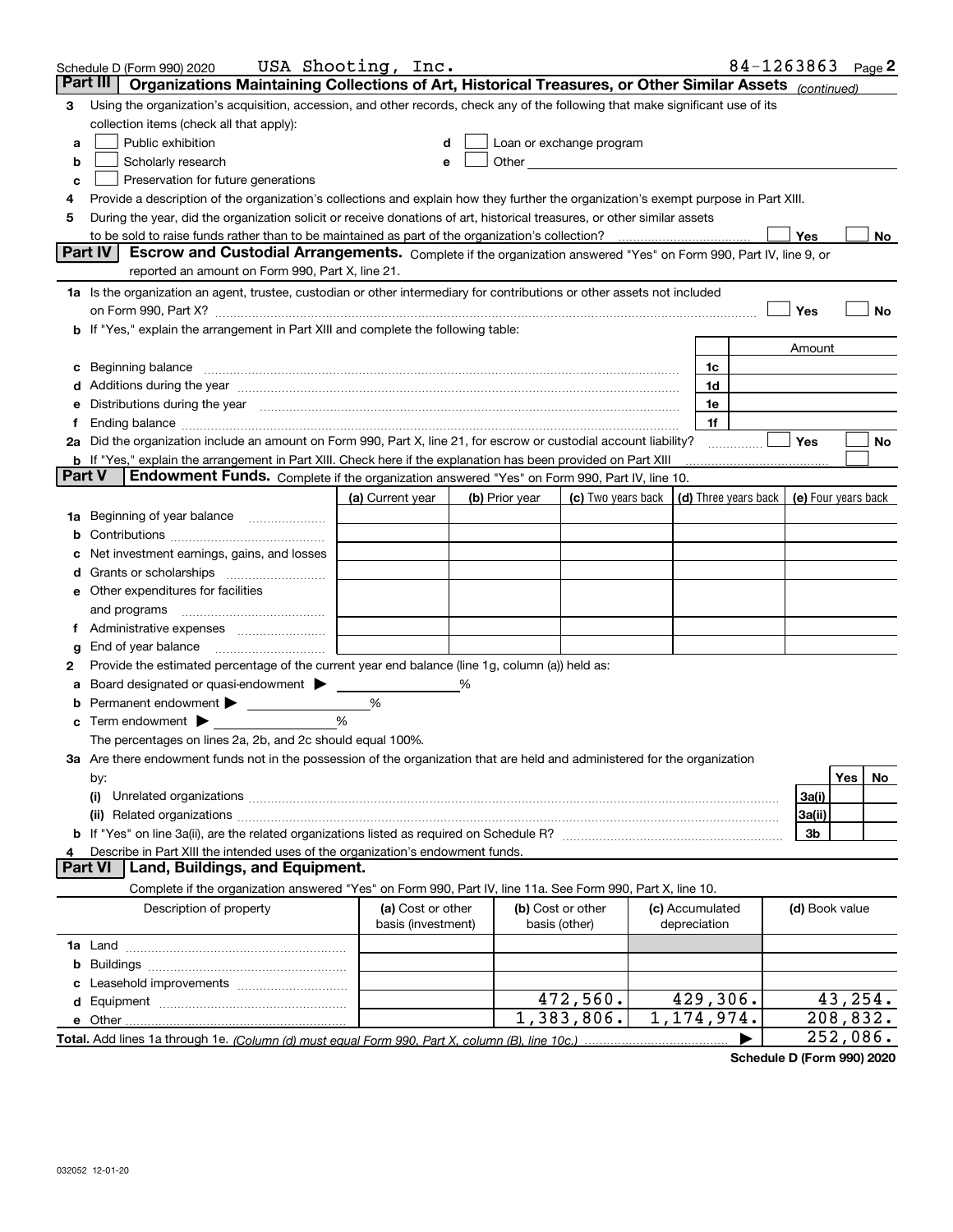|                  | USA Shooting, Inc.<br>Schedule D (Form 990) 2020                                                                  |                 |                                                           | 84-1263863<br>Page $3$ |
|------------------|-------------------------------------------------------------------------------------------------------------------|-----------------|-----------------------------------------------------------|------------------------|
| <b>Part VIII</b> | <b>Investments - Other Securities.</b>                                                                            |                 |                                                           |                        |
|                  | Complete if the organization answered "Yes" on Form 990, Part IV, line 11b. See Form 990, Part X, line 12.        |                 |                                                           |                        |
|                  | (a) Description of security or category (including name of security)                                              | (b) Book value  | (c) Method of valuation: Cost or end-of-year market value |                        |
|                  | (1) Financial derivatives                                                                                         |                 |                                                           |                        |
|                  | (2) Closely held equity interests                                                                                 |                 |                                                           |                        |
| (3) Other        |                                                                                                                   |                 |                                                           |                        |
| (A)              | USOE Investment Portfolio                                                                                         | 3,018,766.      | End-of-Year Market Value                                  |                        |
| (B)              |                                                                                                                   |                 |                                                           |                        |
| (C)              |                                                                                                                   |                 |                                                           |                        |
| (D)              |                                                                                                                   |                 |                                                           |                        |
| (E)              |                                                                                                                   |                 |                                                           |                        |
| (F)              |                                                                                                                   |                 |                                                           |                        |
| (G)              |                                                                                                                   |                 |                                                           |                        |
| (H)              |                                                                                                                   |                 |                                                           |                        |
|                  | Total. (Col. (b) must equal Form 990, Part X, col. (B) line 12.)                                                  | 3,018,766.      |                                                           |                        |
|                  | Part VIII Investments - Program Related.                                                                          |                 |                                                           |                        |
|                  | Complete if the organization answered "Yes" on Form 990, Part IV, line 11c. See Form 990, Part X, line 13.        |                 |                                                           |                        |
|                  | (a) Description of investment                                                                                     | (b) Book value  | (c) Method of valuation: Cost or end-of-year market value |                        |
| (1)              |                                                                                                                   |                 |                                                           |                        |
| (2)              |                                                                                                                   |                 |                                                           |                        |
| (3)              |                                                                                                                   |                 |                                                           |                        |
| (4)              |                                                                                                                   |                 |                                                           |                        |
| (5)              |                                                                                                                   |                 |                                                           |                        |
| (6)              |                                                                                                                   |                 |                                                           |                        |
| (7)              |                                                                                                                   |                 |                                                           |                        |
| (8)              |                                                                                                                   |                 |                                                           |                        |
| (9)              |                                                                                                                   |                 |                                                           |                        |
|                  | Total. (Col. (b) must equal Form 990, Part X, col. (B) line 13.) $\blacktriangleright$                            |                 |                                                           |                        |
| Part IX          | <b>Other Assets.</b>                                                                                              |                 |                                                           |                        |
|                  | Complete if the organization answered "Yes" on Form 990, Part IV, line 11d. See Form 990, Part X, line 15.        |                 |                                                           |                        |
|                  |                                                                                                                   | (a) Description |                                                           | (b) Book value         |
| (1)              |                                                                                                                   |                 |                                                           |                        |
| (2)              |                                                                                                                   |                 |                                                           |                        |
| (3)              |                                                                                                                   |                 |                                                           |                        |
| (4)              |                                                                                                                   |                 |                                                           |                        |
| (5)              |                                                                                                                   |                 |                                                           |                        |
| (6)              |                                                                                                                   |                 |                                                           |                        |
| (7)              |                                                                                                                   |                 |                                                           |                        |
| (8)              |                                                                                                                   |                 |                                                           |                        |
| (9)              |                                                                                                                   |                 |                                                           |                        |
|                  | Total. (Column (b) must equal Form 990, Part X, col. (B) line 15.)                                                |                 |                                                           |                        |
| Part X           | <b>Other Liabilities.</b>                                                                                         |                 |                                                           |                        |
|                  | Complete if the organization answered "Yes" on Form 990, Part IV, line 11e or 11f. See Form 990, Part X, line 25. |                 |                                                           |                        |
| 1.               | (a) Description of liability                                                                                      |                 |                                                           | (b) Book value         |
| (1)              | Federal income taxes                                                                                              |                 |                                                           |                        |
| (2)              | Due to the USOPC                                                                                                  |                 |                                                           | 375,706.               |
| (3)              |                                                                                                                   |                 |                                                           |                        |
| (4)              |                                                                                                                   |                 |                                                           |                        |
| (5)              |                                                                                                                   |                 |                                                           |                        |
| (6)              |                                                                                                                   |                 |                                                           |                        |
| (7)              |                                                                                                                   |                 |                                                           |                        |
| (8)              |                                                                                                                   |                 |                                                           |                        |
| (9)              |                                                                                                                   |                 |                                                           |                        |
|                  | Total. (Column (b) must equal Form 990. Part X, col. (B) line 25.)                                                |                 |                                                           | 375,706.               |
|                  |                                                                                                                   |                 |                                                           |                        |

**2.** Liability for uncertain tax positions. In Part XIII, provide the text of the footnote to the organization's financial statements that reports the organization's liability for uncertain tax positions under FASB ASC 740. Check here if the text of the footnote has been provided in Part XIII

 $\mathcal{L}^{\text{max}}$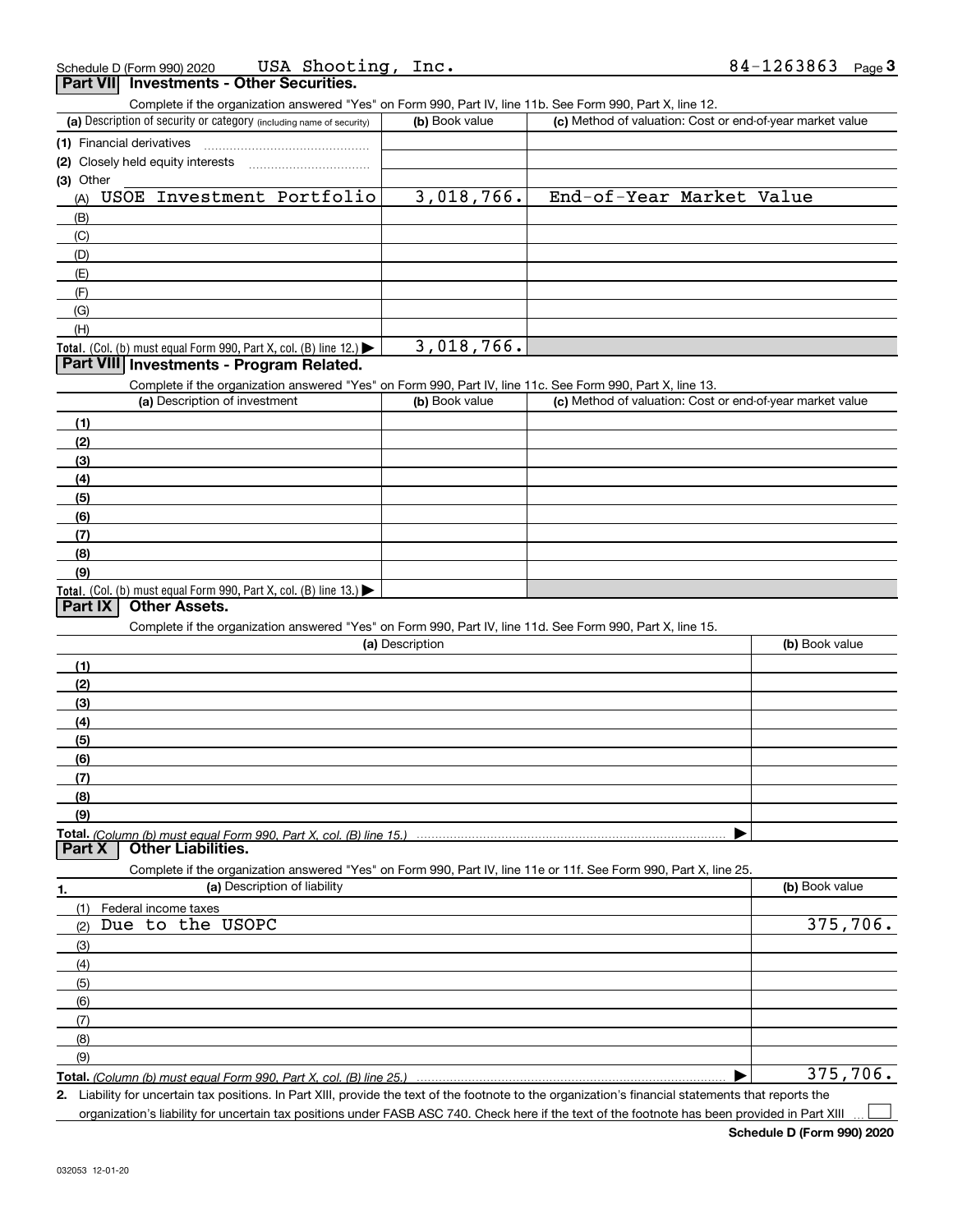|    | USA Shooting, Inc.<br>Schedule D (Form 990) 2020                                                                           |                |              |              | 84-1263863<br>Page 4    |
|----|----------------------------------------------------------------------------------------------------------------------------|----------------|--------------|--------------|-------------------------|
|    | Reconciliation of Revenue per Audited Financial Statements With Revenue per Return.<br>Part XI                             |                |              |              |                         |
|    | Complete if the organization answered "Yes" on Form 990, Part IV, line 12a.                                                |                |              |              |                         |
| 1  | Total revenue, gains, and other support per audited financial statements                                                   |                |              | $\mathbf{1}$ | $\overline{4,961,832.}$ |
| 2  | Amounts included on line 1 but not on Form 990, Part VIII, line 12:                                                        |                |              |              |                         |
| a  |                                                                                                                            | 2a             | 105,276.     |              |                         |
| b  |                                                                                                                            | 2 <sub>b</sub> | 702, 306.    |              |                         |
|    |                                                                                                                            | 2c             |              |              |                         |
| d  |                                                                                                                            | 2d             |              |              |                         |
| е  | Add lines 2a through 2d                                                                                                    |                |              | 2e           | 807,582.                |
| 3  |                                                                                                                            |                |              | 3            | 4, 154, 250.            |
| 4  | Amounts included on Form 990, Part VIII, line 12, but not on line 1:                                                       |                |              |              |                         |
|    | Investment expenses not included on Form 990, Part VIII, line 7b [1000000000000000000000000000000000                       | 4a l           |              |              |                         |
| b  | Other (Describe in Part XIII.) <b>Construction Contract Construction</b> Chemistry Chemistry Chemistry Chemistry Chemistry | 4 <sub>b</sub> |              |              |                         |
|    | c Add lines 4a and 4b                                                                                                      |                | 4с           | $0_{\cdot}$  |                         |
|    |                                                                                                                            | 5              | 4, 154, 250. |              |                         |
|    | Part XII   Reconciliation of Expenses per Audited Financial Statements With Expenses per Return.                           |                |              |              |                         |
|    | Complete if the organization answered "Yes" on Form 990, Part IV, line 12a.                                                |                |              |              |                         |
|    |                                                                                                                            |                |              |              |                         |
| 1  |                                                                                                                            |                |              | $\mathbf 1$  | 4,341,658.              |
| 2  | Amounts included on line 1 but not on Form 990, Part IX, line 25:                                                          |                |              |              |                         |
| a  |                                                                                                                            | 2a             | 702,306.     |              |                         |
| b  |                                                                                                                            | 2 <sub>b</sub> |              |              |                         |
| c. |                                                                                                                            | 2c             |              |              |                         |
| d  |                                                                                                                            | 2d             |              |              |                         |
|    |                                                                                                                            |                |              | 2e           | 702, 306.               |
| 3  |                                                                                                                            |                |              | $\mathbf{R}$ | 3,639,352.              |
| 4  | Amounts included on Form 990, Part IX, line 25, but not on line 1:                                                         |                |              |              |                         |
| a  | Investment expenses not included on Form 990, Part VIII, line 7b [1000000000000000000000000000000000                       | 4a             |              |              |                         |
| b  |                                                                                                                            | 4 <sub>b</sub> |              |              |                         |
|    | Add lines 4a and 4b                                                                                                        |                |              | 4с           | $0$ .                   |
|    | Part XIII Supplemental Information.                                                                                        |                |              | 5            | 3,639,352.              |

Provide the descriptions required for Part II, lines 3, 5, and 9; Part III, lines 1a and 4; Part IV, lines 1b and 2b; Part V, line 4; Part X, line 2; Part XI, lines 2d and 4b; and Part XII, lines 2d and 4b. Also complete this part to provide any additional information.

Part X, Line 2:

|  |  |  |  |  |  | The Organization qualifies as a tax-exempt organization under section |  |  |
|--|--|--|--|--|--|-----------------------------------------------------------------------|--|--|
|--|--|--|--|--|--|-----------------------------------------------------------------------|--|--|

501(c)(3)f the Internal Revenue Code and, accordingly, is not subject to

tax.

The Organization's Forms 990, Return of Organization Exempt From Income

Tax, are subject to examination by various taxing authorities, generally

for three years after the date they were filed. Management of the

organization believes that it does not have any uncertain tax positions

that are material to the financial statements.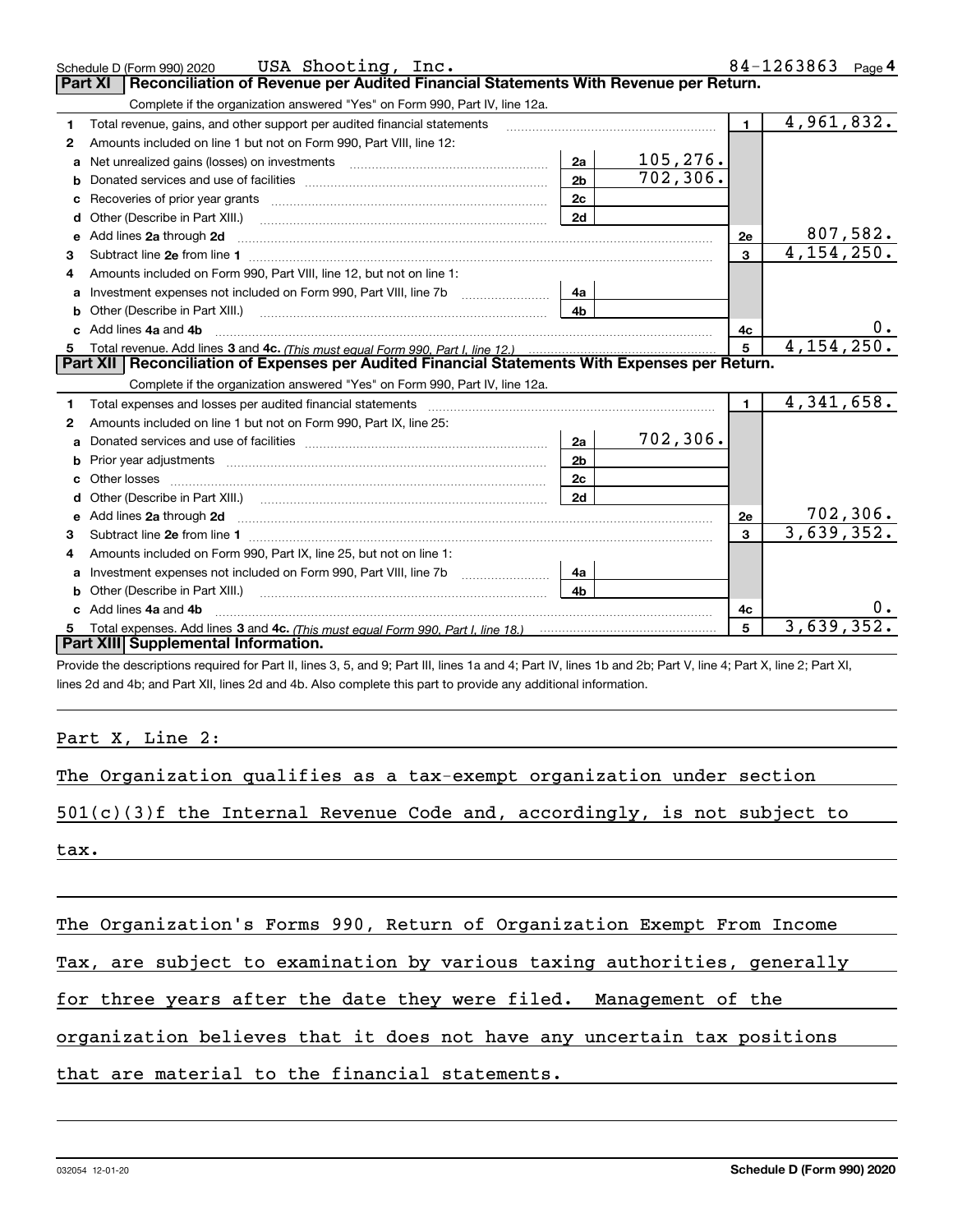| <b>Part XIII Supplemental Information</b> (continued) |  |  |  |  |  |
|-------------------------------------------------------|--|--|--|--|--|
|                                                       |  |  |  |  |  |
|                                                       |  |  |  |  |  |
|                                                       |  |  |  |  |  |
|                                                       |  |  |  |  |  |
|                                                       |  |  |  |  |  |
|                                                       |  |  |  |  |  |
|                                                       |  |  |  |  |  |
|                                                       |  |  |  |  |  |
|                                                       |  |  |  |  |  |
|                                                       |  |  |  |  |  |
|                                                       |  |  |  |  |  |
|                                                       |  |  |  |  |  |
|                                                       |  |  |  |  |  |
|                                                       |  |  |  |  |  |
|                                                       |  |  |  |  |  |
|                                                       |  |  |  |  |  |
|                                                       |  |  |  |  |  |
|                                                       |  |  |  |  |  |
|                                                       |  |  |  |  |  |
|                                                       |  |  |  |  |  |
|                                                       |  |  |  |  |  |
|                                                       |  |  |  |  |  |
|                                                       |  |  |  |  |  |
|                                                       |  |  |  |  |  |
|                                                       |  |  |  |  |  |
|                                                       |  |  |  |  |  |
|                                                       |  |  |  |  |  |
|                                                       |  |  |  |  |  |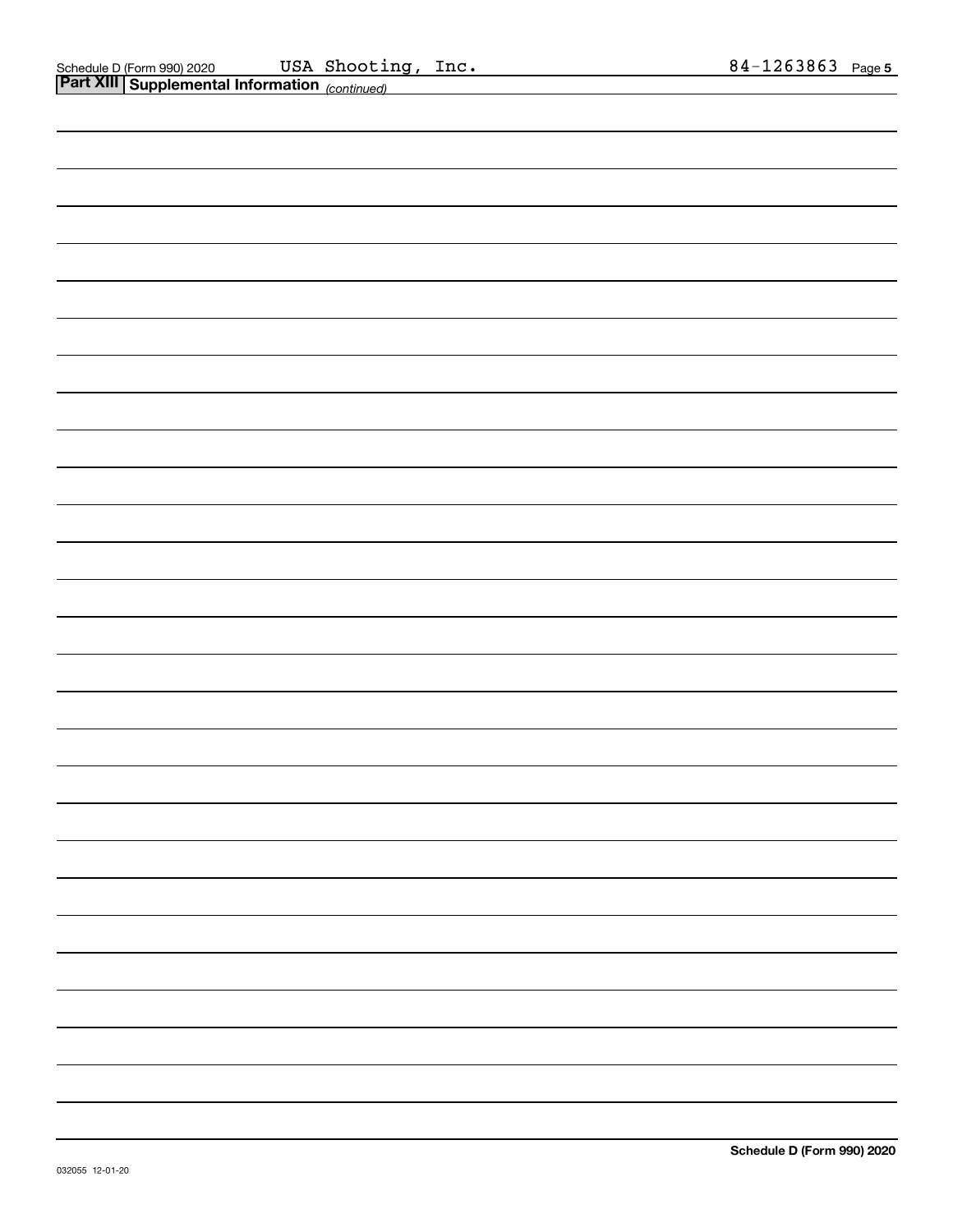## **SCHEDULE M (Form 990)**

# **Noncash Contributions**

OMB No. 1545-0047

| Department of the Treasury      |
|---------------------------------|
| <b>Internal Revenue Service</b> |

**Complete if the organizations answered "Yes" on Form 990, Part IV, lines 29 or 30.** <sup>J</sup>**2020 Attach to Form 990.** J

**Open to Public Inspection**

|  | Name of the organization |
|--|--------------------------|
|  |                          |

|  | Go to www.irs.gov/Form990 for instructions and the latest information. |  |
|--|------------------------------------------------------------------------|--|
|  |                                                                        |  |

| <b>Employer identification number</b> |
|---------------------------------------|
| 84-1263863                            |

|                 | USA Shooting, | _inc. |
|-----------------|---------------|-------|
| . f. Duais subs |               |       |

| Part I | <b>Types of Property</b>                                                                                                       |                               |                                      |                                                                                                       |                                                              |     |     |     |
|--------|--------------------------------------------------------------------------------------------------------------------------------|-------------------------------|--------------------------------------|-------------------------------------------------------------------------------------------------------|--------------------------------------------------------------|-----|-----|-----|
|        |                                                                                                                                | (a)<br>Check if<br>applicable | (b)<br>Number of<br>contributions or | (c)<br>Noncash contribution<br>amounts reported on<br>items contributed  Form 990, Part VIII, line 1g | (d)<br>Method of determining<br>noncash contribution amounts |     |     |     |
| 1      |                                                                                                                                |                               |                                      |                                                                                                       |                                                              |     |     |     |
| 2      |                                                                                                                                |                               |                                      |                                                                                                       |                                                              |     |     |     |
| З      | Art - Fractional interests                                                                                                     |                               |                                      |                                                                                                       |                                                              |     |     |     |
| 4      | Books and publications                                                                                                         |                               |                                      |                                                                                                       |                                                              |     |     |     |
| 5      | Clothing and household goods                                                                                                   |                               |                                      |                                                                                                       |                                                              |     |     |     |
| 6      |                                                                                                                                |                               |                                      |                                                                                                       |                                                              |     |     |     |
| 7      |                                                                                                                                |                               |                                      |                                                                                                       |                                                              |     |     |     |
| 8      |                                                                                                                                |                               |                                      |                                                                                                       |                                                              |     |     |     |
| 9      | Securities - Publicly traded                                                                                                   |                               |                                      |                                                                                                       |                                                              |     |     |     |
| 10     | Securities - Closely held stock                                                                                                |                               |                                      |                                                                                                       |                                                              |     |     |     |
| 11     | Securities - Partnership, LLC, or                                                                                              |                               |                                      |                                                                                                       |                                                              |     |     |     |
|        | trust interests                                                                                                                |                               |                                      |                                                                                                       |                                                              |     |     |     |
| 12     | Securities - Miscellaneous                                                                                                     |                               |                                      |                                                                                                       |                                                              |     |     |     |
| 13     | Qualified conservation contribution -                                                                                          |                               |                                      |                                                                                                       |                                                              |     |     |     |
|        | Historic structures                                                                                                            |                               |                                      |                                                                                                       |                                                              |     |     |     |
| 14     | Qualified conservation contribution - Other                                                                                    |                               |                                      |                                                                                                       |                                                              |     |     |     |
| 15     | Real estate - Residential                                                                                                      |                               |                                      |                                                                                                       |                                                              |     |     |     |
| 16     | Real estate - Commercial                                                                                                       |                               |                                      |                                                                                                       |                                                              |     |     |     |
| 17     |                                                                                                                                |                               |                                      |                                                                                                       |                                                              |     |     |     |
| 18     |                                                                                                                                |                               |                                      |                                                                                                       |                                                              |     |     |     |
| 19     |                                                                                                                                |                               |                                      |                                                                                                       |                                                              |     |     |     |
| 20     | Drugs and medical supplies                                                                                                     |                               |                                      |                                                                                                       |                                                              |     |     |     |
| 21     |                                                                                                                                |                               |                                      |                                                                                                       |                                                              |     |     |     |
| 22     |                                                                                                                                |                               |                                      |                                                                                                       |                                                              |     |     |     |
| 23     |                                                                                                                                |                               |                                      |                                                                                                       |                                                              |     |     |     |
| 24     | Archeological artifacts                                                                                                        |                               |                                      |                                                                                                       |                                                              |     |     |     |
| 25     | (Ammunition<br>Other $\blacktriangleright$                                                                                     | $\mathbf X$                   | 0                                    |                                                                                                       | 150,953.Fair Market Value                                    |     |     |     |
| 26     | (Equipment Cas)<br>Other $\blacktriangleright$                                                                                 | X                             | 0                                    |                                                                                                       | 30,000. fair Market Value                                    |     |     |     |
| 27     | (Protective He)<br>Other $\blacktriangleright$                                                                                 | X                             | 0                                    |                                                                                                       | 15,000. Fair Market Value                                    |     |     |     |
| 28     | Other                                                                                                                          |                               |                                      |                                                                                                       |                                                              |     |     |     |
| 29     | Number of Forms 8283 received by the organization during the tax year for contributions                                        |                               |                                      |                                                                                                       |                                                              |     |     |     |
|        | for which the organization completed Form 8283, Part V, Donee Acknowledgement                                                  |                               |                                      | 29                                                                                                    |                                                              |     |     |     |
|        |                                                                                                                                |                               |                                      |                                                                                                       |                                                              |     | Yes | No. |
|        | 30a During the year, did the organization receive by contribution any property reported in Part I, lines 1 through 28, that it |                               |                                      |                                                                                                       |                                                              |     |     |     |
|        | must hold for at least three years from the date of the initial contribution, and which isn't required to be used for          |                               |                                      |                                                                                                       |                                                              |     |     |     |
|        | exempt purposes for the entire holding period?                                                                                 |                               |                                      |                                                                                                       |                                                              | 30a |     | х   |
|        | <b>b</b> If "Yes," describe the arrangement in Part II.                                                                        |                               |                                      |                                                                                                       |                                                              |     |     |     |
| 31     | Does the organization have a gift acceptance policy that requires the review of any nonstandard contributions?                 |                               |                                      |                                                                                                       |                                                              | 31  |     | х   |
|        | 32a Does the organization hire or use third parties or related organizations to solicit, process, or sell noncash              |                               |                                      |                                                                                                       |                                                              |     |     |     |
|        | contributions?                                                                                                                 |                               |                                      |                                                                                                       |                                                              | 32a |     | х   |
|        | <b>b</b> If "Yes," describe in Part II.                                                                                        |                               |                                      |                                                                                                       |                                                              |     |     |     |
| 33     | If the organization didn't report an amount in column (c) for a type of property for which column (a) is checked,              |                               |                                      |                                                                                                       |                                                              |     |     |     |

For Paperwork Reduction Act Notice, see the Instructions for Form 990. **Schedule M (Form 990) 2020** LHA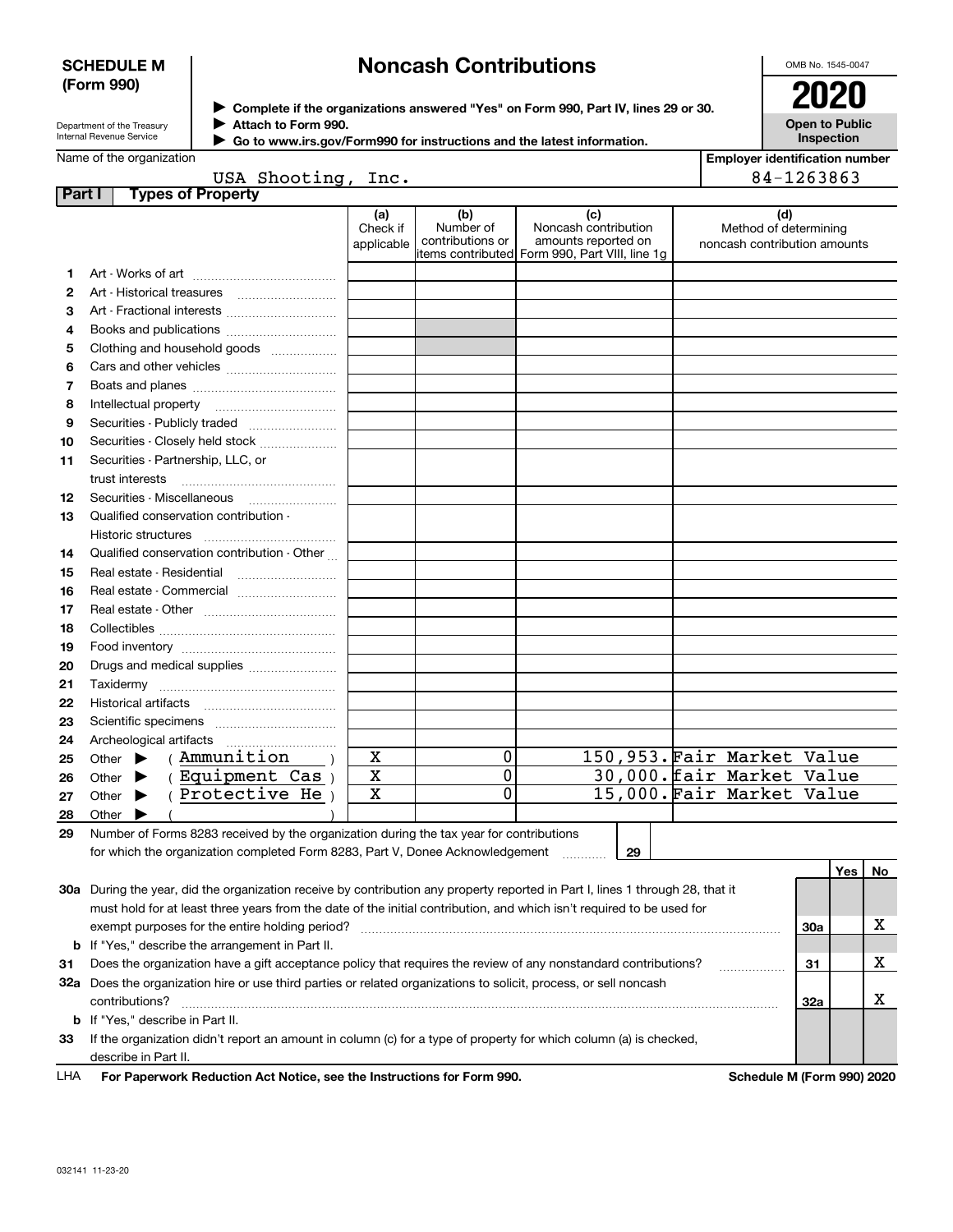Part II | Supplemental Information. Provide the information required by Part I, lines 30b, 32b, and 33, and whether the organization is reporting in Part I, column (b), the number of contributions, the number of items received, or a combination of both. Also complete this part for any additional information.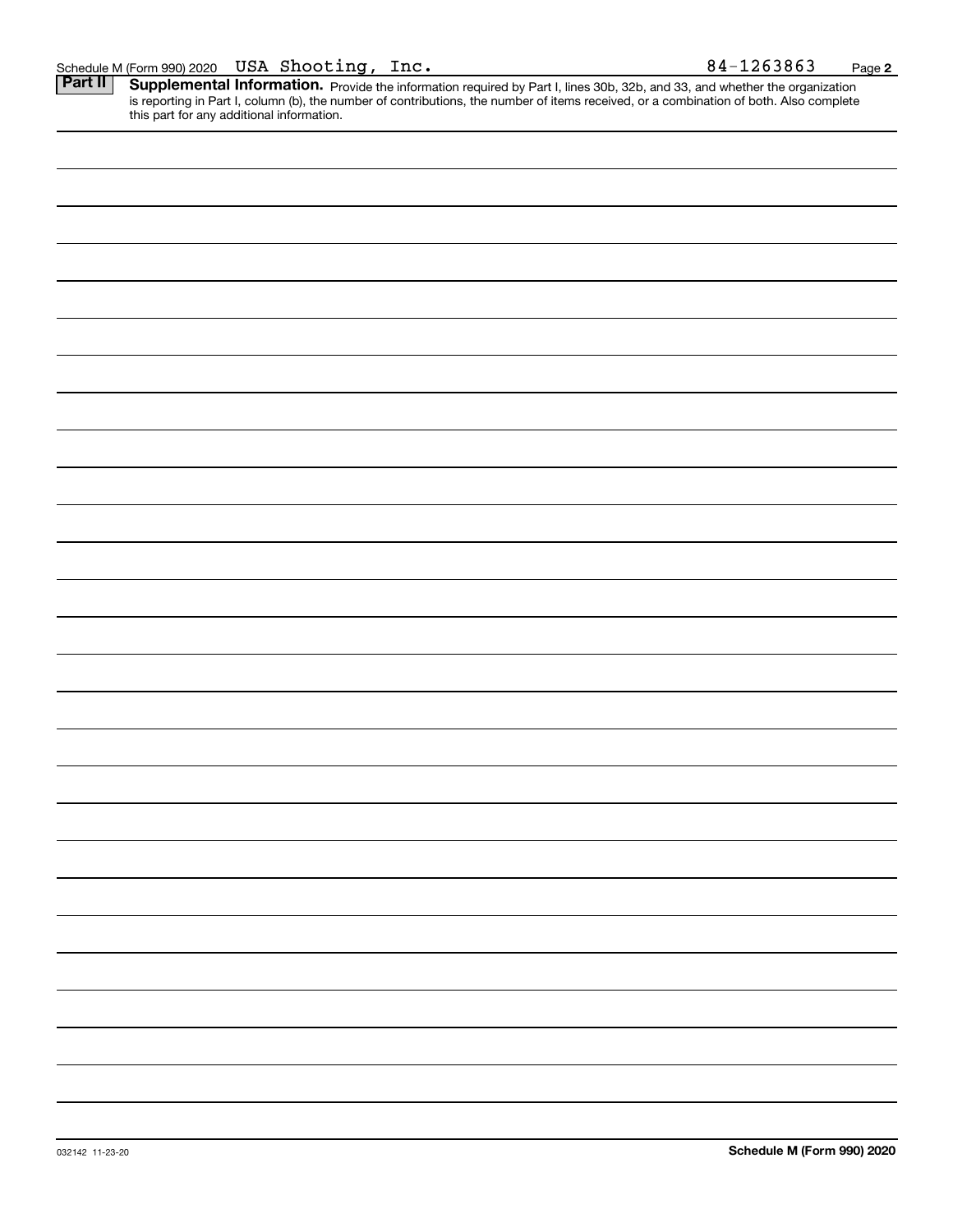**(Form 990 or 990-EZ)**

**Complete to provide information for responses to specific questions on Form 990 or 990-EZ or to provide any additional information. | Attach to Form 990 or 990-EZ. | Go to www.irs.gov/Form990 for the latest information. SCHEDULE O Supplemental Information to Form 990 or 990-EZ**



USA Shooting, Inc. 84-1263863

Form 990, Part I, Line 1, Description of Organization Mission:

passion for the shooting sports.

Form 990, Part III, Line 4d, Other Program Services:

Membership - Provided USA Shooting News, to approximately 5,000

members. Provided the members an opportunity to compete in USA Shooting

sanctioned matches and achieve national ranking scores.

Expenses \$ 67,064. including grants of \$ 0. Revenue \$ 128,179.

Form 990, Part VI, Section A, line 4:

USA Shooting updated its bylaws in 2020 to satisfy the requirements of the

Empowering Olympic, Paralympic, and Amateur Athletes Act of 2020. This

included changes to the composition of the board of directors increasing

athlete representation.

Form 990, Part VI, Section A, line 7a:

Coach representative elected by coaches and athlete representatives elected by athletes.

Form 990, Part VI, Section B, line 11b:

Form 990 was provided by e-mail to the organization's governing body before

it was filed.

Form 990, Part VI, Section B, Line 12c:

Annual certification required by board of directors and staff, reviewed by

secretary.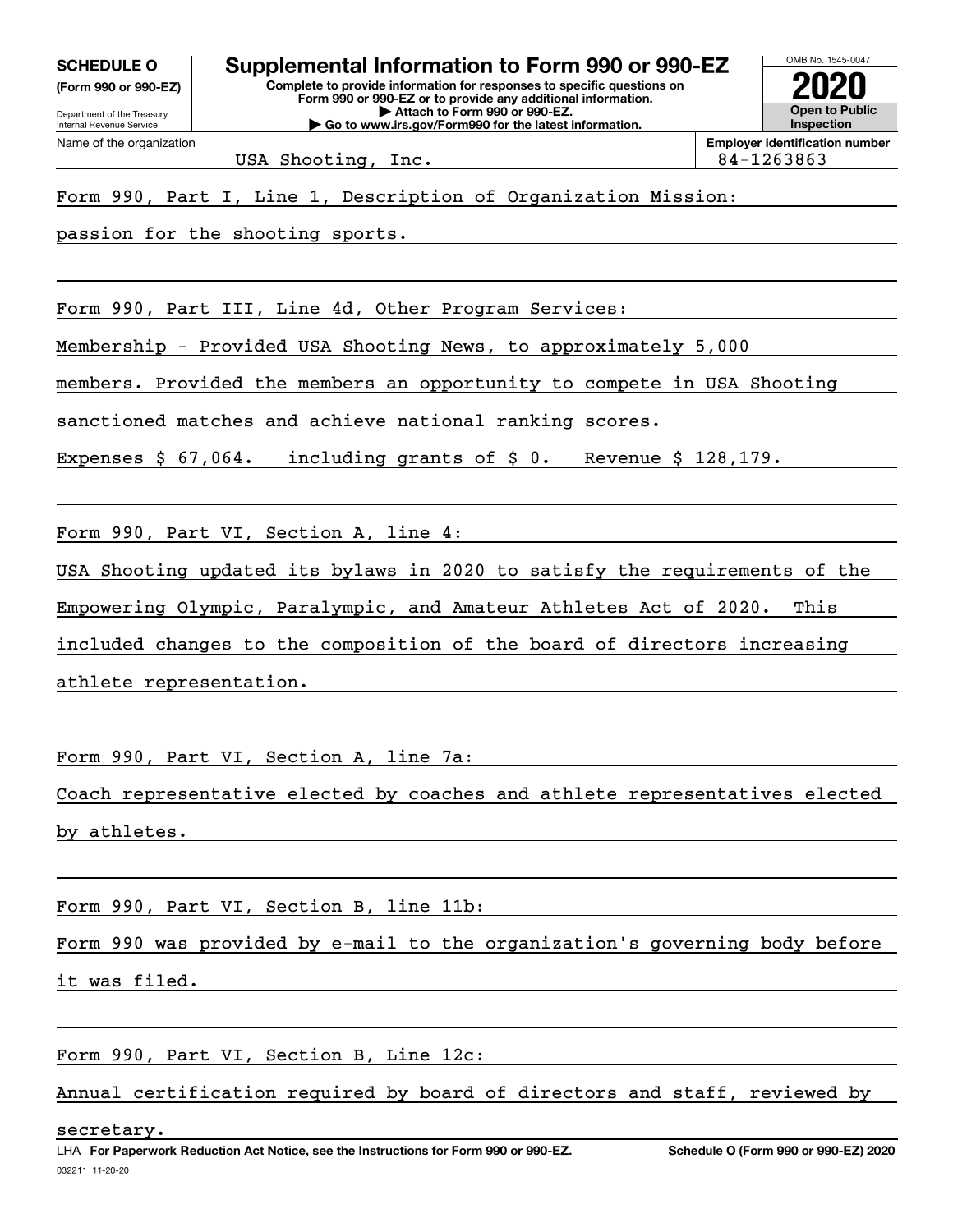USA Shooting, Inc. 2012 2020 12:20:3863

Form 990, Part VI, Section B, Line 15:

Compensation of senior staff wil typically be made annually during the yearly performace review conducted in the December time frame. Increases or bonuses (other than contractual requirements) in excess of 8% will be reviewed and approved by the executive committee. Merit increases and bonuses will be based upon achievement of stated objectives, organizational goals and overall financial success of supervised areas as well as that of the organization. Additional stated criteria may be used in determining compensation adjustments as determined by the executive director. Changes to compensation of the executive director - chief executive officer will be made as determined appropriate by a compensation committee composed of the president, treasurer and other selected members as determined by the president. Merit increases are based on performance related to the organization's mission, goals and success either wholly or for substantial advances in identified areas.

Form 990, Part VI, Line 17, List of States receiving copy of Form 990: AL,AK,AR,CA,CT,FL,GA,IL,KS,KY,ME,MD,MA,MI,MN,NE,NH,NJ,NM,NY,NC,ND,OH,OK,OR PA,RI,SC,SD,TN,UT,VA,WA,WV,WI

Form 990, Part VI, Section C, Line 19:

The Organization's governing documents, conflict of interest policy, and

financial statements are made available to the public through the

organziation's website or upon request.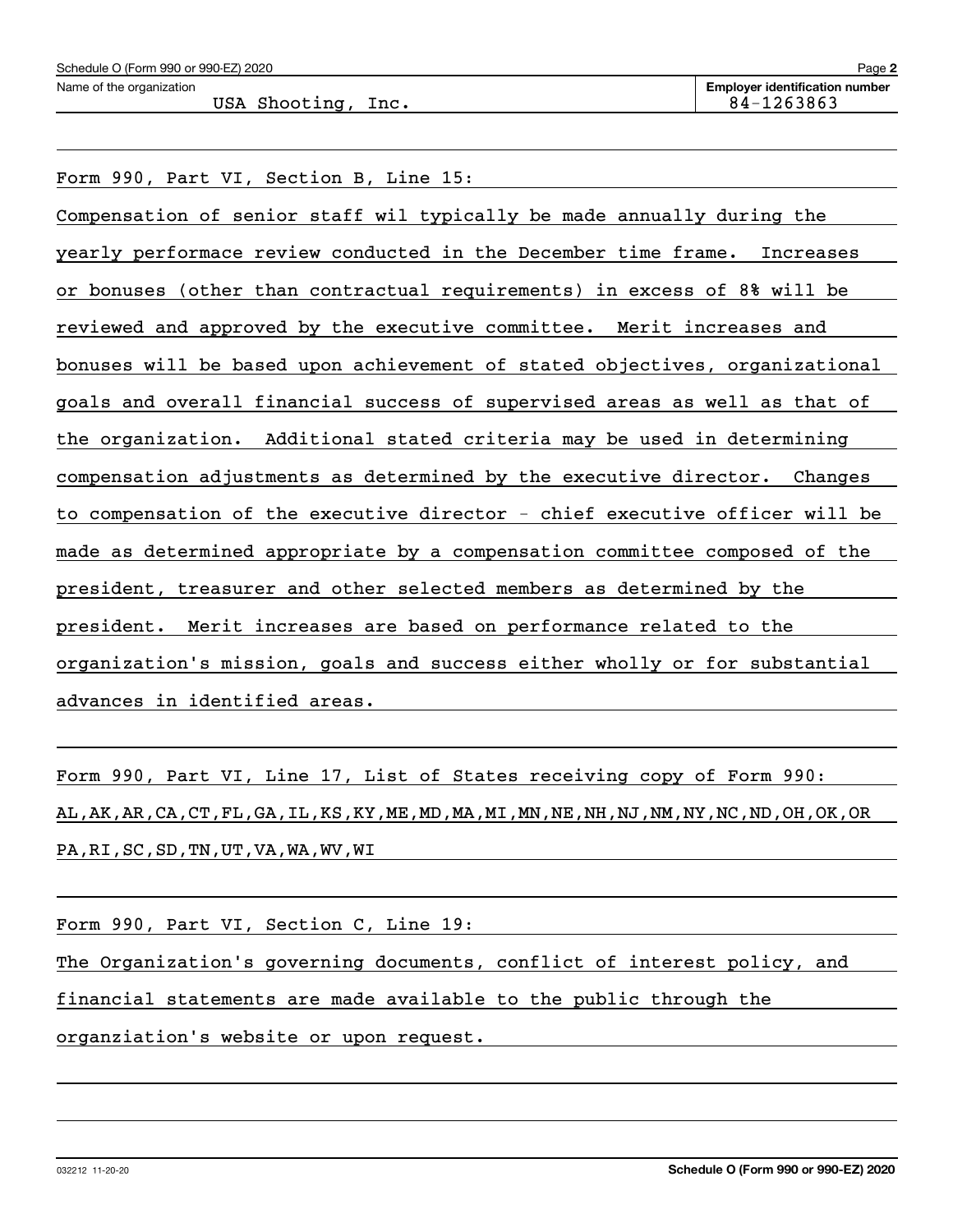| <b>SCHEDULE R</b> |
|-------------------|
|                   |

### **(Form 990)**

# **Related Organizations and Unrelated Partnerships**

**Complete if the organization answered "Yes" on Form 990, Part IV, line 33, 34, 35b, 36, or 37.** |

**Attach to Form 990.**  |

OMB No. 1545-0047

**Open to Public | Go to www.irs.gov/Form990 for instructions and the latest information. Inspection 2020**

**Employer identification number**

84-1263863

Department of the Treasury Internal Revenue Service Name of the organization

USA Shooting, Inc.

**Part I Identification of Disregarded Entities.**  Complete if the organization answered "Yes" on Form 990, Part IV, line 33.

| (a)<br>Name, address, and EIN (if applicable) | (b)<br>Primary activity | (c)<br>Legal domicile (state or | (d)<br>Total income | (e)<br>End-of-year assets | (f)<br>Direct controlling |
|-----------------------------------------------|-------------------------|---------------------------------|---------------------|---------------------------|---------------------------|
| of disregarded entity                         |                         | foreign country)                |                     |                           | entity                    |
|                                               |                         |                                 |                     |                           |                           |
|                                               |                         |                                 |                     |                           |                           |
|                                               |                         |                                 |                     |                           |                           |
|                                               |                         |                                 |                     |                           |                           |
|                                               |                         |                                 |                     |                           |                           |

**Identification of Related Tax-Exempt Organizations.** Complete if the organization answered "Yes" on Form 990, Part IV, line 34, because it had one or more related tax-exempt **Part II** organizations during the tax year.

| (a)<br>Name, address, and EIN<br>of related organization | (b)<br>Primary activity   | (c)<br>Legal domicile (state or<br>foreign country) | (d)<br>Exempt Code<br>section | (e)<br>Public charity<br>status (if section | (f)<br>Direct controlling<br>entity |     | $(g)$<br>Section 512(b)(13)<br>controlled<br>entity? |
|----------------------------------------------------------|---------------------------|-----------------------------------------------------|-------------------------------|---------------------------------------------|-------------------------------------|-----|------------------------------------------------------|
|                                                          |                           |                                                     |                               | 501(c)(3))                                  |                                     | Yes | No                                                   |
| United States Olympic & Paralympic Committee             |                           |                                                     |                               |                                             |                                     |     |                                                      |
| - 13-1548339, 1 Olympic Plaza, Colorado                  |                           |                                                     |                               |                                             |                                     |     |                                                      |
| Springs, CO 80909                                        | Supporting Olympic Sports | District of Columbia $501(c)(3)$                    |                               | Line 10                                     |                                     |     | х                                                    |
|                                                          |                           |                                                     |                               |                                             |                                     |     |                                                      |
|                                                          |                           |                                                     |                               |                                             |                                     |     |                                                      |
|                                                          |                           |                                                     |                               |                                             |                                     |     |                                                      |

**For Paperwork Reduction Act Notice, see the Instructions for Form 990. Schedule R (Form 990) 2020**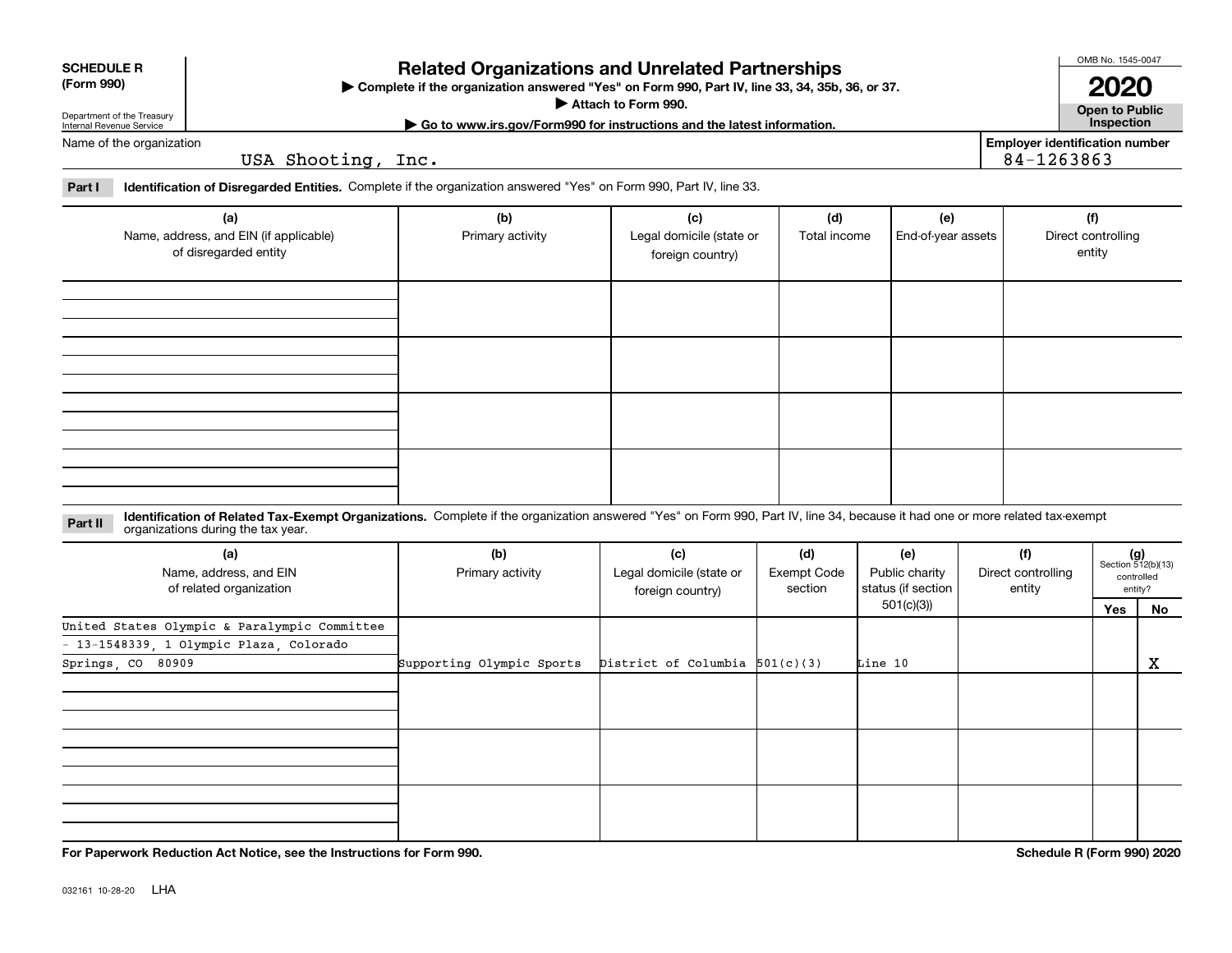**Identification of Related Organizations Taxable as a Partnership.** Complete if the organization answered "Yes" on Form 990, Part IV, line 34, because it had one or more related **Part III** organizations treated as a partnership during the tax year.

| (a)                                               | (b)              | (c)                  | (d)                          | (e)                                                                 | (f)                      | (g)                     |                  | (h) | (i)                                                       | (i) | (k)                   |  |        |  |              |  |  |                                |
|---------------------------------------------------|------------------|----------------------|------------------------------|---------------------------------------------------------------------|--------------------------|-------------------------|------------------|-----|-----------------------------------------------------------|-----|-----------------------|--|--------|--|--------------|--|--|--------------------------------|
| Name, address, and EIN<br>of related organization | Primary activity | Legal<br>domicile    | Direct controlling<br>entity | Predominant income                                                  | Share of total<br>income | Share of<br>end-of-year | Disproportionate |     | Code V-UBI                                                |     | General or Percentage |  |        |  |              |  |  |                                |
|                                                   |                  | (state or<br>foreign |                              |                                                                     |                          |                         |                  |     |                                                           |     |                       |  | assets |  | allocations? |  |  | managing<br>partner? ownership |
|                                                   |                  | country)             |                              | related, unrelated,<br>excluded from tax under<br>sections 512-514) |                          |                         | Yes $ $          | No  | amount in box<br>20 of Schedule<br>K-1 (Form 1065) Yes No |     |                       |  |        |  |              |  |  |                                |
|                                                   |                  |                      |                              |                                                                     |                          |                         |                  |     |                                                           |     |                       |  |        |  |              |  |  |                                |
|                                                   |                  |                      |                              |                                                                     |                          |                         |                  |     |                                                           |     |                       |  |        |  |              |  |  |                                |
|                                                   |                  |                      |                              |                                                                     |                          |                         |                  |     |                                                           |     |                       |  |        |  |              |  |  |                                |
|                                                   |                  |                      |                              |                                                                     |                          |                         |                  |     |                                                           |     |                       |  |        |  |              |  |  |                                |
|                                                   |                  |                      |                              |                                                                     |                          |                         |                  |     |                                                           |     |                       |  |        |  |              |  |  |                                |
|                                                   |                  |                      |                              |                                                                     |                          |                         |                  |     |                                                           |     |                       |  |        |  |              |  |  |                                |
|                                                   |                  |                      |                              |                                                                     |                          |                         |                  |     |                                                           |     |                       |  |        |  |              |  |  |                                |
|                                                   |                  |                      |                              |                                                                     |                          |                         |                  |     |                                                           |     |                       |  |        |  |              |  |  |                                |
|                                                   |                  |                      |                              |                                                                     |                          |                         |                  |     |                                                           |     |                       |  |        |  |              |  |  |                                |
|                                                   |                  |                      |                              |                                                                     |                          |                         |                  |     |                                                           |     |                       |  |        |  |              |  |  |                                |
|                                                   |                  |                      |                              |                                                                     |                          |                         |                  |     |                                                           |     |                       |  |        |  |              |  |  |                                |
|                                                   |                  |                      |                              |                                                                     |                          |                         |                  |     |                                                           |     |                       |  |        |  |              |  |  |                                |
|                                                   |                  |                      |                              |                                                                     |                          |                         |                  |     |                                                           |     |                       |  |        |  |              |  |  |                                |
|                                                   |                  |                      |                              |                                                                     |                          |                         |                  |     |                                                           |     |                       |  |        |  |              |  |  |                                |
|                                                   |                  |                      |                              |                                                                     |                          |                         |                  |     |                                                           |     |                       |  |        |  |              |  |  |                                |
|                                                   |                  |                      |                              |                                                                     |                          |                         |                  |     |                                                           |     |                       |  |        |  |              |  |  |                                |
|                                                   |                  |                      |                              |                                                                     |                          |                         |                  |     |                                                           |     |                       |  |        |  |              |  |  |                                |

**Identification of Related Organizations Taxable as a Corporation or Trust.** Complete if the organization answered "Yes" on Form 990, Part IV, line 34, because it had one or more related **Part IV** organizations treated as a corporation or trust during the tax year.

| (a)<br>Name, address, and EIN<br>of related organization | (b)<br>Primary activity | (c)<br>Legal domicile<br>(state or<br>foreign | (d)<br>Direct controlling<br>entity | (e)<br>Type of entity<br>(C corp, S corp,<br>or trust) | (f)<br>Share of total<br>income | (g)<br>Share of<br>end-of-year<br>assets | (h)<br>Percentage<br>ownership | $\begin{array}{c} \textbf{(i)}\\ \text{Section}\\ 512 \text{(b)} \text{(13)}\\ \text{controlled}\\ \text{entity?} \end{array}$ |
|----------------------------------------------------------|-------------------------|-----------------------------------------------|-------------------------------------|--------------------------------------------------------|---------------------------------|------------------------------------------|--------------------------------|--------------------------------------------------------------------------------------------------------------------------------|
|                                                          |                         | country)                                      |                                     |                                                        |                                 |                                          |                                | Yes No                                                                                                                         |
|                                                          |                         |                                               |                                     |                                                        |                                 |                                          |                                |                                                                                                                                |
|                                                          |                         |                                               |                                     |                                                        |                                 |                                          |                                |                                                                                                                                |
|                                                          |                         |                                               |                                     |                                                        |                                 |                                          |                                |                                                                                                                                |
|                                                          |                         |                                               |                                     |                                                        |                                 |                                          |                                |                                                                                                                                |
|                                                          |                         |                                               |                                     |                                                        |                                 |                                          |                                |                                                                                                                                |
|                                                          |                         |                                               |                                     |                                                        |                                 |                                          |                                |                                                                                                                                |
|                                                          |                         |                                               |                                     |                                                        |                                 |                                          |                                |                                                                                                                                |
|                                                          |                         |                                               |                                     |                                                        |                                 |                                          |                                |                                                                                                                                |
|                                                          |                         |                                               |                                     |                                                        |                                 |                                          |                                |                                                                                                                                |
|                                                          |                         |                                               |                                     |                                                        |                                 |                                          |                                |                                                                                                                                |
|                                                          |                         |                                               |                                     |                                                        |                                 |                                          |                                |                                                                                                                                |
|                                                          |                         |                                               |                                     |                                                        |                                 |                                          |                                |                                                                                                                                |
|                                                          |                         |                                               |                                     |                                                        |                                 |                                          |                                |                                                                                                                                |
|                                                          |                         |                                               |                                     |                                                        |                                 |                                          |                                |                                                                                                                                |
|                                                          |                         |                                               |                                     |                                                        |                                 |                                          |                                |                                                                                                                                |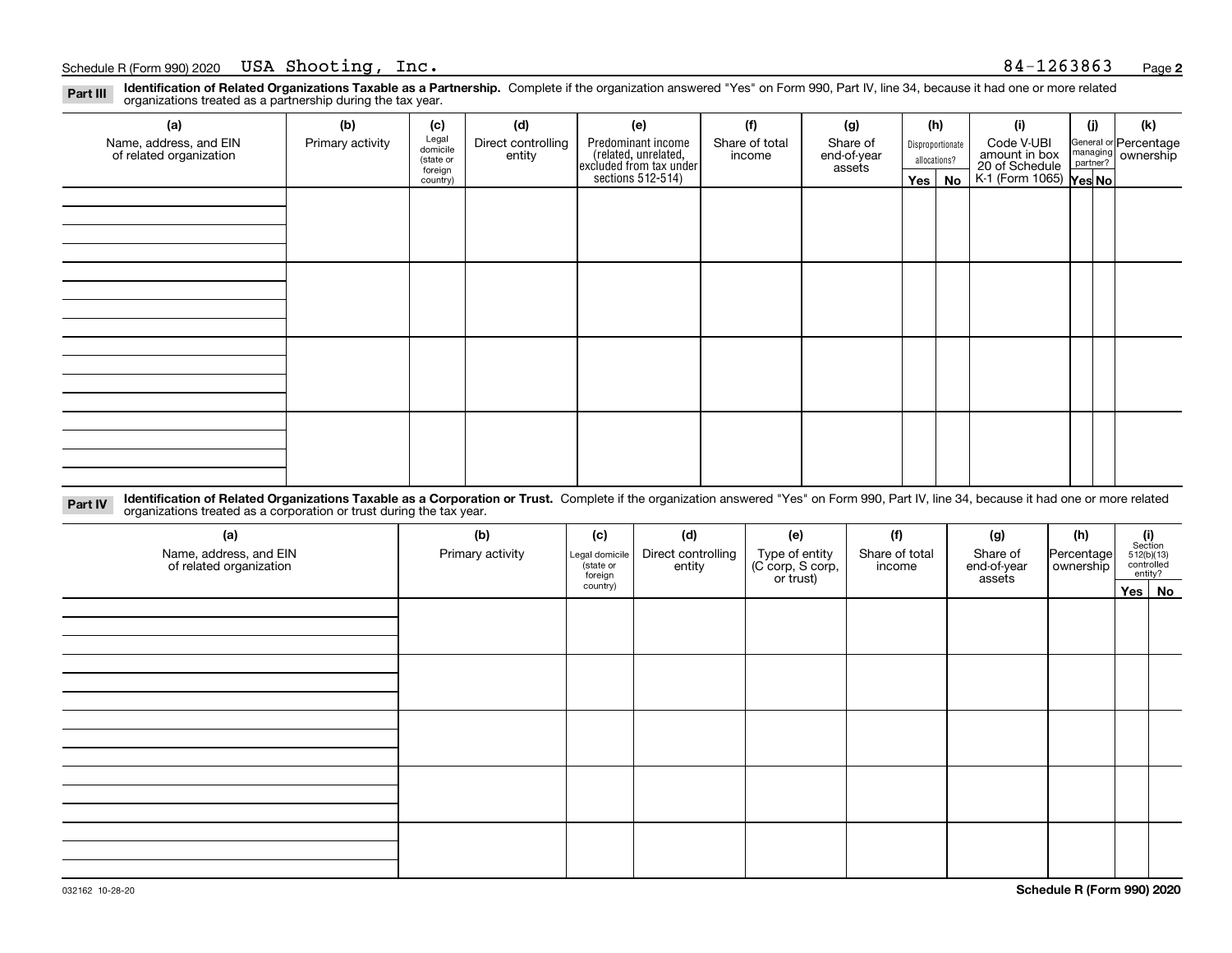**Part V** T**ransactions With Related Organizations.** Complete if the organization answered "Yes" on Form 990, Part IV, line 34, 35b, or 36.

| Note: Complete line 1 if any entity is listed in Parts II, III, or IV of this schedule.                                                                                                                                        |     | Yes | No           |
|--------------------------------------------------------------------------------------------------------------------------------------------------------------------------------------------------------------------------------|-----|-----|--------------|
| 1 During the tax year, did the organization engage in any of the following transactions with one or more related organizations listed in Parts II-IV?                                                                          |     |     |              |
|                                                                                                                                                                                                                                | 1a  |     | X            |
| b Gift, grant, or capital contribution to related organization(s) material contracts and contribution to related organization(s)                                                                                               | 1b  |     | $\mathbf x$  |
| c Gift, grant, or capital contribution from related organization(s) manufaction contribution from related organization(s) manufaction contribution from related organization(s) manufaction contribution from related organiza | 1c  | X   |              |
| <b>d</b> Loans or loan guarantees to or for related organization(s)                                                                                                                                                            | 1d  |     | $\mathbf{x}$ |
|                                                                                                                                                                                                                                | 1e  | X   |              |
|                                                                                                                                                                                                                                |     |     |              |
| f Dividends from related organization(s) manufactured contains and contained a state of the contact of the contact of the contact of the contact of the contact of the contact of the contact of the contact of the contact of | 1f  |     | X            |
|                                                                                                                                                                                                                                | 1g  |     | X            |
| h Purchase of assets from related organization(s) manufactured and content to content the content of assets from related organization(s)                                                                                       | 1h  |     | x            |
| Exchange of assets with related organization(s) www.communically.communically contract and a set set of the state organization(s) www.communically.com and a set of the state or set of the state of the state of the state of | 1i. |     | X            |
| Lease of facilities, equipment, or other assets to related organization(s) manufaction content to the content of the state of facilities, equipment, or other assets to related organization(s) manufaction content to the con | 1i. |     | X            |
|                                                                                                                                                                                                                                |     |     |              |
|                                                                                                                                                                                                                                | 1k  | х   |              |
| Performance of services or membership or fundraising solicitations for related organization(s)                                                                                                                                 | 11  |     | X            |
| m Performance of services or membership or fundraising solicitations by related organization(s)                                                                                                                                | 1m  |     | X            |
|                                                                                                                                                                                                                                | 1n  |     | X            |
| <b>o</b> Sharing of paid employees with related organization(s)                                                                                                                                                                | 10  |     | X            |
|                                                                                                                                                                                                                                |     |     |              |
|                                                                                                                                                                                                                                | 1p. |     | х            |
|                                                                                                                                                                                                                                | 1a  |     | х            |
|                                                                                                                                                                                                                                |     |     |              |
| r Other transfer of cash or property to related organization(s)                                                                                                                                                                | 1r  |     | х            |
|                                                                                                                                                                                                                                | 1s  |     | X            |

**2**If the answer to any of the above is "Yes," see the instructions for information on who must complete this line, including covered relationships and transaction thresholds.

| (a)<br>Name of related organization | (b)<br>Transaction<br>type (a-s) | (c)<br>Amount involved | (d)<br>Method of determining amount involved |
|-------------------------------------|----------------------------------|------------------------|----------------------------------------------|
| <u>(1) USOP</u> C                   | $\mathsf{C}$                     | 977,846. Cash          |                                              |
| (2) USOPC                           | $\mathbf{E}$                     | $397,565.\,$ FMV       |                                              |
| (3) USOPC                           | $\mathbf{C}$                     | 743,724.FMV            |                                              |
| <u>(4) USOPC</u>                    | K                                |                        | 9,000. Agreement                             |
| (5)                                 |                                  |                        |                                              |
| (6)                                 |                                  |                        |                                              |

 $\overline{\phantom{a}}$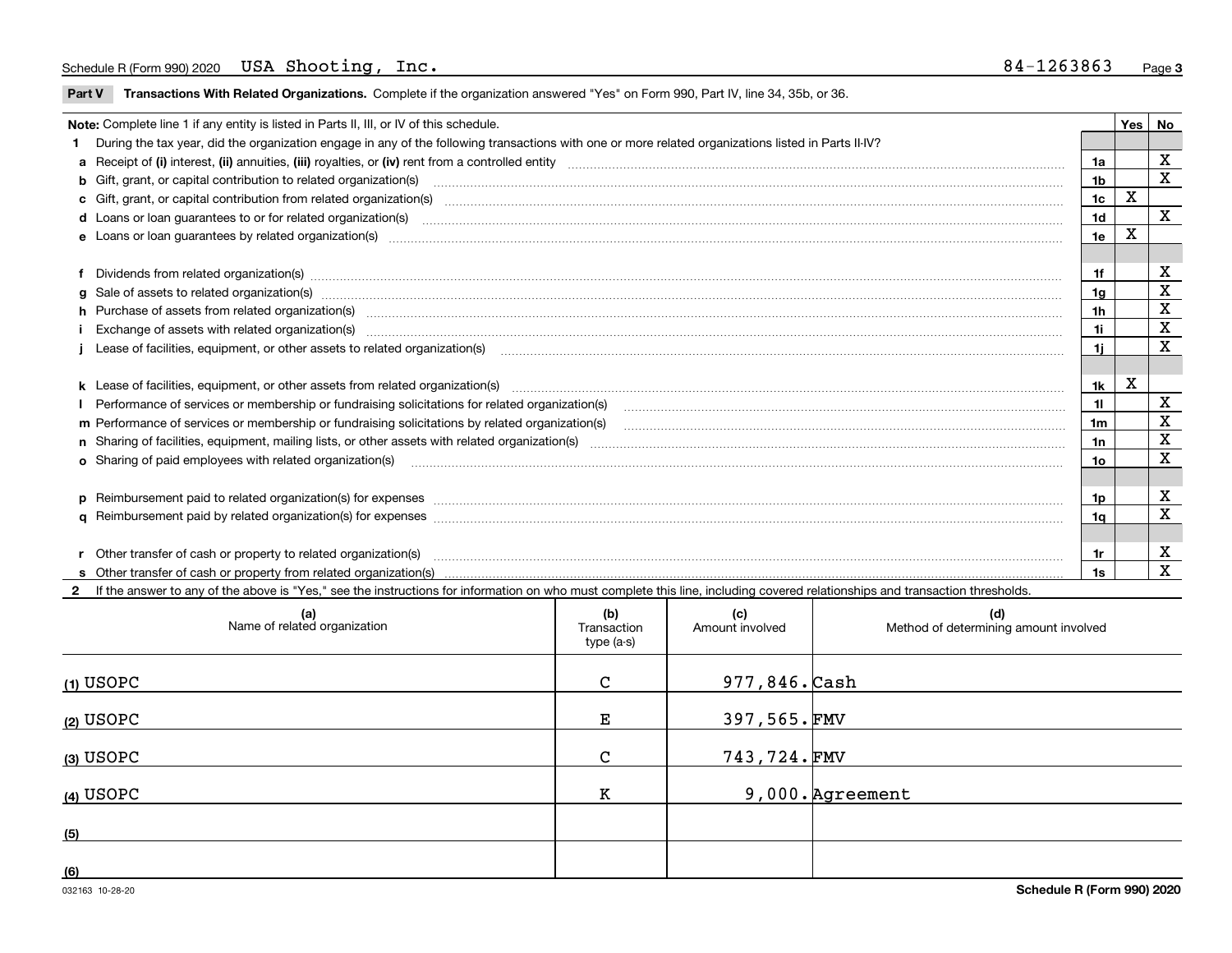#### Schedule R (Form 990) 2020 Page USA Shooting, Inc. 84-1263863

**Part VI Unrelated Organizations Taxable as a Partnership. Complete if the organization answered "Yes" on Form 990, Part IV, line 37.** 

Provide the following information for each entity taxed as a partnership through which the organization conducted more than five percent of its activities (measured by total assets or gross revenue) that was not a related organization. See instructions regarding exclusion for certain investment partnerships.

| (a)<br>Name, address, and EIN<br>of entity | (b)<br>Primary activity | (c)<br>Legal domicile<br>(state or foreign<br>country) | (d)<br>Predominant income<br>(related, unrelated,<br>excluded from tax under<br>sections 512-514) | $\begin{array}{c} \textbf{(e)}\\ \text{Are all} \\ \text{partners sec.}\\ 501(c)(3)\\ \text{orgs.?} \end{array}$<br>Yes No | (f)<br>Share of<br>total<br>income | (g)<br>Share of<br>end-of-year<br>assets | (h)<br>Dispropor-<br>tionate<br>allocations?<br>Yes No | (i)<br>Code V-UBI<br>  amount in box 20 managing<br>  of Schedule K-1 partner? ownership<br>  of Schedule K-1 partner? ownership<br>  Yes No | (i)<br>Yes No | (k) |
|--------------------------------------------|-------------------------|--------------------------------------------------------|---------------------------------------------------------------------------------------------------|----------------------------------------------------------------------------------------------------------------------------|------------------------------------|------------------------------------------|--------------------------------------------------------|----------------------------------------------------------------------------------------------------------------------------------------------|---------------|-----|
|                                            |                         |                                                        |                                                                                                   |                                                                                                                            |                                    |                                          |                                                        |                                                                                                                                              |               |     |
|                                            |                         |                                                        |                                                                                                   |                                                                                                                            |                                    |                                          |                                                        |                                                                                                                                              |               |     |
|                                            |                         |                                                        |                                                                                                   |                                                                                                                            |                                    |                                          |                                                        |                                                                                                                                              |               |     |
|                                            |                         |                                                        |                                                                                                   |                                                                                                                            |                                    |                                          |                                                        |                                                                                                                                              |               |     |
|                                            |                         |                                                        |                                                                                                   |                                                                                                                            |                                    |                                          |                                                        |                                                                                                                                              |               |     |
|                                            |                         |                                                        |                                                                                                   |                                                                                                                            |                                    |                                          |                                                        |                                                                                                                                              |               |     |
|                                            |                         |                                                        |                                                                                                   |                                                                                                                            |                                    |                                          |                                                        |                                                                                                                                              |               |     |
|                                            |                         |                                                        |                                                                                                   |                                                                                                                            |                                    |                                          |                                                        |                                                                                                                                              |               |     |

**Schedule R (Form 990) 2020**